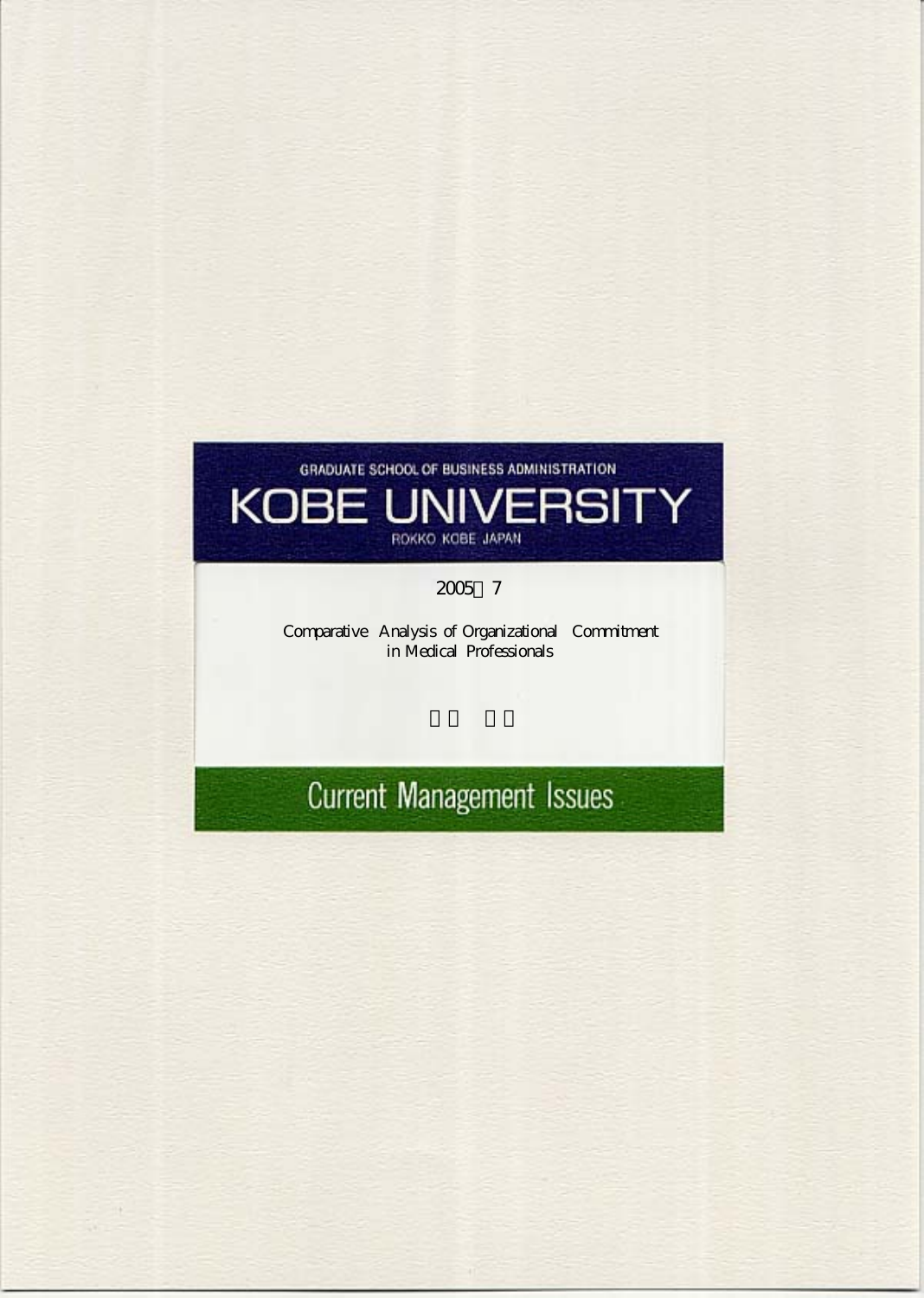## **TABLE OF CONTENTS**

|  |  | Page |
|--|--|------|
|  |  |      |
|  |  |      |

| I. Introduction   |                                                                   | -------------------  | 1    |
|-------------------|-------------------------------------------------------------------|----------------------|------|
| $I-1$             | Motivation for this study                                         | -------------------  | 1    |
| $I-2$             | Professional sub-culture in the medical institutions              | -------------------  | 2    |
| $I-3$             | The purpose and research question of the study                    | -------------------- | 2    |
| $I-4$             | Design of this study                                              | -------------------  | 3    |
|                   | II. Literature review for the previous studies                    | -------------------- | 4    |
| $II-1$            |                                                                   | -------------------  | 4    |
| $II-2$            | Human resource management in medical and health care service      | -------------------  | 5    |
|                   | Resource based view in human resource management                  |                      |      |
| $II-3$            | Organizational commitment                                         | -------------------  | 7    |
| $II-4$            | Self-actualization                                                | -------------------  | 8    |
| $II-5$            | Fundamental values of medical professionals                       | -------------------  | 10   |
|                   | III. Survey of motivation and commitment in medical professionals | -------------------  | - 14 |
| $III-1$           | Conceptual framework of the study                                 | -------------------  | 14   |
| $III-2$           | Definition of the model and rationale                             | -------------------  | 15   |
|                   | III-3 Hypotheses formation                                        | -------------------  | 16   |
|                   | III-4 Data collection procedures                                  | -------------------  | 17   |
|                   | III-4.1 Sample and procedure                                      | -------------------  | 17   |
|                   | III-4.2 Measures and questionnaire design                         | -------------------  | 17   |
|                   | III-4.2.1 Organizational Commitment Scales                        | -------------------  | 17   |
|                   | III-4.2.2 Short Index of Self-Actualization                       | -------------------  | 18   |
|                   | III-4.2.3 Japanese form of for the individual data sheet          | -------------------  | 18   |
| $III-5$           | Data analysis                                                     | -------------------  | 19   |
|                   | III-5.1 Procedures and data distribution                          | -------------------  | 19   |
|                   | III-5.2 Descriptive statistics and correlation                    | -------------------  | 20   |
|                   | III-5.3 Analysis of variance and multiple comparison              | -------------------  | 21   |
|                   | III-5.4 Two-sample $t$ -test                                      | -------------------  | 22   |
|                   | $III-5.5$<br>Multiple linear regression analysis                  | -------------------  | 22   |
|                   | III-5.6 Path analysis of commitment in medical professionals      | -------------------- | 23   |
|                   |                                                                   | -------------------  | 23   |
|                   | III-5.6.1 Correlation within the commitment components            |                      |      |
|                   | III-5.6.2 Multivariate regression analysis                        | -------------------  | 23   |
|                   | III-5.7 Findings of the analyses                                  | -------------------  | 25   |
|                   | III-6 Verification of hypothesis                                  | -------------------  | 26   |
| $III-7$           | Practical implications and limitations                            | -------------------  | 26   |
|                   | IV. Theoretical perspectives of medical professionals             | -------------------- | 27   |
| $IV-1$            | Historical cultivation of medical professionalism                 | -------------------  | 28   |
|                   | History of medicine<br>IV-1.1                                     | -------------------  | 28   |
|                   | IV-1.2 Formation of medical professionals                         | -------------------- | 29   |
| $IV-2$            | Hippocratic Oath and medical professionalism                      | -------------------  | - 30 |
|                   | IV-2.1 Hippocratic Oath in medical history                        | -------------------- | - 30 |
|                   | IV-2.2 Request of Hippocratic Oath in medical professionals       | -------------------  | 32   |
| IV-3              | Insights through historical and cultural approach                 | -------------------  | - 34 |
| $IV-4$            | Theoretical perspectives                                          | -------------------  | 35   |
|                   | V. Concluding remarks                                             | -------------------  | 37   |
| <b>REFERENCES</b> |                                                                   | -------------------  | 38   |
|                   |                                                                   |                      |      |
| <b>APPENDICES</b> |                                                                   | -------------------  | 41   |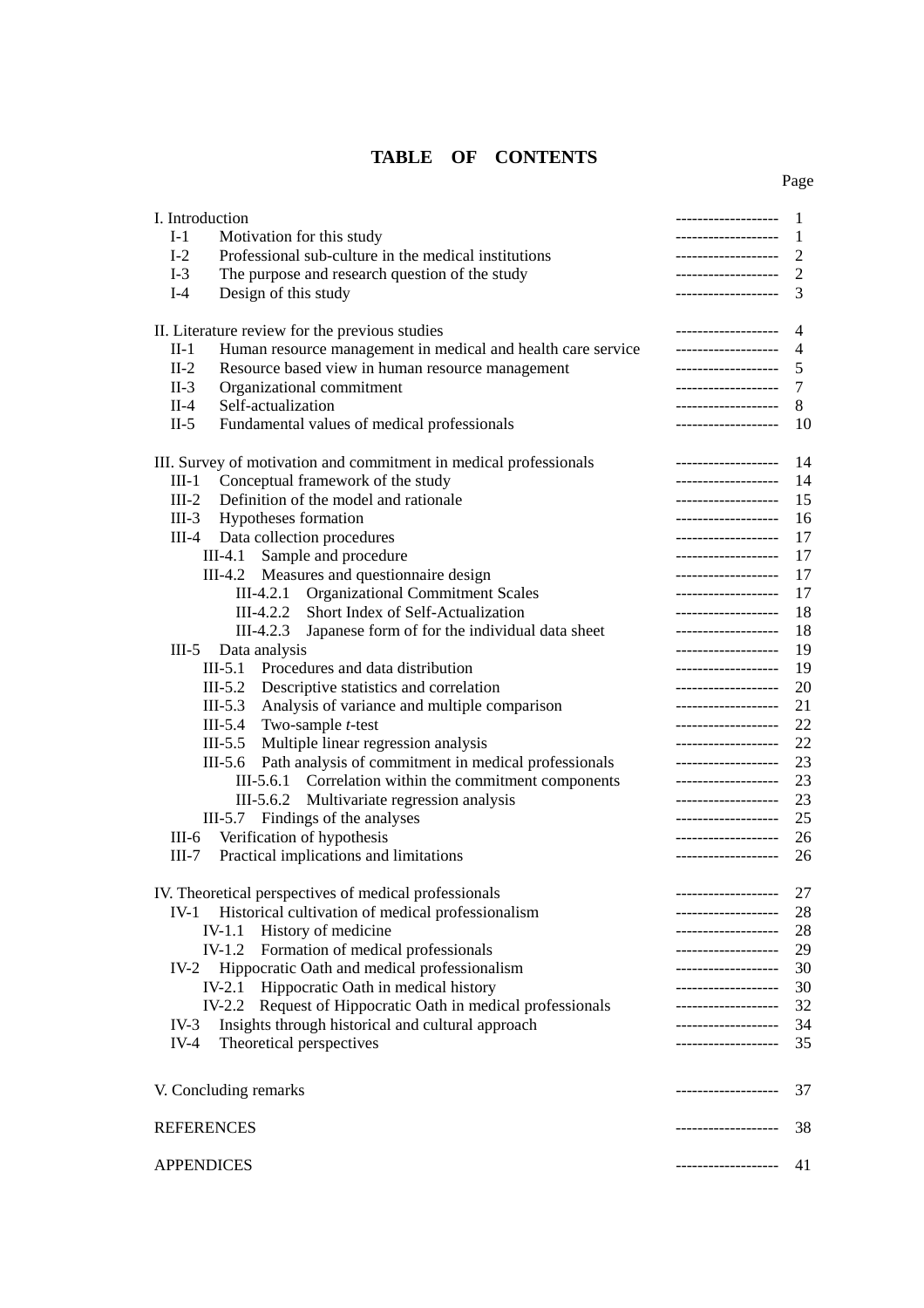## **Comparative Analysis of Organizational Commitment in Medical Professionals**

**Moriatsu Takada, MD, PhD, MBA** 

## **I. Introduction**

 $\overline{a}$ 

## **I-1****Motivation for this study**

I have been working as a medical doctor for sixteen years, hospital to hospital, in various kinds of medical institutions. Most of them are private hospitals, emergency and primary care, staying at cold night with fear of listening the siren from the ambulance.

In my younger and more vulnerable years spending as a resident, I have working in the educational hospital during the daytime earning money with duty business in such private hospitals. We have to pay attention to nurses in the teaching hospital, but not in private hospital because they are working under the doctor's order. One day, my senior gave me some advise that I've been turning over in my mind ever since. He said, "You cannot work as a doctor if nurses dislike you, just remember that all the nurses in this world have the advantage more that you've had." He did not say any more but I used to buy some souvenirs, such as dessert cake or sushi, whenever we go drinking with my fellows. I understood that he meant a great deal more than that.

Since then, I have a curious feeling to the paramedical staffs, with different nature, looking upon them as another group. "Watch them, as they are not doctors…," and as I grown up, I have realized that they also have such a feeling of " Watch them, they are not nurses", in turn. This is the so-called "chicken and egg situation", but it actually exists some big and tall walls between the professional<sup>[1](#page-2-0)</sup> groups who have license of national qualifications. This feeling of constraint is getting bigger while I move from hospital to hospital and find some differences in nature that they have.

The category of hospital, as public hospital through private hospital, seems to be a major factor that

<span id="page-2-0"></span><sup>&</sup>lt;sup>1</sup> According to the American Heritage Dictionary of the English Language (Fourth Edition, 2000), the word of "professional" is defined as (i) a person following a profession, (ii) one who earns a living in a given or implied occupation and (iii) a skilled practitioner; an expert. In this study, the third meaning of professional would be applied. Besides, the word of "specialist" is defined as (i) one who is devoted to a particular occupation or branch of study or research. (ii) a physician whose practice is limited to a particular branch of medicine or surgery, especially one who is certified by a board of physicians. Note that the meaning of these two words is different and should be distinguished.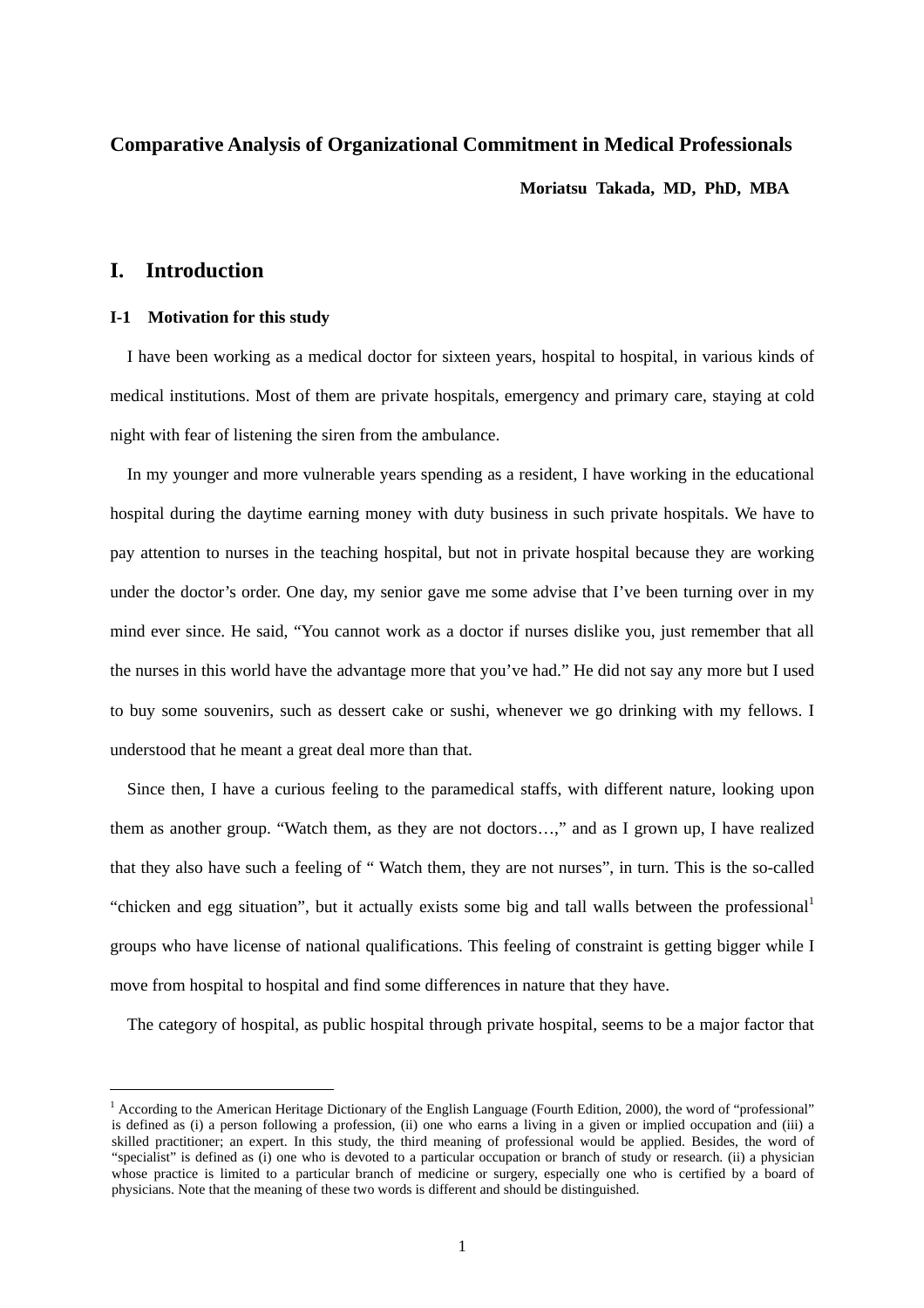prescribes their natures. As I have been interested in the difference of such feeling between the medical professionals, I would like to make it clear to keep a good relation and utilize them for the hospital management. This is the start point of and the motivation for the current investigation.

#### **I-2****Professional sub-culture in the medical institutions**

Professional sub-cultures seen in medical staffs of the hospital, in the sense of autonomy, seem to be necessary for them to have responsibilities to their work. Nevertheless, such sub-groups accompanying tall walls involuntarily make some barrier against total quality management, clinging to their own privileges without a bird's-eye view for their hospitals. Recent report<sup>2</sup>[,](#page-3-0) a purposive survey performed in seventeen European Union countries, has shown that there are many health professionals who have only a superficial understanding at best. As medical science progresses, multidisciplinary teamwork is required to perform the complicated health care service with the total quality management.

Besides, the liberty of their own work should be guaranteed in the professional point of view, because intolerable constraints lay them aside to seek another better environment. As to hospital, the medical manpower is definitely necessary in professional organization and career structure is the issue to be considered<sup>[3](#page-3-1)</sup>. Different from other professionals, it is easy for the medical professionals can rather to find their new positions, so called turnover<sup>4</sup>[.](#page-3-2) In that sense, human resource management in medical professionals is rather difficult than others and their satisfaction, rewarded for their work and responsibilities as professionals, seems to be a key factor in the human resource management for medical professionals<sup>[5](#page-3-3)</sup>.

#### **I-3 The purpose and research question of the study**

The purpose of the current study is to identify the determinants that may impact the organizational commitment of medical professionals after clarifying their features based on the category of the

<span id="page-3-1"></span><span id="page-3-0"></span> $2$  Hindle (2005)

<span id="page-3-2"></span> $\frac{3}{4}$  Vickers (1981)

In common parlance, "turnover" means loss of an employee, voluntary or involuntary termination. Mathematically, turnover is defined as total terminations per unit time divided by the average active number of employees per same unit time.<br>  $5$  Savage (2004)

<span id="page-3-3"></span>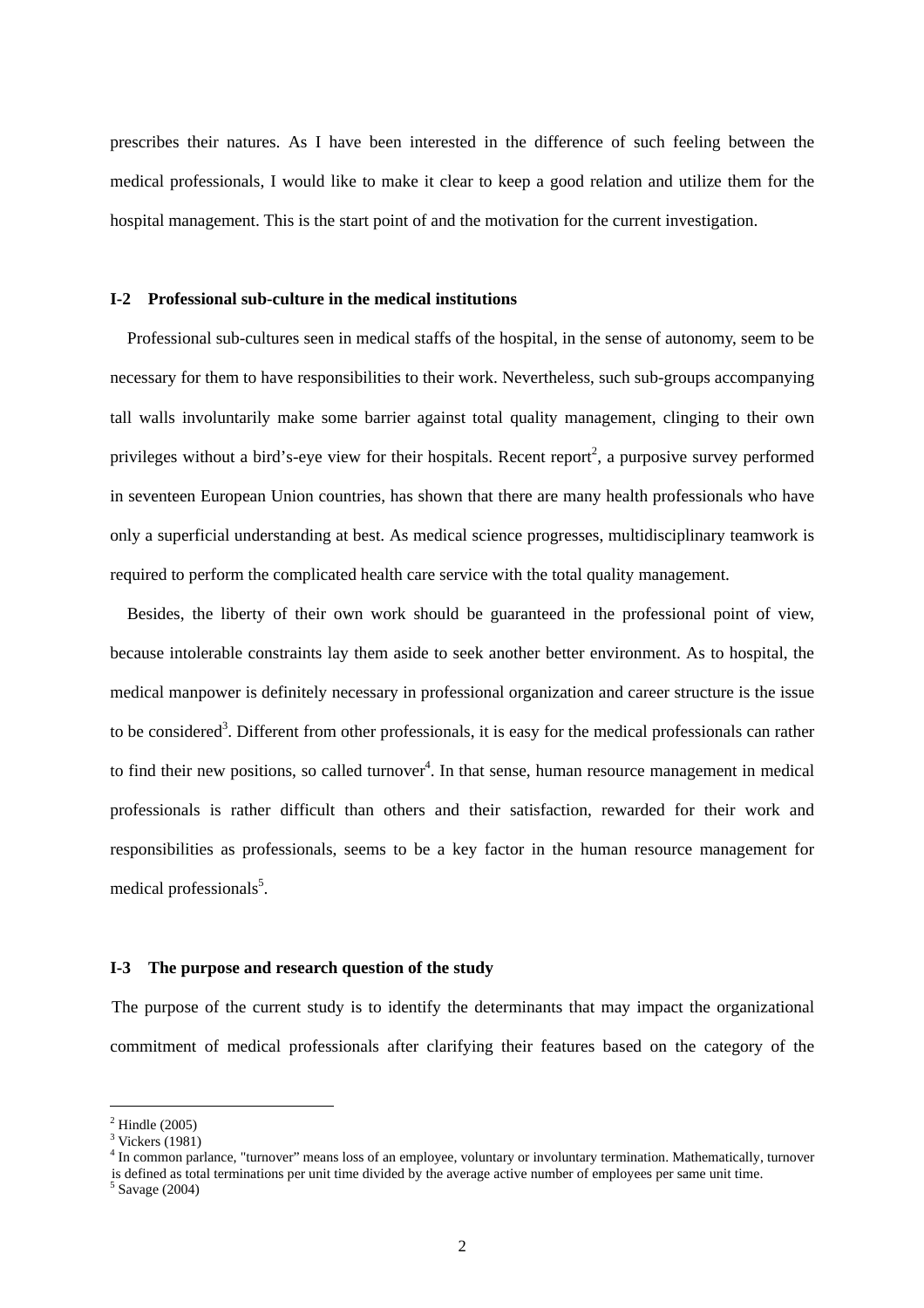hospitals.Hasenfield<sup>6</sup> has classified organizations as three types corresponding to the three major sectors of the economy: public, non-profit, and for-profit. According to the Japanese Health Law (Article No. 4), the public hospital is defined as the hospitals established by the government, such as national or municipal hospital, in order to secure and support medical treatment in the concerned region. In the present study, the hospitals are classified as follows:

- ∗ university hospital that is founded by Ministry of Education[7](#page-4-1) for the research and educational purpose that is attached to the university or medical school,
- ∗ public hospital that is founded by the government, such as national<sup>8</sup> or city hospital,
- private hospital that is established by the private organization or medical doctor.

The research question of the current study is what is the possible determinant of commitment of the medical professionals who have peculiar characteristics, in order to utilize it in human resource management. It would be investigated with the aspect of hospital categories mentioned above.

#### **I-4 Design of the study**

In the process of identification of the factors that may impact the organizational commitment of medical professionals, it has become clear that the medical professionals by themselves have different styles in their commitment. Followed by the review of the previous studies in chapter II, a survey of commitment and self-actualization in medical professionals is conducted in chapter III to investigate the answer for the research question above. Based of the analysis of the study, the theoretical perspectives for the human resource management in medical professionals are discussed followed by the historical and cultural studies in chapter IV. The main interest of the present study is to investigate the possible determinants to satisfy the medical professionals in the different institution. In chapter V, the implicative and theoretical conclusion is to be shown for its practical use in the human resource management of medical professionals.

<span id="page-4-0"></span><sup>6</sup> Hasenfield (1992)

<span id="page-4-2"></span><span id="page-4-1"></span>

<sup>&</sup>lt;sup>7</sup> The official name is Ministry of Education, Culture, Sports, Science and Technology.<br><sup>8</sup> These are generally founded by Ministry of Health, Labor and Welfare or other public organizations.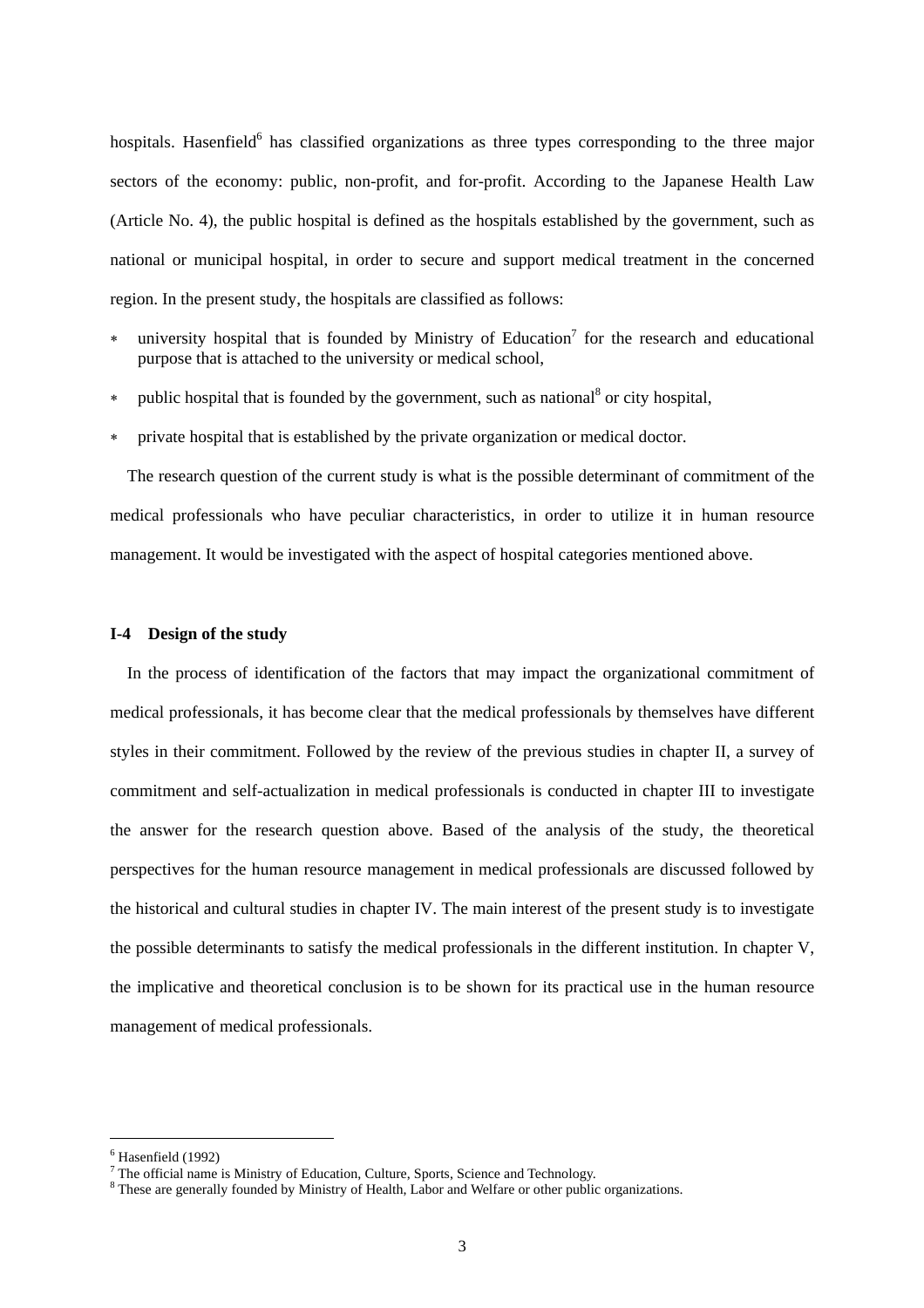## **II. Literature review for the previous studies**

#### **II-1 Human resource management in medical and health care service**

Hospital management changes rapidly along with medical environments and has become a principal issue. Many factors are involved, the recent needs to reform of medical service system and the medical malpractices with keen interests of the people. Effective hospital management is facing at another problem, as the government rush to meet the immediate demands of fast growing aged populations who require huge medical and health care cost. Under those circumstances, hospitals now focused in decreased cost to improve profit and maintain their high quality of medical treatment. Nevertheless, hospital managers emphasize not only on the control of hospital costs but effective implementation of human resources. Attitude influences the behaviors of staffs, which directly affect their performance. In medical organizations, staffs with low satisfaction are not able to make good performance. Therefore, it is very important to control their satisfaction of the medical and health care professionals with considering their motivation. Although hospitals are not considered to be commercial enterprises, formulation of the strategic goal under the powerful leadership is required to the hospital management on the basis of the parent of the total management. Especially, deliberate human resource strategies have become getting important in many companies, that is similar situation in hospitals. Strategic human resource management of medical profession has now become the main subject in hospital management.

Human resource management is recognized as the most important factor to be a more productive and competitive medical institution in Japan. The rapid increase of medical staffs requires an effective management of human resources. In consequence, hospitals are giving more attention to the planning and effective management of their human resources, as measured in terms of recruitment and selection, training and development, motivation and reward, retention strategies, and compensation and benefit plan design.

In the former period, most of the Japanese nurses lack a sense of professionalism with consideration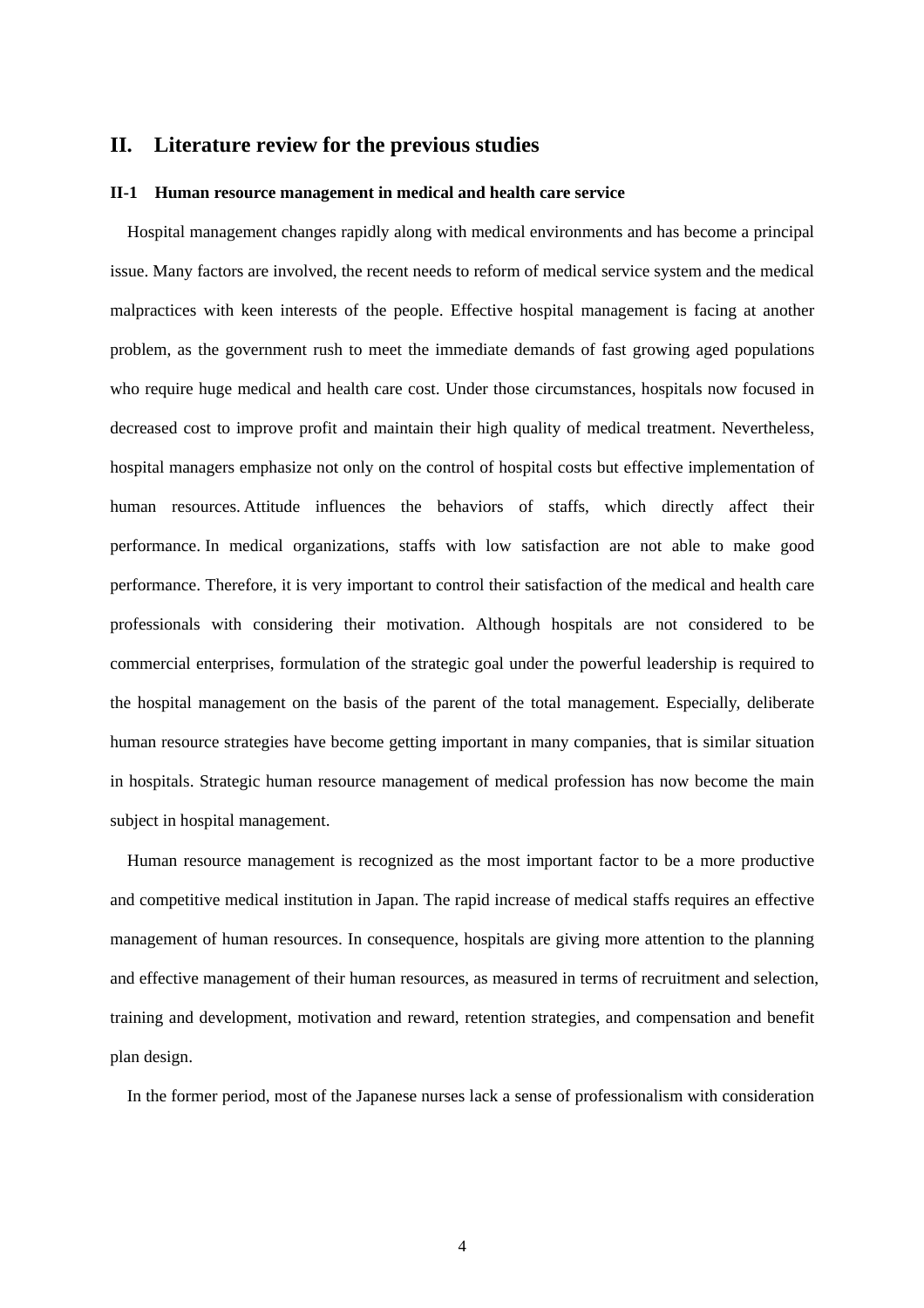of the low educational levels of the nurses<sup>9</sup>[.](#page-6-0) Based on my experience, it is actually true and Japanese nurses might have been considered, as it were, the housewives of the hospital $10^{\circ}$ . But the recent progression as professionals, the roles of nurses have quite enlarged and become specific. To enhance satisfaction in their roles, nurses express a desire for balance in their professional commitment and personal lives by themselves<sup>11</sup>. Besides, questionnaire survey performed in Australia in 1996 has shown that professional satisfaction is the main reason for doctors staying in or leaving rural practice<sup>12</sup>. It has demonstrated that most potentially solvable problems are overwork, forced deskilling and conflict with other healthcare professionals. Indeed, it is no good as a doctor, but doctor is also frail human being, not almighty. Similarly, stress and bullying are commonly seen in doctors choosing research project<sup>13</sup>. Thus, the most important aspect in human resource management in medical professionals, their satisfaction as a professional seems to be a key factor, because a lot of time and efforts have been used to get their current position as professionals.

#### **II-2 Resource-based view in human resource management**

Resource-based view is the noteworthy aspect in human resource management in medical professionals. In the late 1980s, the theories of human resource management has grown and broadened as it focused on strategic and business concerns. Wernerfelt<sup>14</sup> has presented the resources approach of exposing a focus on the accumulated ability as a source for the sustainable competitive advantages, especially, human resource is the most typical issue that draw the attention.

In reality, organizations including hospitals have been tried to utilize a variety of approaches in order to distribute human capital<sup>15</sup>. In turns, hospitals often make and buy their human capitals. From this viewpoint, the previous investigations have shown that how various combinations of employment modes, for instance, internalization and externalization, lead to competitive advantage. Barney<sup>16</sup> who

<span id="page-6-1"></span> $^{\rm 10}$ ibid

<span id="page-6-0"></span> $9^9$  Long (1984)

<span id="page-6-2"></span><sup>&</sup>lt;sup>11</sup> Thorpe and Loo (2003)<br><sup>12</sup> Kamien (1998)<br><sup>13</sup> Stebbing et al (2005)

<span id="page-6-3"></span>

<span id="page-6-4"></span>

<span id="page-6-6"></span><span id="page-6-5"></span>

<sup>&</sup>lt;sup>14</sup> Wernerfelt (1984)<br><sup>15</sup> Davis-Blake and Uzzi (1993)

<span id="page-6-7"></span> $16$  Barney (1991)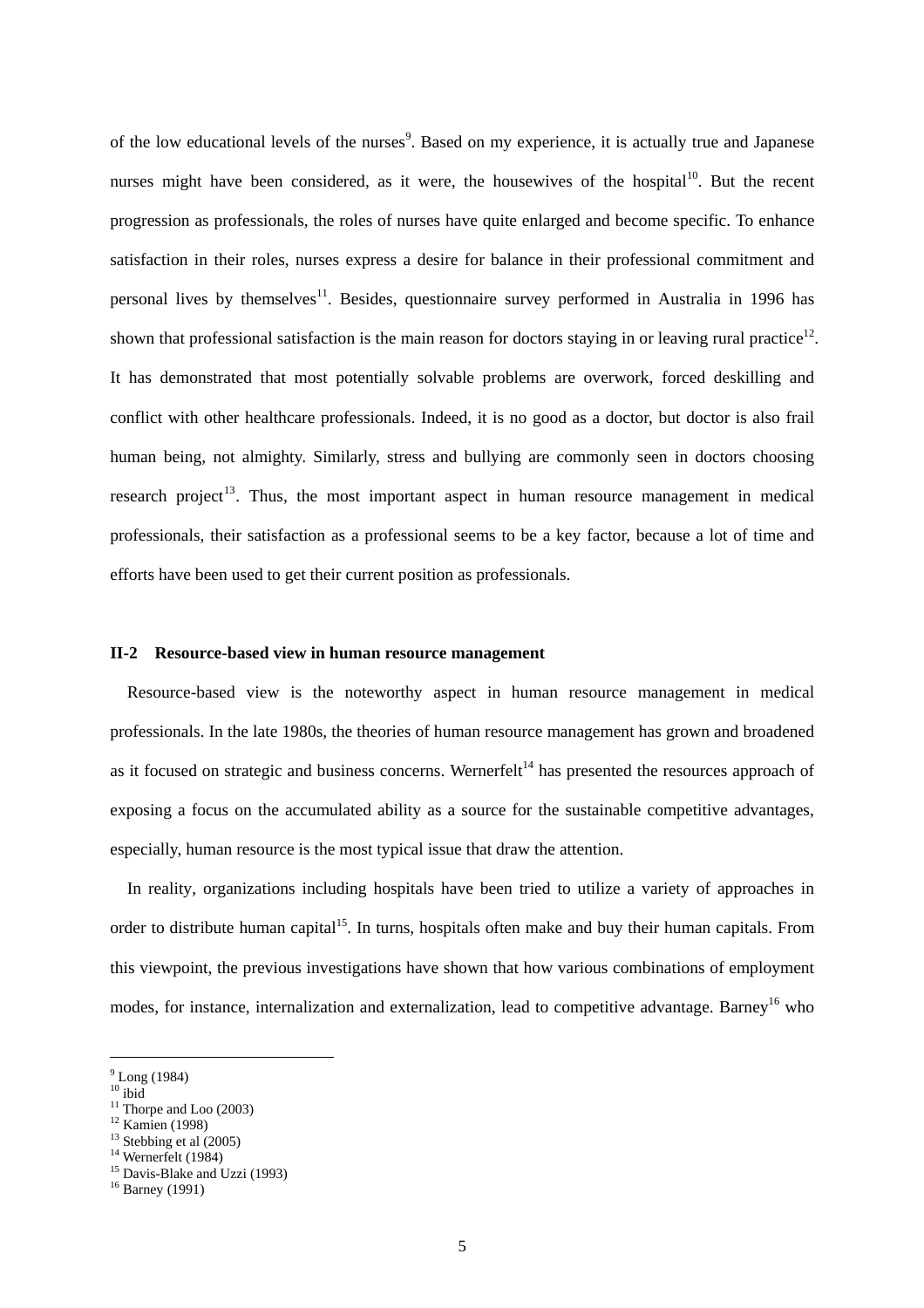have established the resource-based theory have advocated that the classification of the capitals including human capital in addition to other capital or assets. The view of these theories $17$  is grounded on the fact that sustainable competitive advantages are due mainly to resources and capabilities.

Studies conducted at the University of Michigan have looked at whether human resource organizations had been shifting to more strategic focus<sup>18</sup>. This tendency led to the organizational capability<sup>19</sup> become a primary issue of human resources organizations<sup>20</sup> as it began to add value by building a capacity for change, creating organization and increasing financial performance<sup>21</sup>. Ulrich has established the famous conceptual framework about the role of human resources that adds value. Since then, human resources in the most competitive businesses shift on both strategic and operational human resource from the former style of operational and transactional issues. His conceptual framework is based on two dimensions. The horizontal axis reflects the competing demands of future strategic focus and present operational focus. The vertical axis reflects the conflicting demands created by the activities, that one end represents a focus on people and a focus on process, in vise versa. From the juxtaposition of these two dimensions, the four types of roles have been defined as strategic partner, change agent, administrative expert, and employee champion. Researchers in post-Ulrich era have been focused in the study of strategy and practice. Thus, the effective control system is needed to perform the better human resource management<sup>22</sup>.

To take a holistic view of human capitals, high commitment and high-involvement work systems would be foster sustainable competitive advantage. In the next part, the organizational commitment of medical professionals is to be discussed.

<span id="page-7-1"></span><span id="page-7-0"></span>

<sup>&</sup>lt;sup>17</sup> ibid; Grant (1991); Teece et al. (1997)<br><sup>18</sup> The general concept in the following discussion refer to human resource is well discussed in Lepak and Snell (1999). Conceptual and theoretical framework for strategic human resource management is explained by Wright and MacMahan (1992).

<span id="page-7-2"></span><sup>&</sup>lt;sup>19</sup> The term of "capability" is the capacity for a set of resources to integratively perform a task or an activity. As a source of competitive advantage, a capability has is not to be imitable. Continuous usage makes a capability become stronger and more difficult for competitors to understand and imitate.<br><sup>20</sup> Ulrich and Lake (1990)

<span id="page-7-4"></span><span id="page-7-3"></span>

 $21$  Ulrich (1996)

<span id="page-7-5"></span><sup>&</sup>lt;sup>22</sup> Schuler and MacMilan (1984)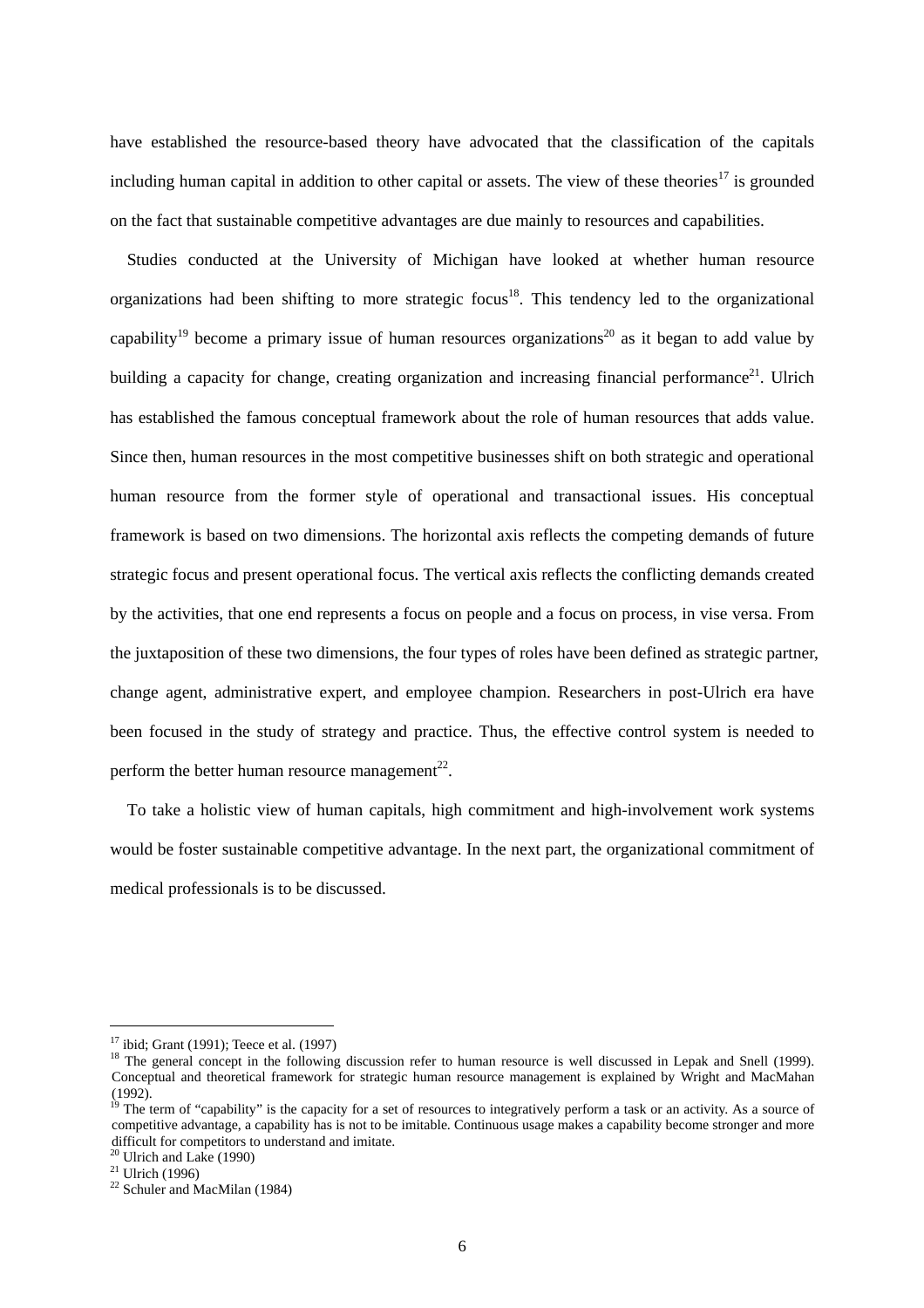#### **II-3 Organizational commitment**

Although there are various arguments and thoughts, approach to organizational commitment could be summarized as two major theories<sup>23</sup>. The most thoroughly investigated classical approach is and commitment is the perspective advanced by Mowday, Porter and Steers, who have made major contributions to the study of organizational commitment<sup>24</sup>. They emphasize the employee's affective bond with the organization and their viewpoint<sup>25</sup> is characterized as follows:

- a strong belief and acceptance of the organization's goals and values
- ∗ a willingness to exert considerable effort on behalf of the organization
- ∗ a strong desire to maintain membership in the organization

Intensive researches as to organizational commitment have been well investigated in organizational behavior and social psychology. The researchers in organizational behavior have been regarded it as the process that a worker makes a goal for the organization and value inside. On the contrary, the researchers in social psychology have been regarded it as the process that the past behavior of individuals restrains themselves in the organization<sup>[26](#page-8-3)</sup>. Mowday and his colleagues have been summarized these former approaches.

Following research utilizing this approach to organizational commitment has revealed an inverse relationship between commitment and turnover intention<sup>27</sup> as well as a positive relationship between commitment and regular employee attendance<sup>28</sup>. In spite of these studies, commitment has historically been found to exert little direct influence on actual performance for the work in itself. Decreased turnover intention and consistent attendance are themselves critically important attitudes and actions in professional organization<sup>29</sup>.

Similar approaches to organizational commitment have been assessed a variety of the organizational culture seen within the organization. Gross and Etzioni<sup>[30](#page-8-7)</sup>, have classified as three different

<span id="page-8-0"></span><sup>&</sup>lt;sup>23</sup> Tao (1998) has been advocated to two representative research groups; one is Mowday's and the other is Meyer's. <sup>24</sup> Mowday et al. (1982) <sup>25</sup> ibid, p27. <sup>26</sup> Tao on. cit.

<span id="page-8-1"></span>

<span id="page-8-2"></span>

<span id="page-8-3"></span>

<span id="page-8-4"></span> $27$  Porter et al. (1974)

<span id="page-8-5"></span> $28$  Steers (1977)

<span id="page-8-6"></span> $29$  Mathieu and Zajac (1990)

<span id="page-8-7"></span> $30$  Gross and Etzioni (1985)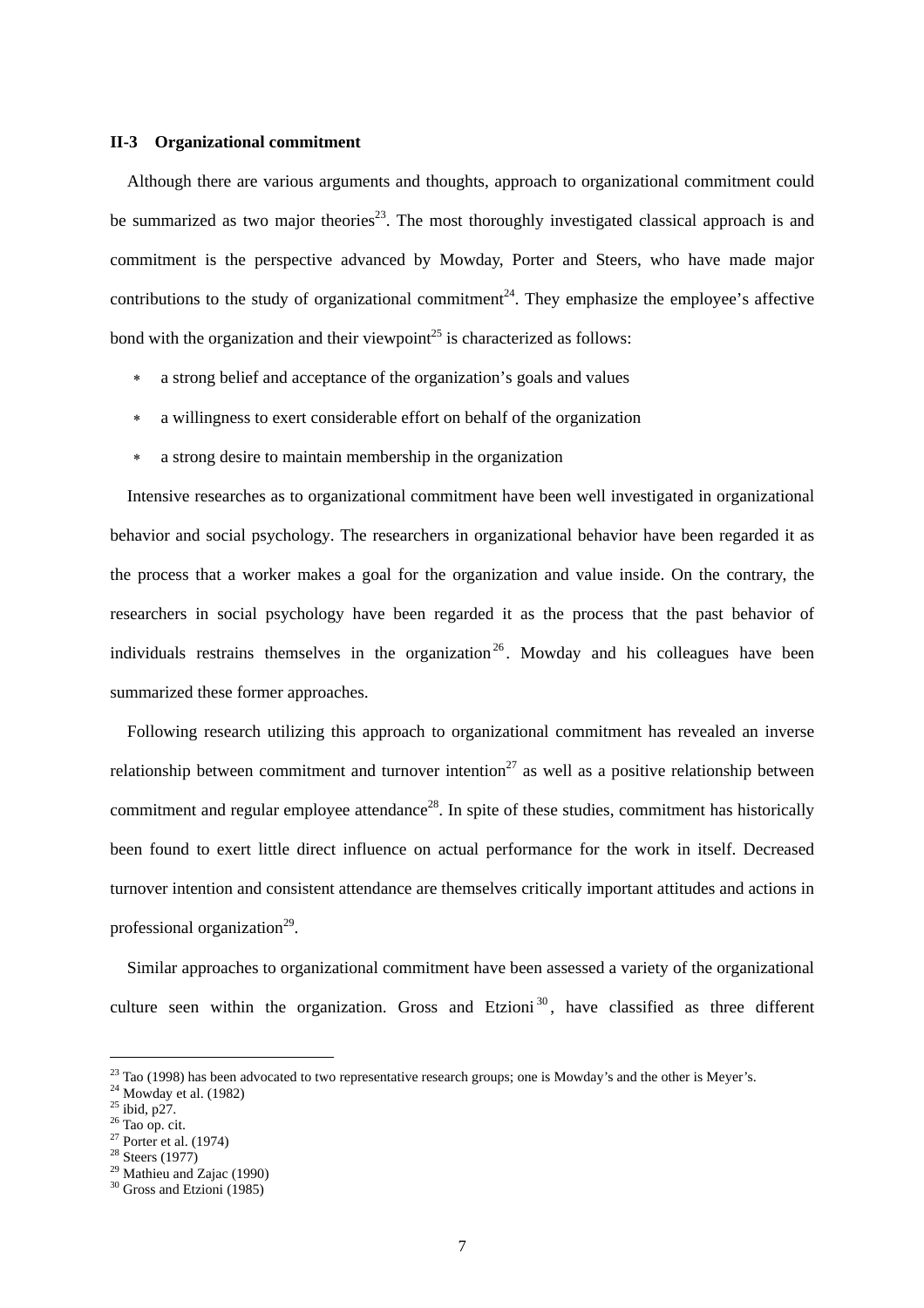organizational value orientation; have classified as three different organizational value orientation; (i) coercive organizations that uses physical threats, (ii) utilitarian organizations that use material rewards such as salary increases, (iii) normative organizations that utilize symbolic rewards such as employee recognition or access to special opportunities. The feeling of employee involvement, in other words, job satisfaction could maintain a normative as opposed to a utilitarian value approach. In medical professionals, this seems to be the most valuable as discussed in this study later.

The concept of commitment has expanded by Allen and Meyer<sup>31</sup>. In addition to an affective component, they divided an overall attitudinal commitment into continuance and normative commitment. To date, a lot of researches base on the Meyer's approach have shown that the three aspects of commitment is a useful and reliable tool for the structural measurement and understanding of the nature of professional commitment. The study of nurses and nursing students revealed factor analytic evidence, suggesting that all three aspects of this approach yielded distinct factors for professional as well as organizational commitment<sup>32</sup>.

#### **II-4 Self-actualization and motivation theories**

After the well-known psychologist, Abraham H. Maslow (born in New York in 1908; died in 1970), has developed the concept of self-actualization, a lot of social scientists including the researchers of business administration follow his famous conceptual thinking of Hierarchy of Needs<sup>33</sup>, when examining the forces that drive and organize behavior, including motivation of individuals. His way of thinking called five-stage model includes:

- i. **Biological and Physiological needs**: air, food, drink, shelter, warmth, sex, sleep, etc.
- ii. **Safety needs**: protection from elements, security, order, law, limits, stability, etc.
- iii. **Belongingness and Love needs**: work group, family, affection, relationships, etc.
- iv. **Esteem needs**: self esteem, achievement, mastery, independence, status, dominance, prestige, managerial responsibility, etc.

<span id="page-9-0"></span>

<span id="page-9-2"></span><span id="page-9-1"></span>

<sup>&</sup>lt;sup>31</sup> Allen and Meyer (1990)<br><sup>32</sup> Meyer et al. (1993)<br><sup>33</sup> Maslow (1970 second edition [1954 first edition]) has developed this concept to seven and eight later.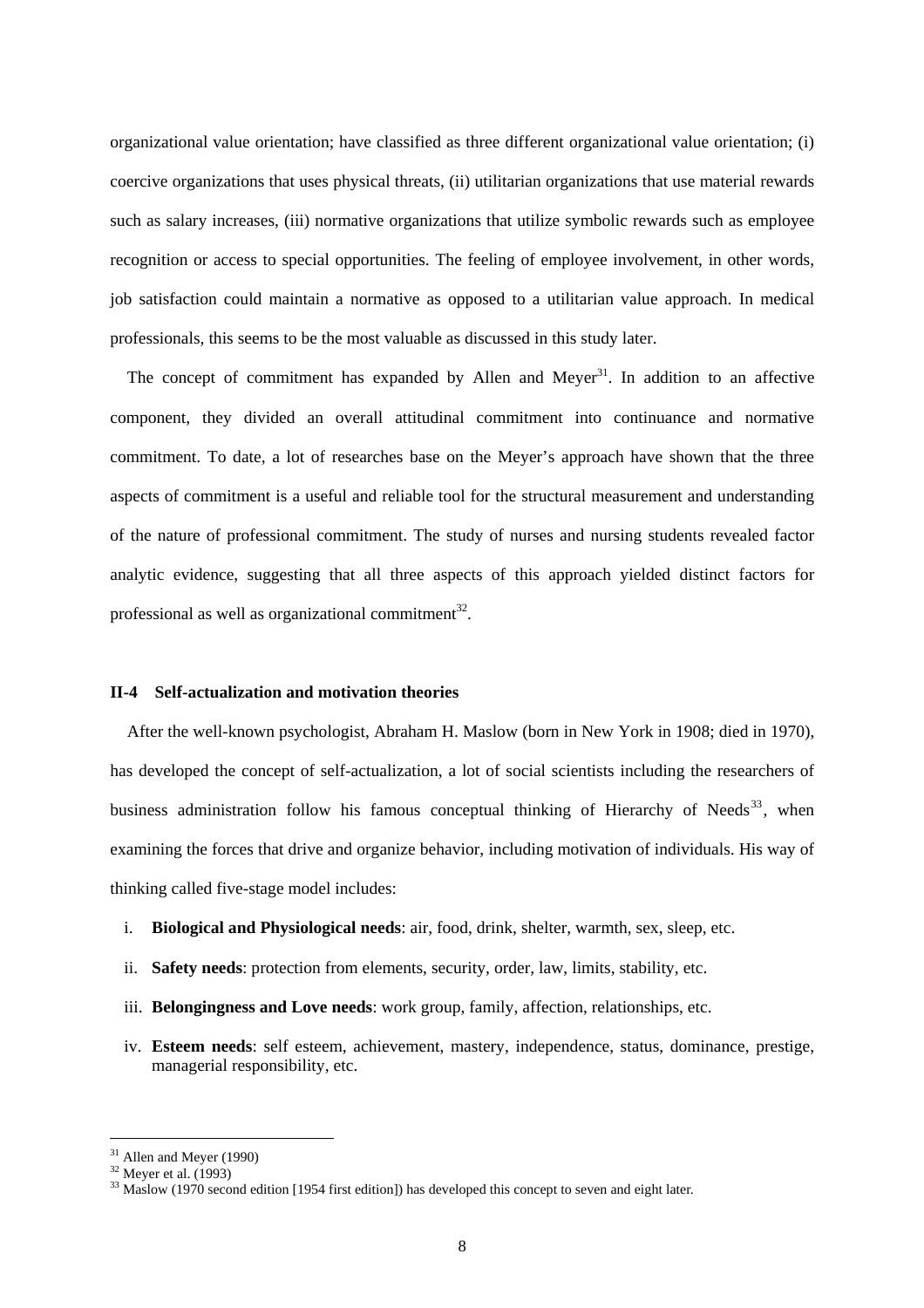v. **Self-actualization needs**: realizing personal potential, self-fulfillment, seeking personal growth and peak experiences.

According to Maslow, deprivation motivation arises from pain and discomfort when one is deprived of the basic elements that are crucial for physiological needs for survival. Growth motivation, which doesn't repair deficits but expands horizons, becomes a significant motivator only when the lower levels of basic needs are met. As the medical professionals are satisfied with the lower level needs, they tend to be develop the higher level of needs: humanistic self-actualization or spiritual enlightenment, redefining priorities, boundaries, and commitments thinking of their primary task as the bearers of meaning and significance. Except for the medical professional working in the battlefield, safety and physiological needs are satisfied, therefore, the latter three of level 3 through level 5 are to be thought to deal with. The current study would focus the latter three components to assess the motivation, as well as commitment, of the medical professionals.

Following after Maslow, Frederick Herzberg (born in Lynn, Massachusetts, in 1923; died in 2000) has advocated "Motivation-Hygiene Theory"<sup>34</sup> identifying two classes of factors that are important to behavior on the work:

- i. **Hygiene factors**: policies, supervision, interpersonal relationship, working conditions, security, salary.
- ii. **Motivators**: achievement, recognition, work itself, responsibility, advancement, growth.

Later, a behavioral researcher and psychologist David C. McClelland (born in Mt. Vernon, NY, 1917; died in 1998) proposes that three fundamental needs (the need for achievement, affiliation, and power) act as powerful motivators existing in different balances<sup>35</sup>. The needs are classified as follows:

- i. **Need for achievement**: the desire to be successful and to excel. Strong need for feedback, sense of accomplishment and progress.
- ii. **Need for affiliation**: the desire to maintain close interpersonal relationships and to be liked.
- iii. **Need for power**: the desire to influence and make an impact. Strong need to lead and to increase personal status and prestige.

<span id="page-10-1"></span><span id="page-10-0"></span>

<sup>&</sup>lt;sup>34</sup> Herzberg (1966)<br><sup>35</sup> McClelland (1975); McClelland and Burnham (1976)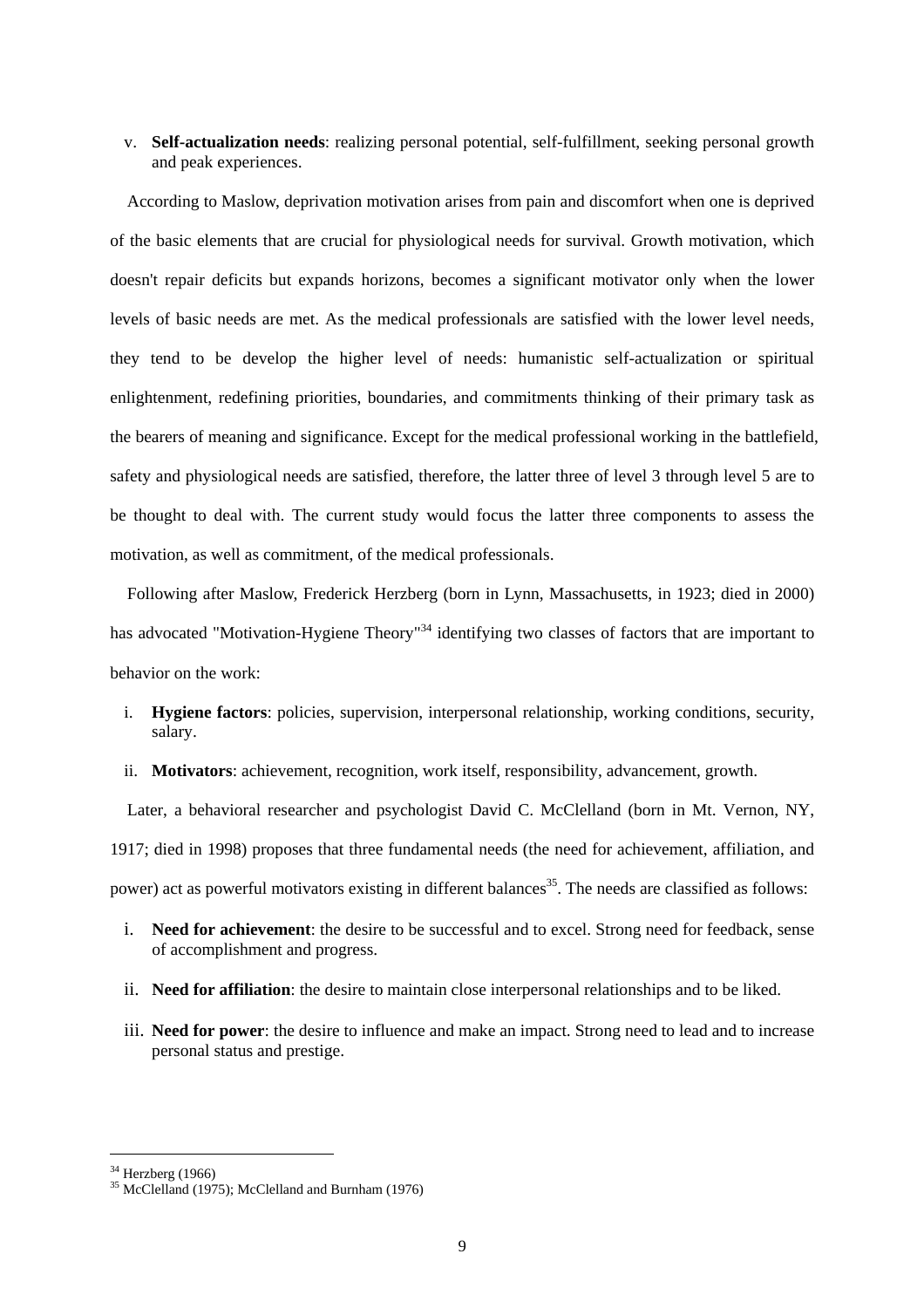In his theory, an individual's specific needs are acquired over time. These needs are learned and socially acquired are shaped by one's life experiences. This theory sometimes is referred to as the three needs theory or as the acquired (learned) needs theory.

Based on these established theories, many recent investigators have branched into different motivational approaches. For example, Qubein<sup>36</sup> believed that is no need to motivate the people, as they are already motivated. Instead, to determine what the motivators are and use them to channel the staff's energy to the right place is thought to be important. In his article of "Ten Principles of Motivation", he notes that "...all people are motivated but that people do things for their own reasons, not yours." In Kennedy's<sup>[37](#page-11-1)</sup> seven elements for motivation, he dealt with human wants. He mentioned the sense of mission, compelling role, personal coaching, the probability of winning, professional growth, financial incentives, and emotional connection. Thomas<sup>38</sup> postulated that the nature of work has changed. He advocates in his book that work does not just provide us with the means of subsistence; it also makes possible all the pleasures and achievements of civilization.

In order to understand the features of medical professionals and to establish the theoretical domain, the conceptualization using three independent facets would be applied in the current study following after the previous studies.

#### **II-5 Fundamental values of medical professionals**

The very nature and values of medical professionalism<sup>39</sup> are originally based on the concept of "*Adeptus Medicus*". [40](#page-11-4) This Greek word means "adept in medicine", that is, someone having knowledge and skill as well as aptitude in medicine. In another word, this is a medical doctor as a professional who is dazzlingly skilled in medical sciences. The medical profession shares the role of

<span id="page-11-0"></span>

<span id="page-11-1"></span>

<span id="page-11-3"></span><span id="page-11-2"></span>

<sup>&</sup>lt;sup>36</sup> Free articles by Nido R. Qubein (2002)<br><sup>37</sup> Kennedy (2001)<br><sup>38</sup> Thomas (2001)<br><sup>39</sup> In the present study, the definition of medical professionalism is employed from the most famous definition by Wynia (1999). Briefly, "Three core elements of professionalism each different in nature are necessary for it to work properly. First, professionalism requires a moral commitment to the ethic of medical service which we will call devotion to medical service and its values. This devotion leads naturally to a public, normative act: public profession of this ethic. Public profession of the ethic serves both to maintain professional's devotion to medical service and to assert its values in societal discussions. These discussions lead naturally to engagement in a political process of negotiation, in which professionals advocate for health care values in the context of other important competing societal values."<br><sup>40</sup> A book written by Akutsu in 1995 has the same title of Medical Saint, "Adeptus Medicus."

<span id="page-11-4"></span>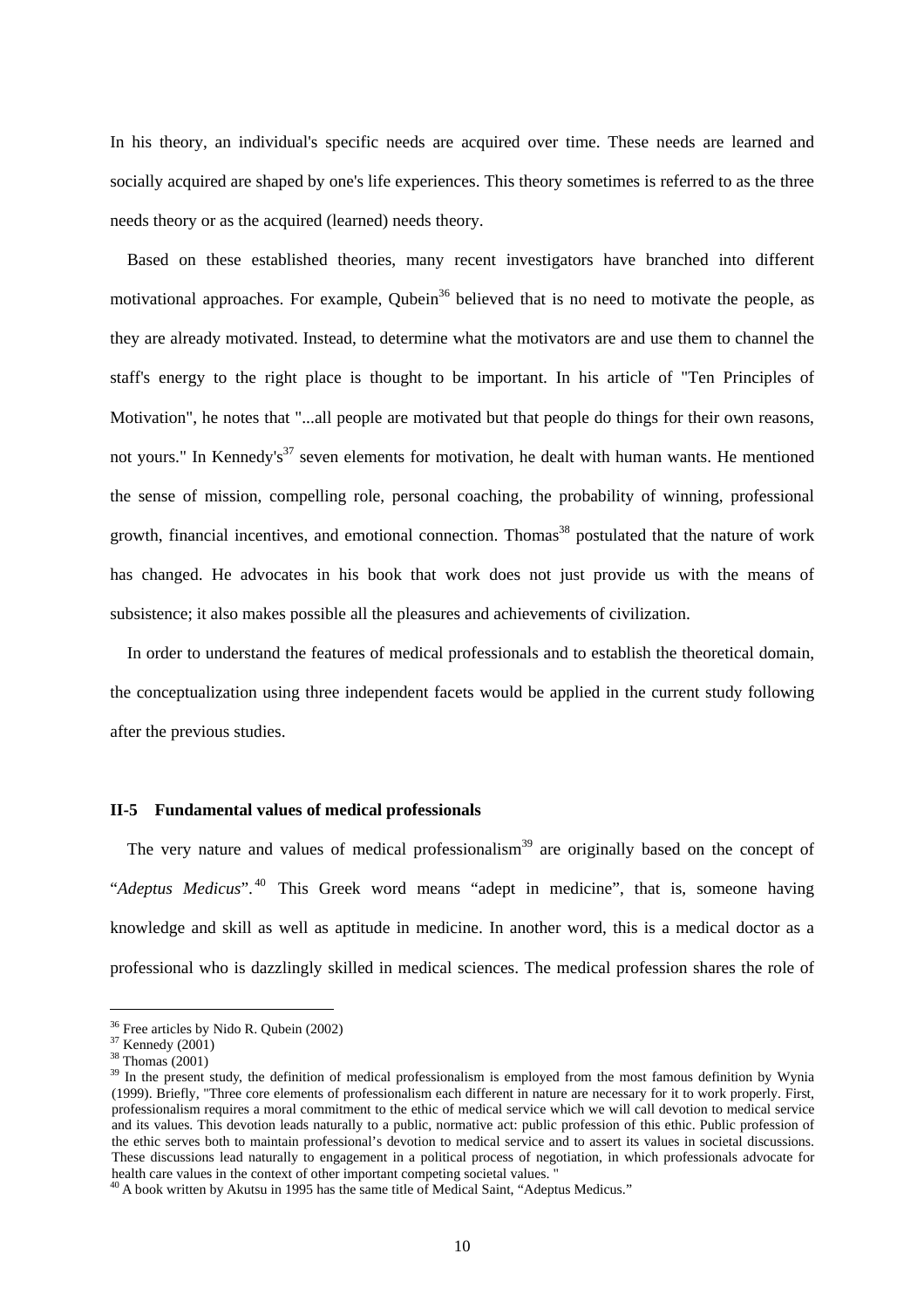healer, which has roots extending back to Hippocrates. Under the ancient tenets of the Hippocratic Oath, physicians pledge to uphold the injunction "*primum non noscerei*"(first do no harm). This is an oath traditionally taken by physicians, in which certain ethical guidelines are laid out. For physicians, nurses, and psychologists, ethical issues are often among the greatest challenges in practice. Long after their training, students in training tend to remember and may even be influenced more by experiences rather than factual knowledge, just like the author of this manuscript (viz. me) who have spent his half of life.

To think about the fountainhead of medical professionalism, this oath is very important ethics for us, medical professionals. The Hippocratic Oath has been updated in the Declaration of Geneva, which has been adopted by the General Assembly of the World Medical Association at Geneva in 1948 and amended by the 22nd World Medical Assembly at Sydney in 1968. It is a declaration of physicians' dedication to the humanitarian goals of medicine. As this is quite important concept to think the peculiar professionalism in medical field, I would like to cite the quotable passage as follows<sup>41</sup>:

The Declaration of Geneva reads "At the time of being admitted as a member of the medical profession:

- I solemnly pledge myself to consecrate my life to the service of humanity;
- ∗ I will give to my teachers the respect and gratitude which is their due;
- ∗ I will practice my profession with conscience and dignity;
- The health of my patient will be my first consideration;
- I will respect the secrets which are confided in me, even after the patient has died;
- ∗ I will maintain by all the means in my power, the honor and the noble traditions of the medical profession;
- ∗ My colleagues will be my sisters and brothers;
- I will not permit considerations of age, disease or disability, creed, ethnic origin, gender, nationality, political affiliation, race, sexual orientation, or social standing to intervene between my duty and my patient;
- ∗ I will maintain the utmost respect for human life from its beginning even under threat and I will not use my medical knowledge contrary to the laws of humanity;
- ∗ I make these promises solemnly, freely and upon my honor."

<span id="page-12-0"></span> $41$  Williams (2005, p18)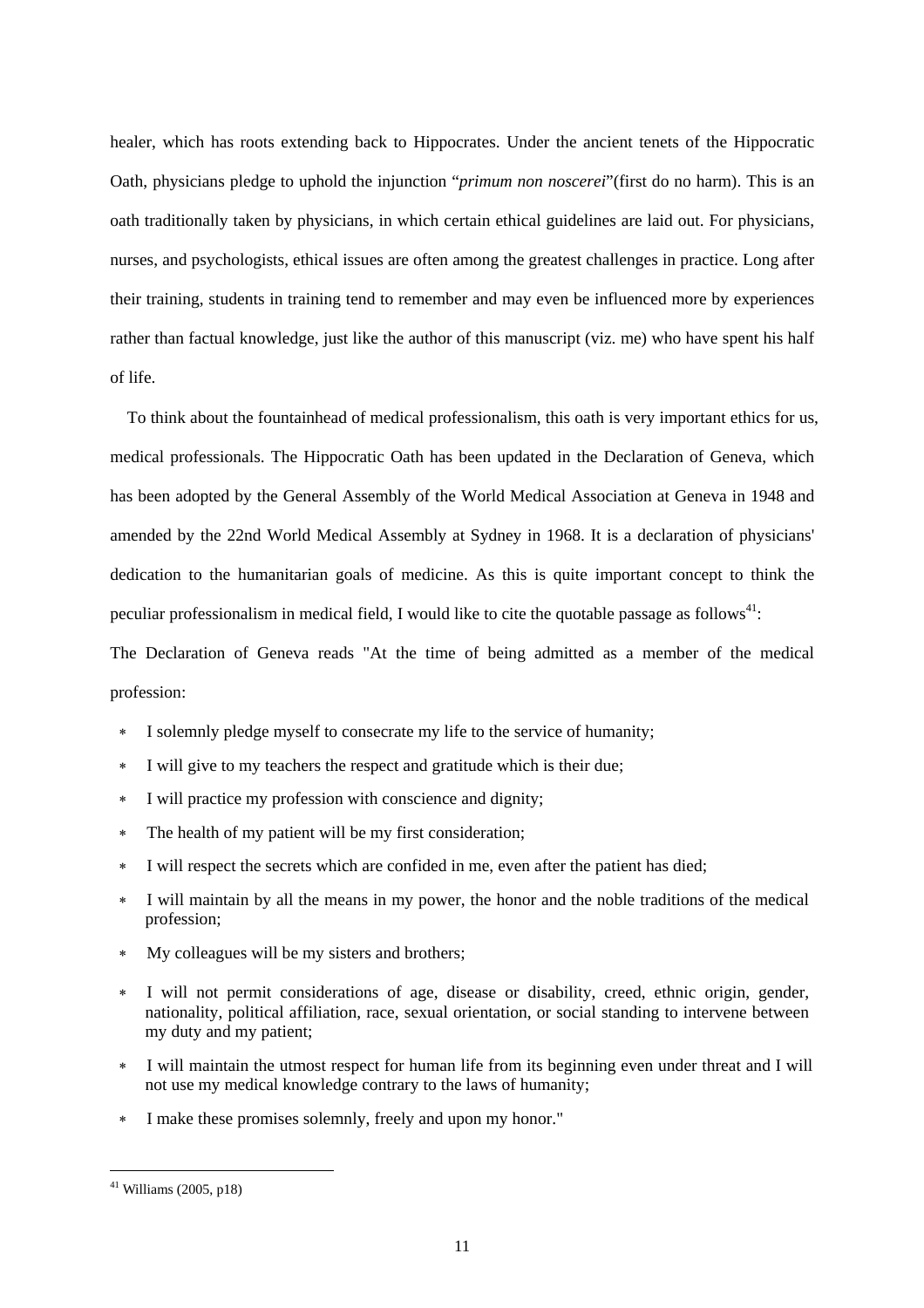Such views on medical professionalism are attracting a great deal of attention, both from doctors and from the general public. It can be thought that there is clearly much overlap between ethics and professionalism, and anyone interested in medical ethics needs to be aware of developments in medical professionalism $42$ .

Recently, the European Federation of Internal Medicine, the ACP-ASIM Foundation<sup>43</sup>, and the ABIM Foundation<sup>44</sup> start together the Medical Professionalism Project (Philadelphia, PA, USA) in late 1999. The three organizations designated members to enroll a set of principles that all medical professionals can and should aspire after. In this project, the fundamental principles are defined as the following three: principle of primacy of patients' welfare, principle of patients' autonomy, principle of social justice.

As the first principle is based on a dedication to serving the interest of the patient, altruism<sup>45</sup> contributes to the trust that is central to the physician–patient relationship. Therefore, it must not be compromised to market forces, societal pressures and administrative exigencies. Moreover, the third principle of social justice, similar to the lawyer, is the most important to understand the facets of medical professionals. It is defined that, "The medical profession must promote justice in the healthcare system, including the fair distribution of healthcare resources. Physicians should work actively to eliminate discrimination in healthcare, whether based on race, gender, socioeconomic status, ethnicity, religion, or any other social category." This spirit is directly linked to the concept of self-actualization that is shown in the forth section of the present chapter. Thus, medical professionals are working not only for themselves, but they remain committed both to patients' welfare and to the basic tenets of social justice<sup>46</sup>. This point of view is essential to understand their curious features, in contrast to other professional occupation.

<span id="page-13-0"></span><sup>&</sup>lt;sup>42</sup> This is also discussed in the web site of Ethics Unit, World Medical Association Foundation  $^{43}$  American College of Physicians - American Society of Internal Medicine Foundation. Robert Copeland, Southern

<span id="page-13-1"></span>Cardiopulmonary Associates, LaGrange, GA, USA; Risa Lavizzo-Mourey, Robert Wood Johnson Foundation, Princeton, NJ, USA; and Walter McDonald, American College of Physicians-American Society of Internal Medicine, Philadelphia, PA, USA.

<span id="page-13-2"></span><sup>&</sup>lt;sup>44</sup> American Board of Internal Medicine. Project Chair is Dr. Troy Brennan, Brigham and Women's Hospital, Boston, MA, USA

<span id="page-13-3"></span><sup>&</sup>lt;sup>45</sup> This concept is also important to think about the feature of medical professionalism, e.g. independency or cosmopolitan, that would be discussed later.<br><sup>46</sup> Medical Professionalism Project op. cit. pp263-264. This concept is described in the section of preamble.

<span id="page-13-4"></span>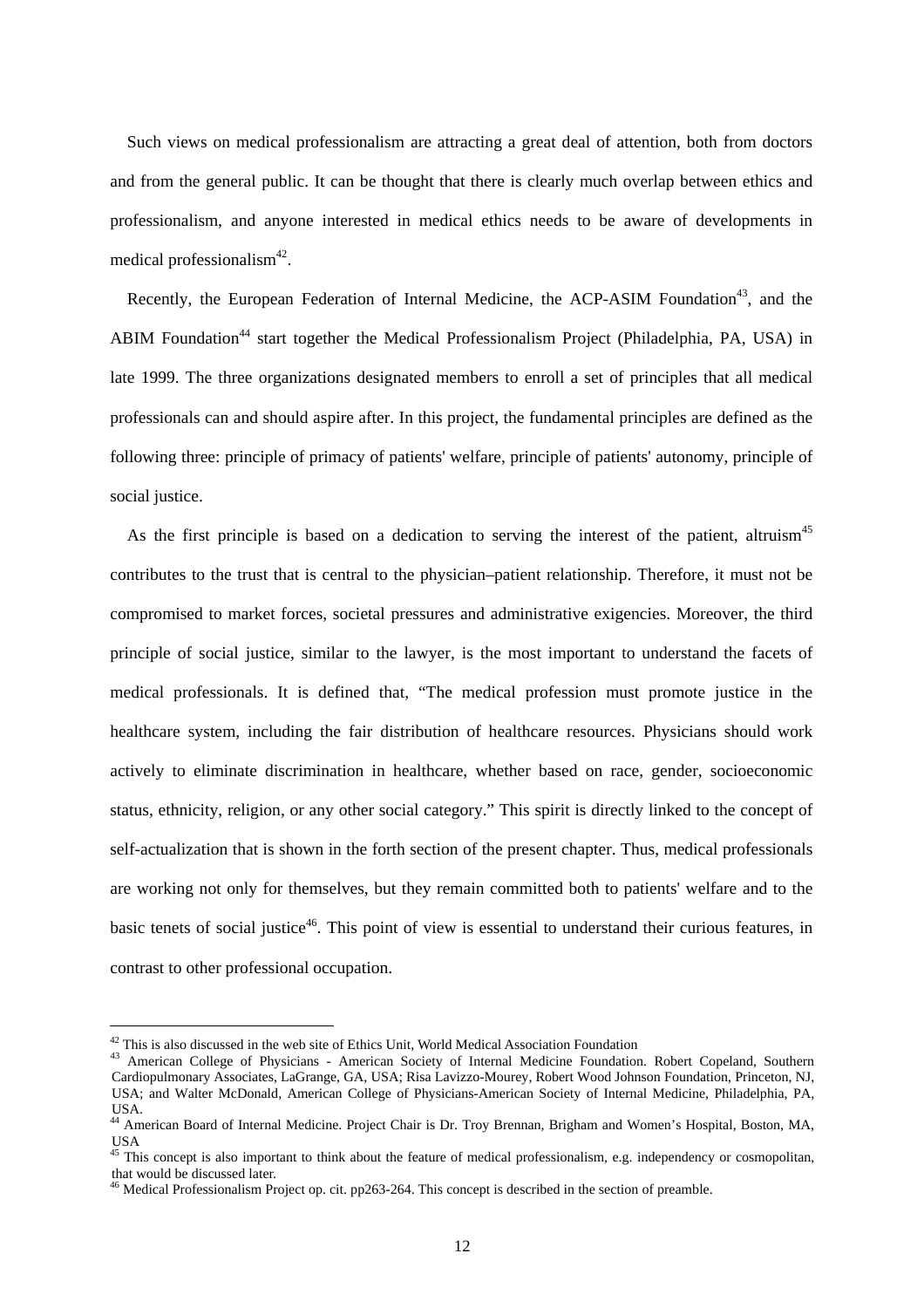In addition to the form of three fundamental principles, a set of definitive professional responsibilities are also summarized as ten categories: commitment to professional competence; commitment to honesty with patients; commitment to patients' confidentiality; commitment to maintaining appropriate relationships with patients; commitment to improving quality of care; commitment to improving access to care; commitment to a just distribution of finite resources; commitment to scientific knowledge; commitment to maintaining trust by managing conflicts of interest; commitment to professional responsibilities.

Among the above ten categories, there are two commitment to professionalism. In the first category, it is advocated that "the Physicians must be committed to lifelong learning and be responsible for maintaining the medical knowledge and clinical and team skills necessary for the provision of quality care. More broadly, the profession as a whole must strive to see that all of its members are competent and must ensure that appropriate mechanisms are available for physicians to accomplish this goal." Additionally, in the last category, commitment to professional responsibilities is defined as; "As members of a profession, physicians are expected to work collaboratively to maximize patients' care, be respectful of one another, and participate in the processes of self-regulation, including remediation and discipline of members who have failed to meet professional standards. The profession should also define and organize the educational and standard-setting process for current and future members. Physicians have both individual and collective obligations to participate in these processes. These obligations include engaging in internal assessment and accepting external scrutiny of all aspects of their professional performance." This attitude is quite implicative to think about the medical professionalism that is reflected to the Hippocratic Oath as previously mentioned. Thus, the medical professionals are claimed to affirm the active dedication to the principles of professionalism, which entails not only their personal commitment to the welfare of their patients but also collective efforts to improve the healthcare system for the welfare of society as a whole. Now, these action agenda for the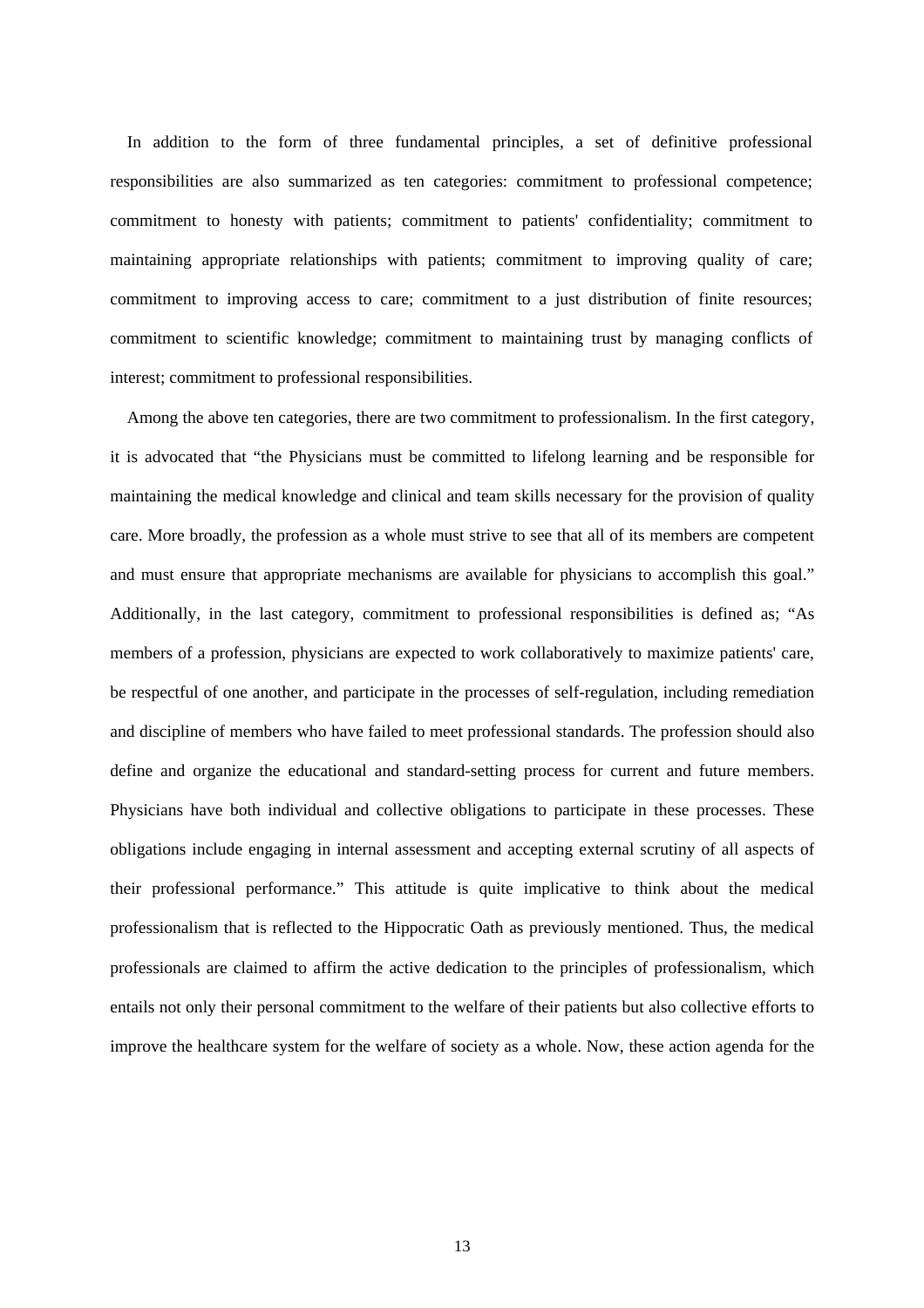profession of medicine that is universal in scope are made in the various medical societies, similar to the guiding precepts of enterprises or visionaries of companies<sup>47</sup>.

As professionals, physicians should profess their values<sup>48</sup>. To be successful as professionals, physicians should commit themselves to a program of life-long, self-directed learning, they must be thoughtful, kind and sensitive, must avoid arrogance, dogmatism and negativisms, and be honest, moral, tolerant, trustworthy and above all, humble and compassionate<sup>49</sup>. Without the internal rewards, such as self-actualization and responsibility, neither the amount of pay nor social recognition can suffice. In the next chapter, the important factors of commitment in medical professionals would be investigated with survey study based on the roles of the classification of hospitals.

## **III. Survey study of motivation and commitment in medical professionals**

#### **III-1 Conceptual framework of the study**

The critical aspects of human resource management seem to be depended on category of the hospitals. Medical professionals working in the university hospitals are proud of involvement for the innovation of medical sciences and advanced technology. The feeling of pride and self-confidence seem to be contributed to their self-actualization. This Maslow's highest needs are typically seen in the professionals. Medical professionals are not exception to this theory. Therefore, to assess their motivators seems to be essential for the human resource management. In his two-factor hygiene and motivation theory, the former factor would be taking account for the current consideration, because recent theory has shown that people are already motivated<sup>50</sup>. Especially, the medical professionals might be already motivated, indeed, but the proper evaluation might be needed for them. Because every medical professional carries medical professionalism of Hippocratic Oath unconsciously, esteem needs should be also involved. The most required role of the private hospitals is to be friendly and convenient to the common people to access. The of role of public hospitals is to distribute and sustain

<span id="page-15-0"></span><sup>&</sup>lt;sup>47</sup> The author takes the critical position toward the concept of "Built to Last: Successful Habits of Visionary Companies" written by Collins and Porras (1994).<br>  $^{48}$  Wynia et al. (1999)<br>  $^{49}$  Duff (2002)<br>  $^{50}$  Qubein op. cit.

<span id="page-15-1"></span>

<span id="page-15-2"></span>

<span id="page-15-3"></span>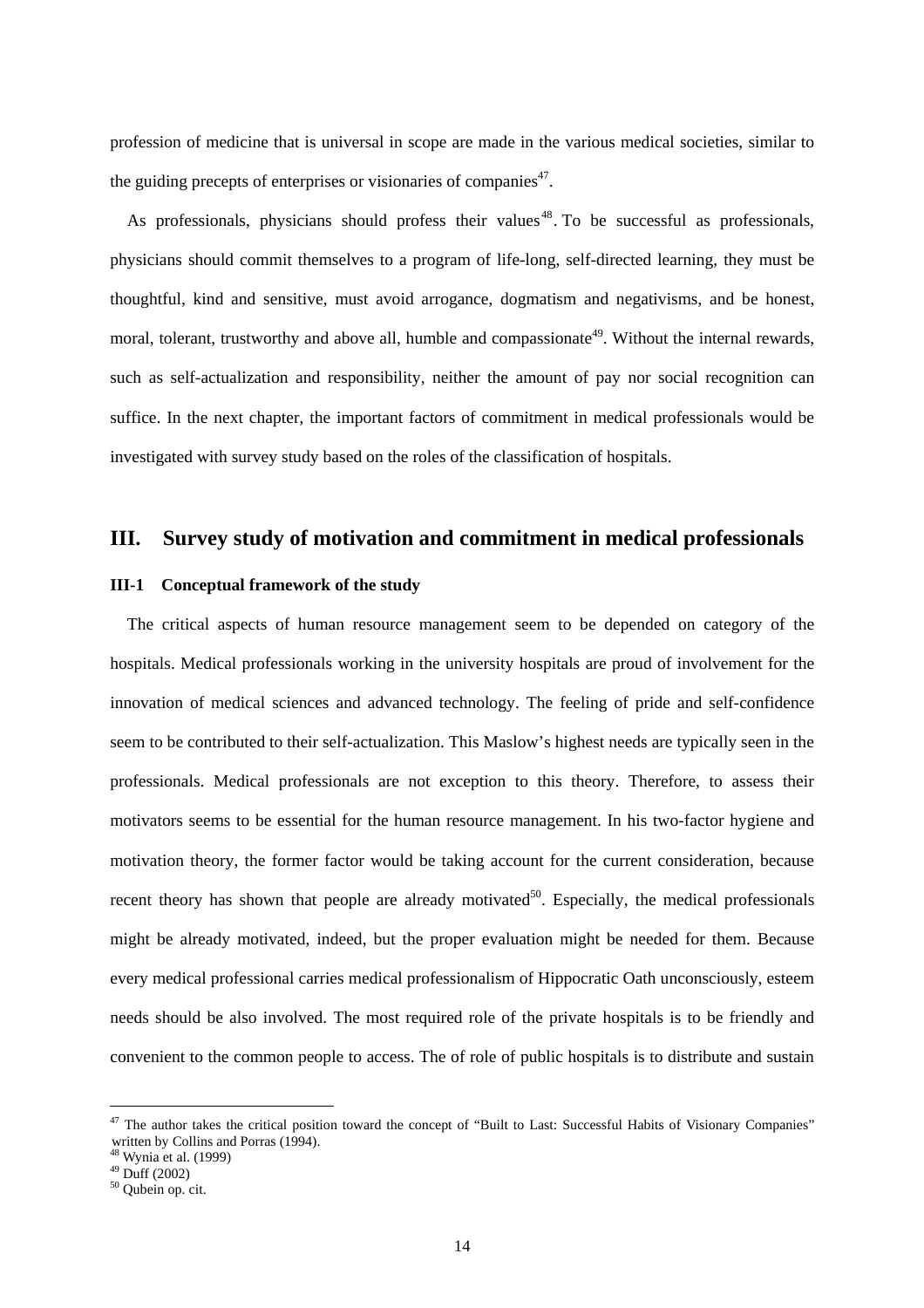medical standards in the applicable region, therefore, the staffs have strong organizational commitment that is also related to esteem needs and hygiene factors.

Thinking over the facts above mentioned, it might be very important for the human resource management of medical professionals to accumulate knowledge about their motivations, values, and commitments, although we can learn a great deal from the existing body of research knowledge in the various fields. For that purpose, a study to measure the overall commitment in medical professionals is organized based on the category of the hospitals. Main aim of this study is to conduct of the research with the setting of above viewpoints.

#### **III-2 Definition of the model and rationale**

Investigation for staff commitment including organizational commitment has emerged as a promising area of research within the study of organizational psychology<sup>51</sup>. At most, interest in this

kind of study of has replaced an earlier emphasis on job satisfaction  $52$ . The latter construct was perceived as a logical correlate to job performance, with a hypothesis being that job performance would increase as staffs became more satisfied with their work  $53$ . Nevertheless, literature reviews have consistently concluded that the relationship between job performance and job satisfaction is not strong. Despite a lot of studies that have attempted to address the question, researchers have described the relationship between performance and satisfaction as "illusive" [54.](#page-16-2) 



The model to consider medical professionals is<br>expressed as triangular pyramid. Organizational triangular pyramid. Organizational commitment consisted of three facets (Affective, Continuance, Normative) are forming the base of the pyramid. As self-actualization is important aspect to grasp the feature of medical professionals, it is put into the apex.

<span id="page-16-2"></span><span id="page-16-1"></span><span id="page-16-0"></span><sup>&</sup>lt;sup>51</sup> This concept is referred to the Report of "Background to the Staff Commitment Research Project" by Research and Statistics Branch, Correctional Service of Canada, 1992.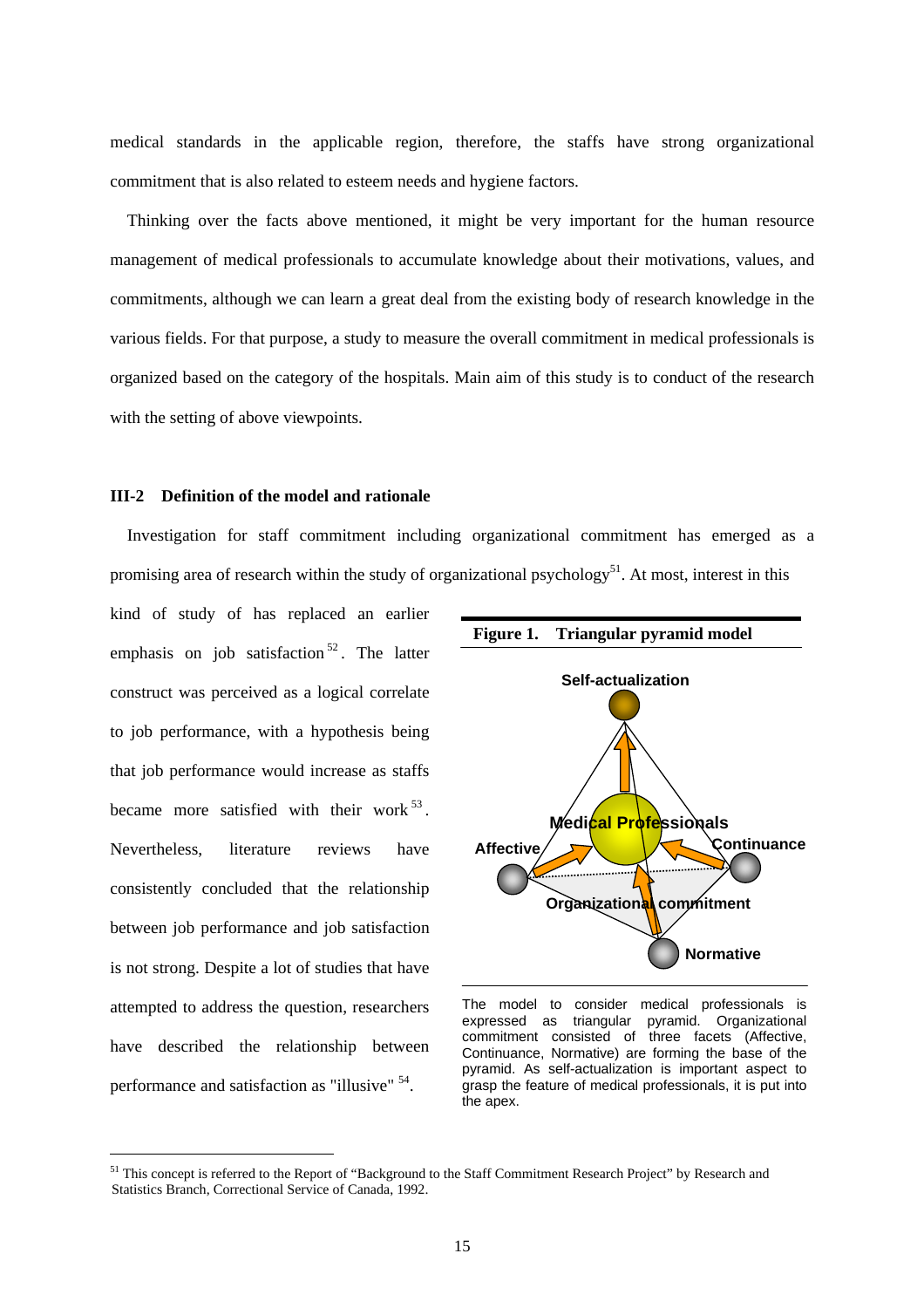Thus, the job satisfaction is not the issue to investigate here in this study. Instead, I would like to focus on the commitment by itself, regardless of the work is fun or not.

As explained in the fifth section of chapter II, medical professionalism is strongly based on the spirit of public service. We cannot leave the person in trouble alone. Standing on the Hippocratic spirit of, there are some motivation factors rooted in the category of the institution. In the previous section, it has shown that the correspondence of the organizational category to the commitment factors. However, the relation is not one to one pairs, instead, includes every factor. Nevertheless, it has light and shade of importance, weighing relative importance. Thus, it has been established that the triangular pyramid model as shown in Figure 1. The features of medical professionals and the category of hospitals would be considered using this conceptual model.

#### **III-3 Hypotheses formation**

Each category of the hospitals has a part that contains other factors as well. This is very implicative and interpretative because of the following explanation. The medical professionals in university hospitals might have much self-actualization and lesser in organizational commitment. The professionals in private hospitals might have stronger organizational commitment, and that in public hospitals might have both. Based on the above arguments, three hypotheses are set up as follows:

*# Hypothesis 1*:

The medical professionals in university hospitals would have strong self-actualization.

*# Hypothesis 2*:

The medical professionals in public hospitals would have both strong organizational commitment and self-actualization.

*# Hypothesis 3*:

The medical professionals in private hospitals will have strong organizational commitment.

To test the conceptual framework and its derived hypotheses, a survey is to be conducted for the medical professionals in each category of the hospital, using the scale to measure the organizational commitment, motivation test for self-actualization.

 $52$  Schneider (1985)

 $53$  Schwab and Cummings (1970)

<sup>&</sup>lt;sup>54</sup> Iaffaldano and Muchinsky (1985)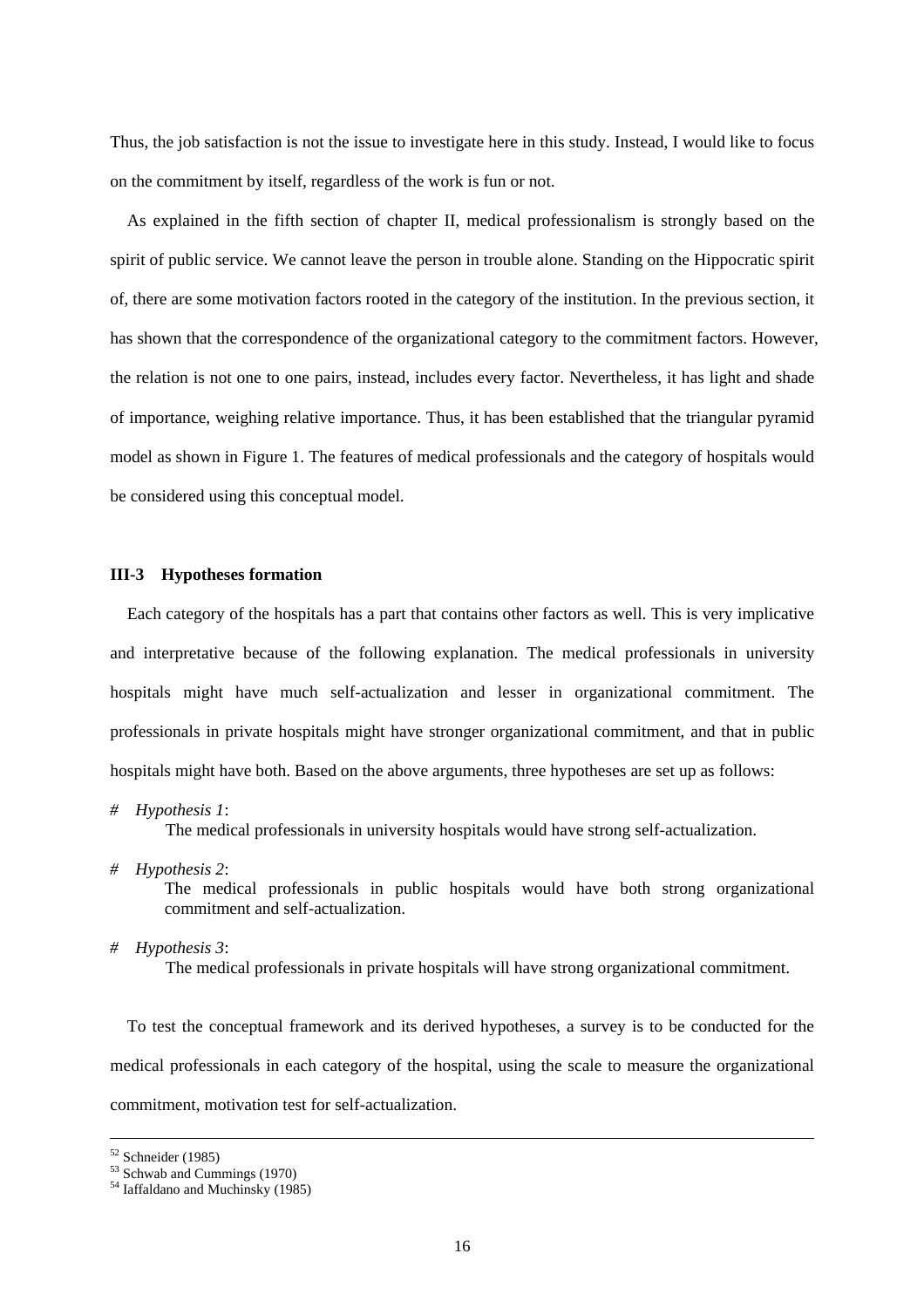#### **III-4 Data collection procedures**

#### **III-4.1 Sample and procedure**

Participation in this study was voluntary and anonymous. The participants are full time medical professionals including doctors and nurses in the university hospital, public and private hospitals in Hyogo and Shizuoka prefecture ( $N = 254$ ). The principal investigators in each hospital asked to the medical professionals to answer the semi-structured questionnaire as is shown below. The individual data sheets were distributed and collected by my acquaintances and colleague doctors. The study was performed in April 2005.

#### **III-4.2 Measures and questionnaire design**

#### **III-4.2.1 Organizational Commitment Scales**

The Organizational Commitment Questionnaire (OCQ) is a 15-item, 7-point Likert-type scale developed by Mowday et al.<sup>55</sup> to measure an employee's identification with and involvement in a particular organization. Three aspects of involvement and belief are included: belief in and acceptance of the organization's goals and values, willingness to exert considerable effort on behalf of the organization, and desire to continue employment in the organization. Higher OCQ scores indicate higher commitment levels. Previous estimates of internal consistency have ranged from 0.82 to 0.93<sup>56</sup>.

According to the line of the research of professional and organizational commitment using samples of teachers conducted by LaMastro<sup>57</sup>, Organizational Commitment Scales (OCS) that is consisted of Meyer and Allen's<sup>58</sup> and the famous OCQ by Mowday has been employed in the current study. Briefly, affective commitment to the organization was measured using seven items from Meyer and Allen's affective commitment scale<sup>59</sup> and tw[o i](#page-18-4)te[ms](#page-18-5) from the  $OCQ^{60}$ . These items were selected because they seem most clearly to approximate the feelings of liking for, pride in, and valuation of organizational membership assumed to underlie the affective form of organizational commitment. The organizational

<span id="page-18-0"></span>

<span id="page-18-2"></span><span id="page-18-1"></span>

<sup>&</sup>lt;sup>55</sup> Mowdays et al. (1982) op. cit.<br><sup>56</sup> Hinds et al. (1998); Mowday et al. (1979)<br><sup>57</sup> From the article entitled as "Commitment and perceived organizational support" written by Dr. Valerie LaMastro in Department of Psychology, Rowan University.<br><sup>58</sup> Meyer and Allen (1984, 1988), Allen and Meyer (1990)<br><sup>59</sup> Meyer and Allen (1984) op. cit.<br><sup>60</sup> Mowdays et al. (1979) op. cit.; Porter et al (1974) op. cit.

<span id="page-18-3"></span>

<span id="page-18-4"></span>

<span id="page-18-5"></span>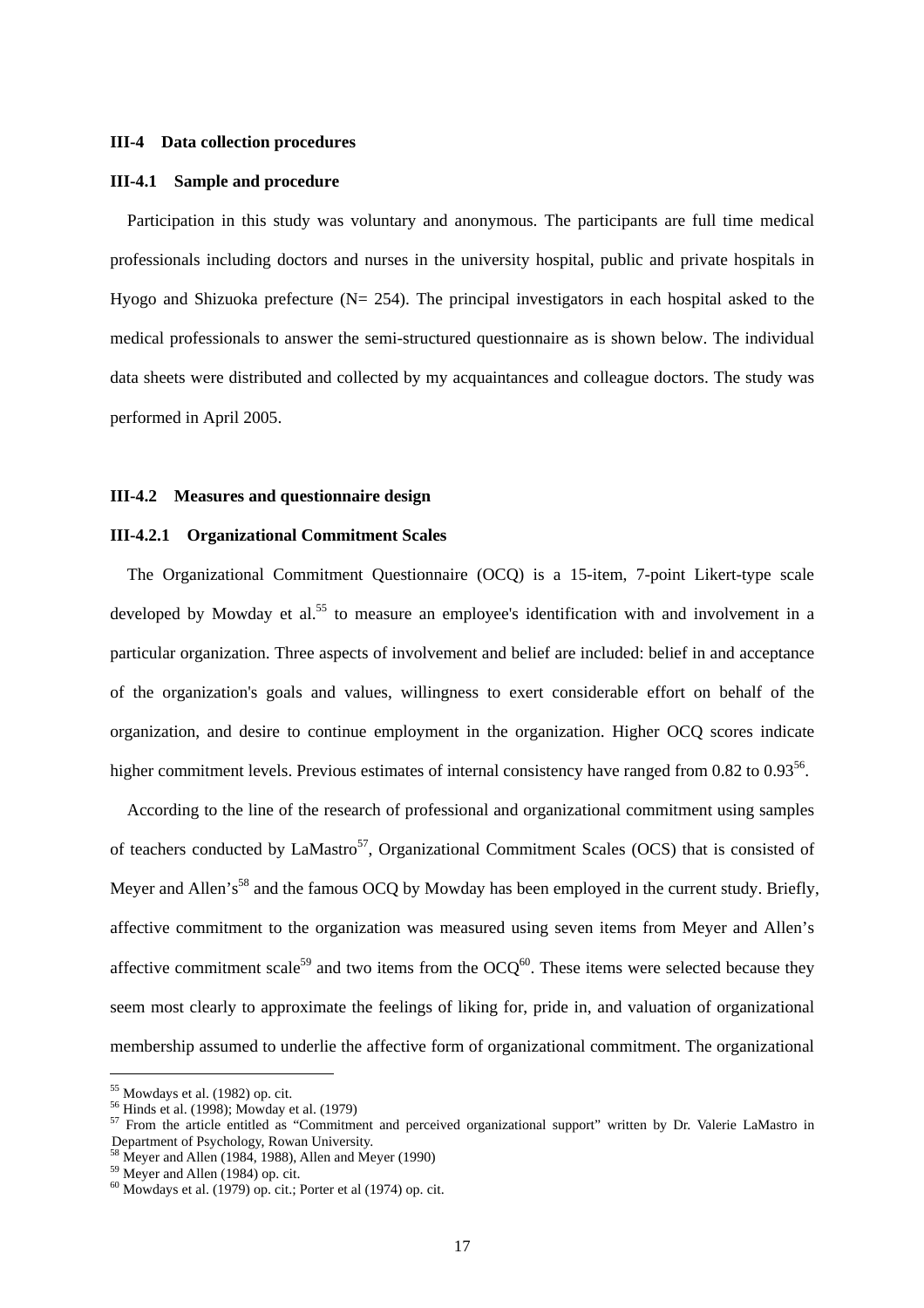forms of continuance commitment and normative commitment were measured using the continuance and normative commitment scales developed by Meyer and Allen<sup>61</sup>. One can [ref](#page-19-0)er to Allen and Meyer<sup>62</sup> for a full [di](#page-19-1)scussion of the development and factor analysis of the affective, continuance and normative commitment scales. So as to pertain to professional rather than organizational membership, the original three commitment scales were reworded by LaMastro. Here in the study, his way of investigation using OCS is to be followed after. All scales utilized a 7-point Likert-type format (strongly disagree to strongly agree). Items from each of the scales are listed in Appendix A-1.

#### **III-4.2.2 Short Index of Self-Actualization**

The additional measure to test their self-actualizing tendency was the Short Index of Self-Actualization (SISA), which is a widely used questionnaire with well-established reliability and validity developed by Jones and Crandell<sup>63</sup>. The SISA uses 15 items to which the subject must state agreement on a 7-point Likert scale (stron[gly](#page-19-2) disagree to strongly agree).

Maslow's ideas have resulted in attempts to measure self-actualization through self-report. The most widely used of these measures is Personal Orientation Inventory (POI)<sup>64</sup>, a 150-item forced-choice inventory that is difficult to fake. Because the POI is fairly lengthy, SI[SA](#page-19-3) is used as an easy scale to measure self-actualization that is much shorter but possesses adequate reliability and validity. Among the two tests developed which attempt to tap Maslow's conception of self-actualized people, the simple SISA is integrated into the present study. Items of SISA would be listed in Appendix A-2.

#### **III-4.2.3 Japanese form of for the individual data sheet**

To apply these established scales into the current analysis, I have translated them into Japanese language and reformed suitable to survey for the medical professional in the hospitals. It is consisted of from four parts. The first three parts (Part A to C) are from OCS. Those are set in the beginning,

<span id="page-19-0"></span><sup>&</sup>lt;sup>61</sup> Meyer and Allen (1988) op. cit.<br><sup>62</sup> Allen and Meyer (1990) op. cit.<br><sup>63</sup> Jones and Crandell (1986)

<span id="page-19-1"></span>

<span id="page-19-2"></span>

<span id="page-19-3"></span> $64$  Shostrom (1964)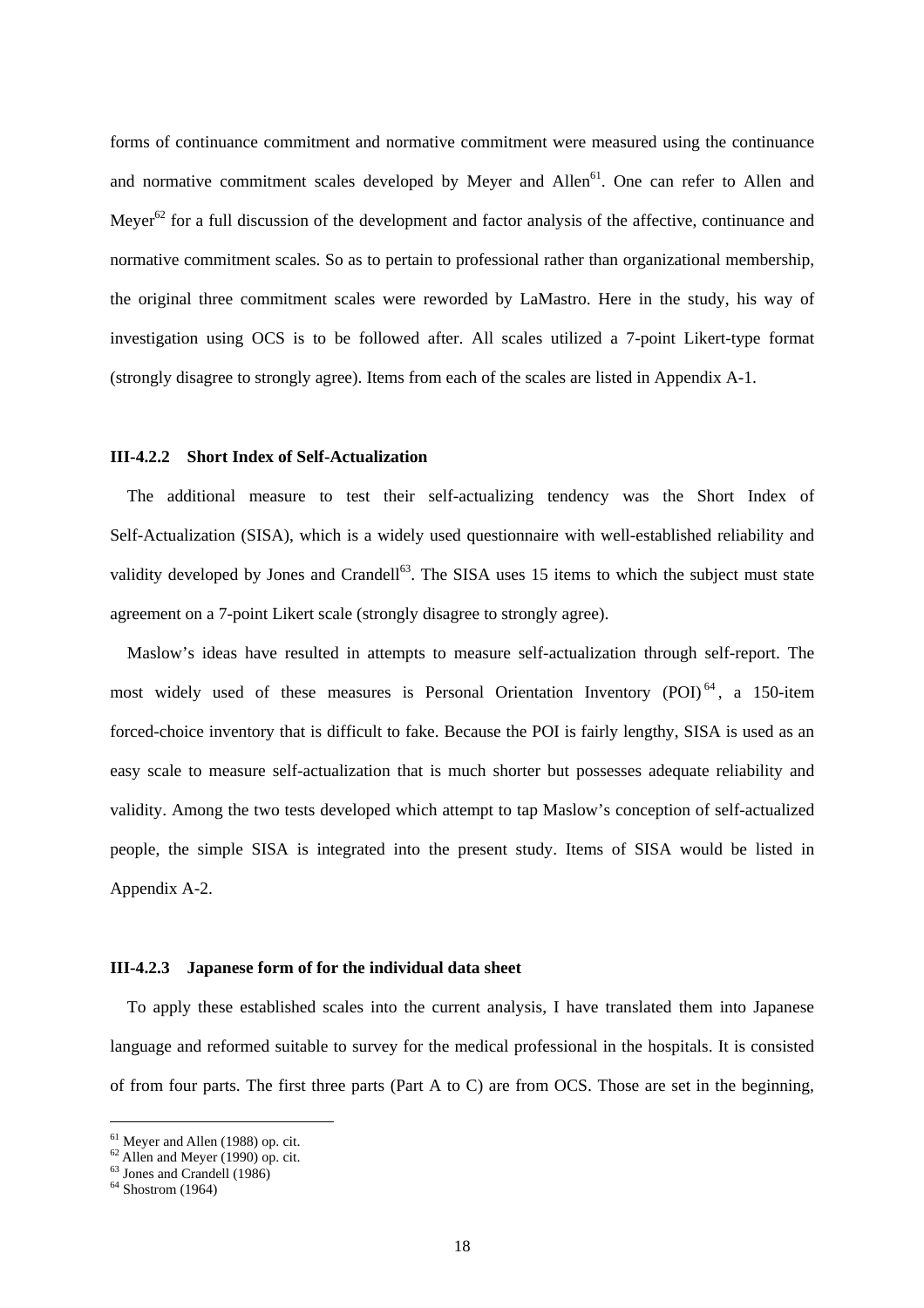because commitment questions are easy to answer, followed by the questions for self-actualization (SISA).

| Part A: affective organizational commitment   |       | 9 questions |                                |  |
|-----------------------------------------------|-------|-------------|--------------------------------|--|
| Part B: continuance organizational commitment |       |             | 7 questions                    |  |
| Part C: normative organizational commitment   |       |             | 6 questions                    |  |
|                                               |       |             | Sub-total ----- $22$ questions |  |
| Part D: Short Index of Self-Actualization     |       |             | $--$ 15 questions              |  |
|                                               | Total | $-----$     | 37 questions                   |  |

Odd-number questions are printed in black and even-number questions are printed in gray as a visual effect to avoid mistakes. The scale point of the center (neither disagree nor agree) is adjusted to being labeled as zero to avoid mistake marking. The scale point anchors labeled as  $(-3)$  strongly disagree (-2) moderately agree (-1) slightly disagree (0) neither disagree nor agree (1) slightly agree: (2) moderately agree: (3) strongly agree. Approximately, it takes five to ten minutes to answer all of the questions.

#### **III-5 Data analysis**

#### **III-5.1 Procedures and data distribution**

The evaluation version release 13.0 of the Statistical Package for the Social Sciences (SPSS for Windows, 2004, SPSS, Inc.) and student version release 11.0J (SPSS, 2003) were used for the statistical analyses. Continuous variables were entered into the computer as they had been responded to on the questionnaire. As to the category of profession, the majority are medical doctors and nurses, therefore, other professions are categorized as others. Categorical variables such as hospital  $(1 =$ University Hospital,  $2 =$  Public Hospital,  $3 =$  Private Hospital) and profession (1 = Doctor, 2 = Nurse,  $3 =$  Others) were coded before they were entered into the computer. The cross-tabulation of the samples are shown in Appendix B-1.

#### **III-5.2 Descriptive statistics and correlation**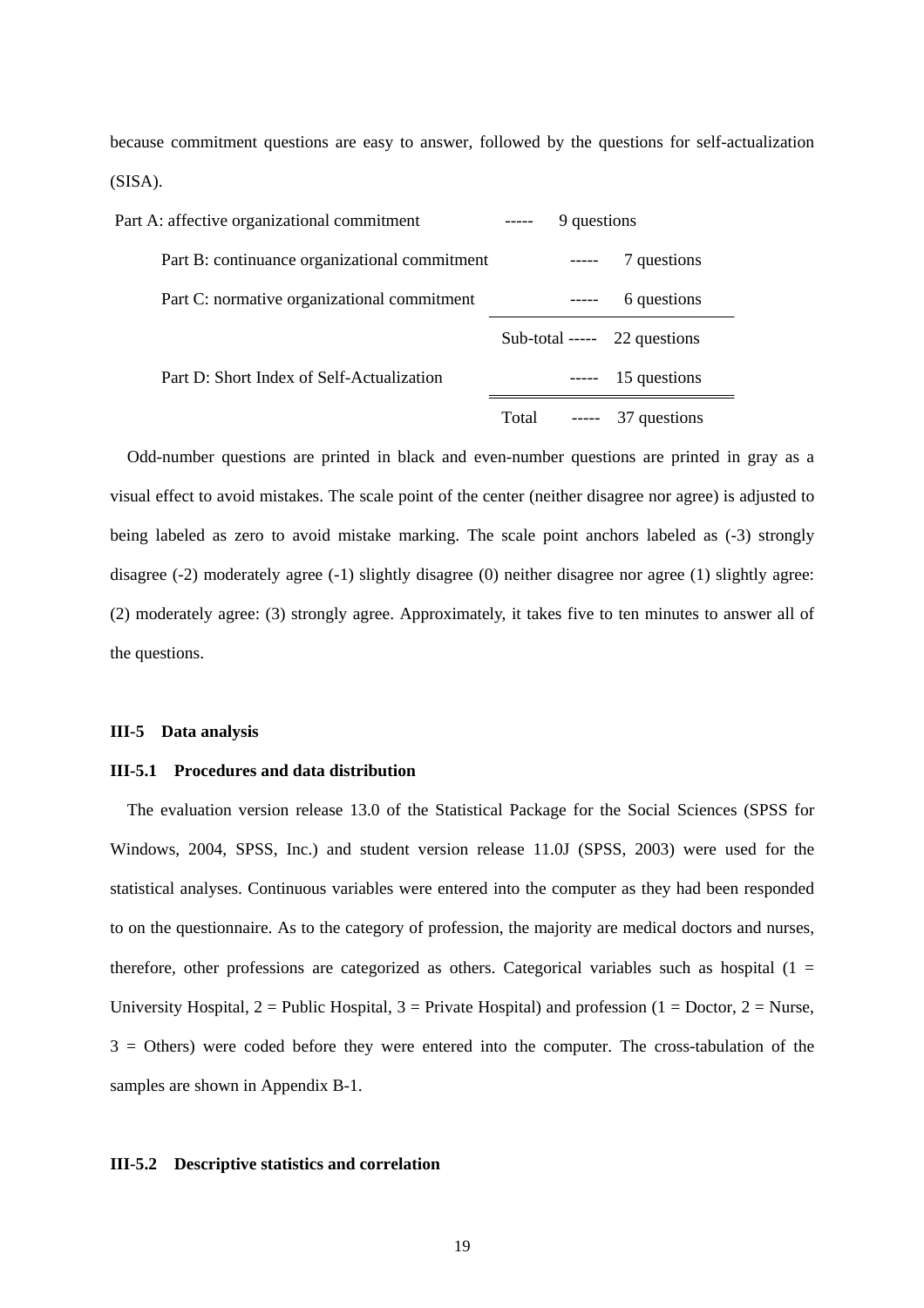The descriptive statistics of whole samples is shown in Appendix B-2. During the process of checking the distribution of the data, outliers that were far apart from the main distribution were identified, as seen in Appendix B-3 and B-4. Therefore, data over the three times of standard deviation (±3SD) were defined as outliers, exempted in the later analyses.

The descriptive statistics including sample number, the mean and standard deviation of each category are shown in Appendix B-5. Organizational commitment among doctors, as well as nurses showed low in university hospital and increased in public and more in private hospital. Looking at the components of organizational commitment, affective commitment is similar result in nurses. But interestingly, doctors have strong affective commitment in university hospital and the tendency is reversed among them. Doctors in private hospital and nurses in public hospital showed high continuance commitment. Normative commitment is parallel with organizational commitment. Therefore, in university hospital, doctors have strong affective commitment in spite that their total value of organizational commitment is low. But nurses in university hospital show low affective commitment but high in nurses in private. This results indicates that the category of hospital is important for the medical professionals and the different tendency is to be identified between the profession of doctors and nurses.

Self-actualization among doctors is generally high in all classification of hospitals, although that among nurses is gradually decreased from university hospital to private hospital. These results might be related to that doctors are circulating between university hospital, public and private hospitals in general.

Prior to analysis, correlation matrix of Pearson correlation coefficients was constructed (see Appendix B-6). In the nature of things, organizational commitment and their components (affective, continuance, normative) have shown significant correlations  $(p<0.01)$ . Especially, Strong positive correlations<sup>65</sup> were identified between organizational commitment and "affective" as well as "normative[" \(](#page-21-0) $r = 0.759, 0.831$ , respectively). Relatively strong positive correlations were also

<span id="page-21-0"></span> $65$  In the present study, correlation coefficients over 0.70 is regarded as strong; 0.40 to 0.70 as relatively strong; 0.20 to 0.40 as weak; less than 0.20 as little correlation.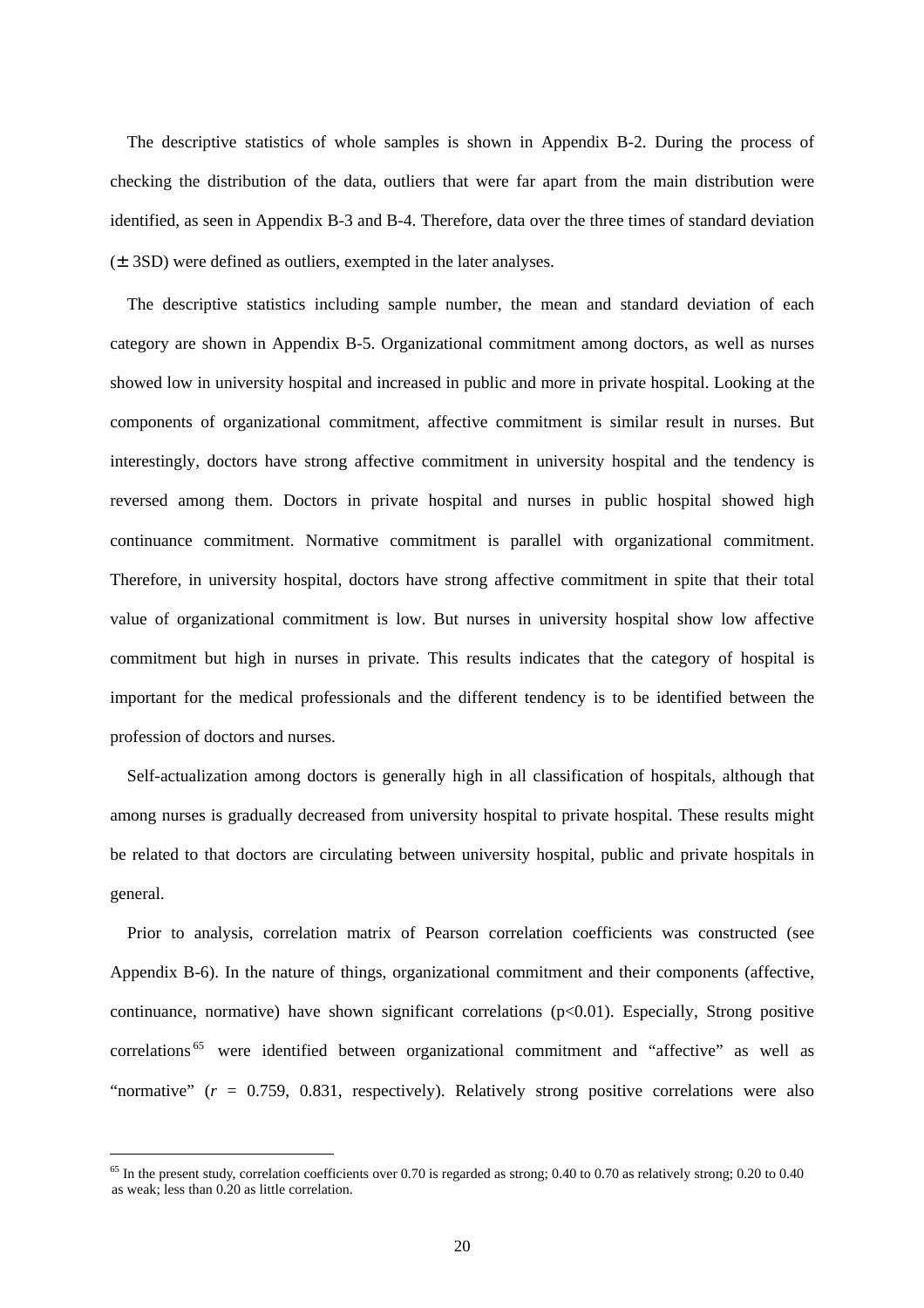identified between the variables "affective" and "normative"  $(r = 0.485)$ . Meanwhile, "continuance" showed weak correlation to other factors.

#### **III-5.3 Analysis of variance and multiple comparison**

As seen in Appendix B-7, all variables have shown to be significant in analysis of variance with controlling for the category of hospital.

| Organizational commitment: | $F(2, 248) = 38.224$ | p<0.01 |
|----------------------------|----------------------|--------|
| Affective commitment:      | $F(2, 248) = 9.131$  | p<0.01 |
| Continuance commitment:    | $F(2, 248) = 10.834$ | p<0.01 |
| Normative commitment:      | $F(2, 248) = 33.259$ | p<0.01 |
| Self-actualization:        | $F(2, 250) = 5.435$  | p<0.01 |

Then, multiple comparison using Tukey honestly significant difference has been conducted (Appendix B-8). In organizational commitment, all categories of the hospitals showed significant differences each other. As to affective commitment, private hospital showed the significant differences to others, but there is no difference between university hospital and public hospital. Therefore, we can say that



Arrow indicates the significant correlation (p<0.01). Correlation with not significant showed just the position with no arrow. Univ: University hospital, Pub: Public hospital, Pri: Private hospital. OC: organizational commitment, AC: affective commitment, CC: continuance commitment, NC: normative commitment, SA: self-actualization.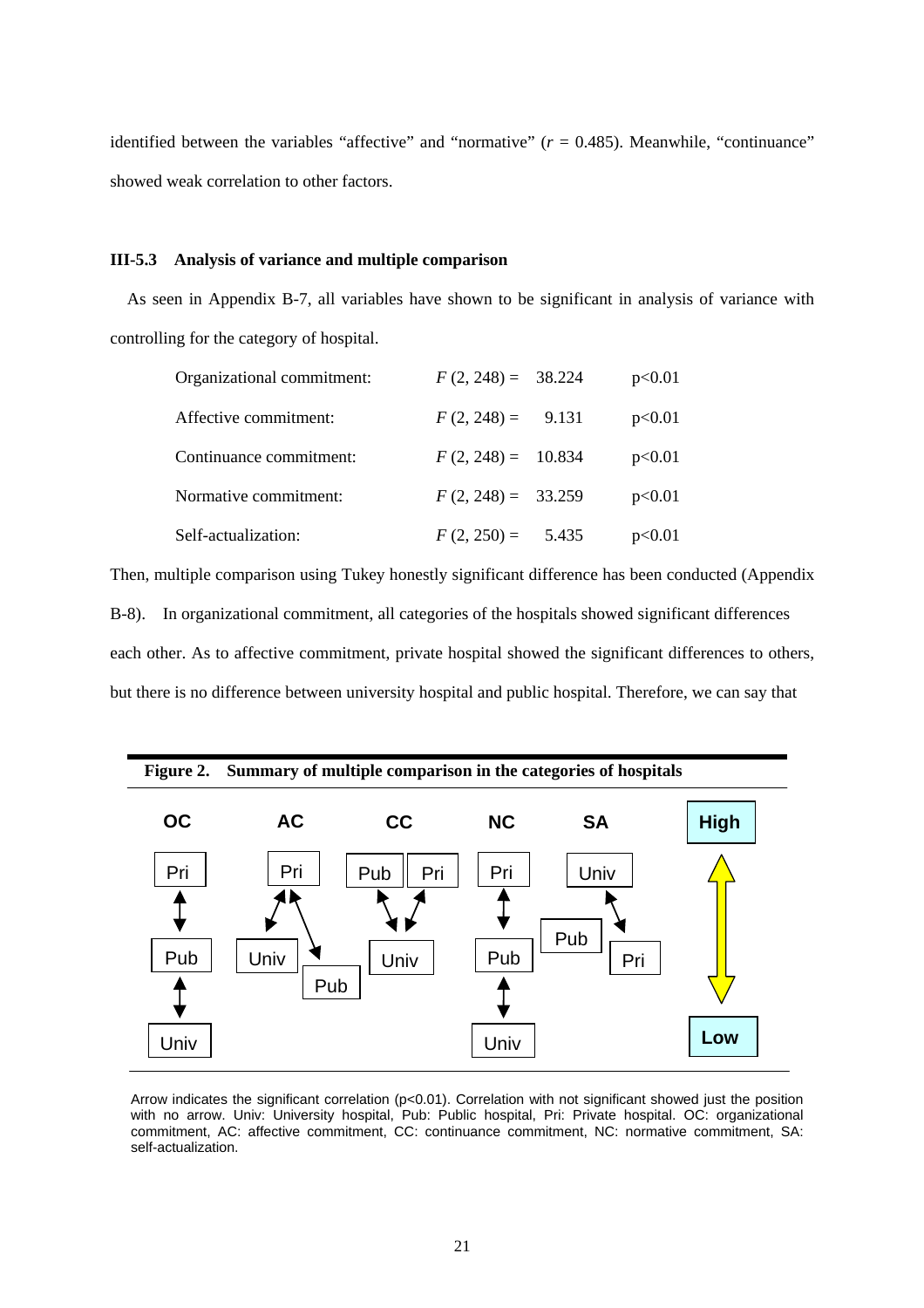affective commitment is strong in private hospital. Similarly, continuance commitment is weak in university hospital, and normative commitment is stronger in public and strongest in private. As the result, the total organizational commitment is significantly strong in private hospital and weak in university hospital over all. Self-actualization is significantly strong in university hospital compared to private hospital but not significant to public. The relation between the categories of hospitals is summarized in Figure 2.

#### **III-5.4 Two-sample** *t***-test**

Because the sample number in profession category of others is limited  $(N = 21)$ , two-sample *t*-test has been performed, comparing the two major populations of the profession, doctors and nurses. The detailed is listed in Appendix B-9.

| Organizational commitment: | $t(228) = 0.059$   | n.s. (not significant) |  |
|----------------------------|--------------------|------------------------|--|
| Affective commitment:      | $t(62.32) = 1.952$ | n.s.                   |  |
| Continuance commitment:    | $t(228) = 5.374$   | p<0.01                 |  |
| Normative commitment:      | $t(228) = 1.086$   | n.s.                   |  |
| Self-actualization:        | $t(230) = 2.845$   | p<0.001                |  |

Thus, in the aspect of the profession, there are significant differences between doctors and nurses in continuance commitment and self-actualization. Thinking together with Appendix B-9A, medical doctors have a tendency of stronger self-actualization and less continuance commitment than nurses.

#### **III-5.5 Multiple linear regression analysis**

Multiple regression analyses were conducted to determine the relationship between the independent variables of hospital and profession and the each dependent variable of organizational commitment (including affective, continuance and normative) and self-actualization. The results of each multiple regression analysis are summarized in Appendix B-10. The results are to be evaluated in the following section using path diagram.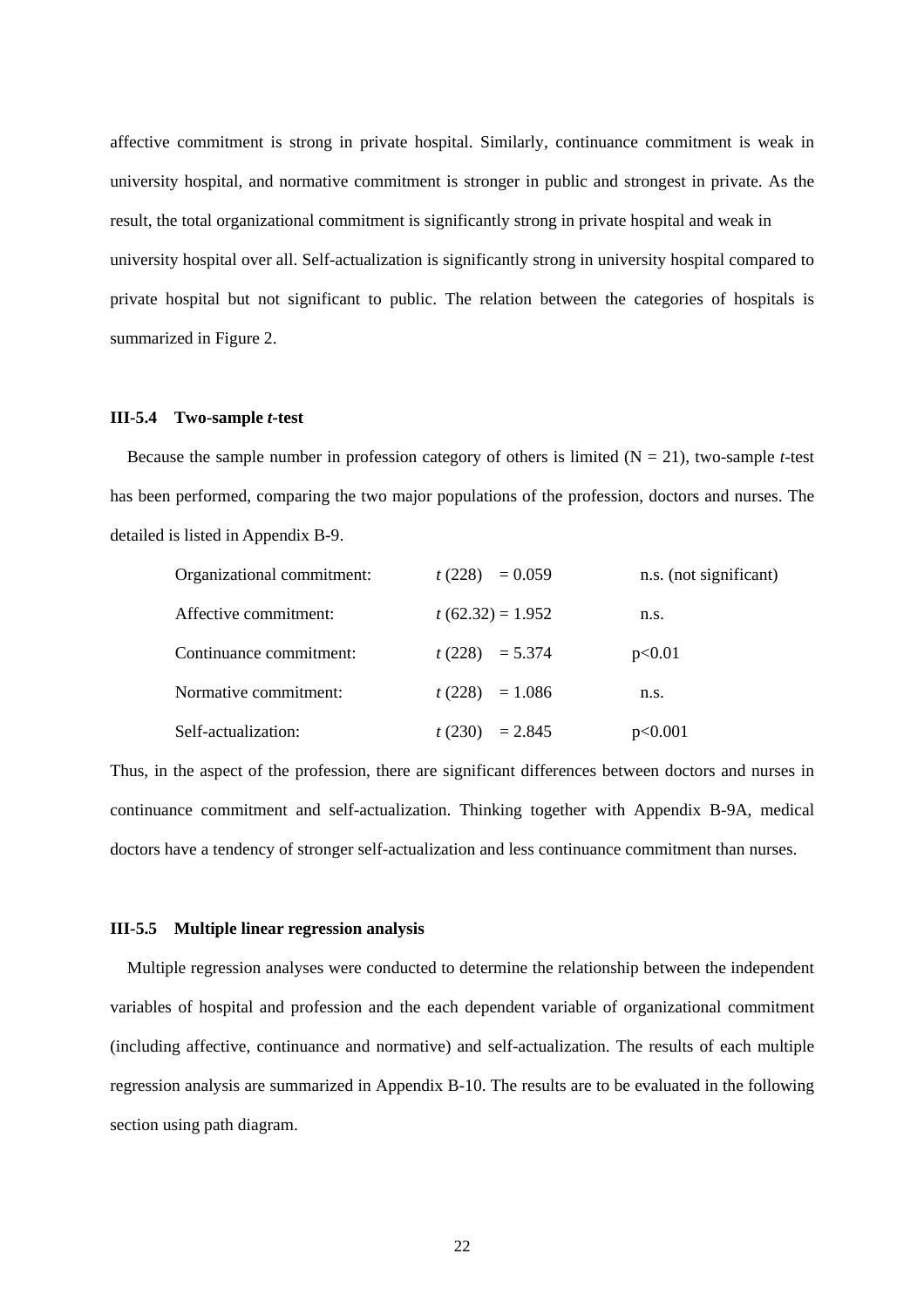#### **III-5.6 Path analysis of commitment in medical professionals**

#### **III-5.6.1 Correlation within the commitment components**

Path analysis, originally developed by Sewall Wright, depicts a mathematical model that is hypothesized to explain the correlations among variables. It has since been adopted by virtually all the behavioral sciences and applied to a large number of studies in social sciences. In the beginning, the correlation between the each commitment has been rearranged as is shown in Figure 3. As the components for organizational commitment, both affective commitment and normative commitment have deep contribution ( $r = 0.759, 0.831$ , respectively). Continuance commitment has weak positive correlation with organizational commitment  $(r = 0.291)$ . Affective commitment showed relatively strong correlations with normative commitment  $(r = 0.472)$  and weak negative correlations with continuance commitment  $(r = -0.219)$ .



Asterisk indicates significant at the 0.01 level of confidence. The width of the arrow means the degree of correlation: strong (broad), relatively strong (middle), weak (narrow) and no correlation (broken line). OC: organizational commitment.

#### **III-5.6.2 Multivariate regression analysis**

To investigate the relation of multiple predictors (hospital and profession) and commitment factors, multivariate regression analysis was conducted followed by multiple linear regression analyses performed for each depable of commitment components. Multivariate regression analysis revealed a positive influence of the category of hospital with respect to organizational commitment ( $\beta = 0.494$ ), while profession did not ( $\beta = -0.041$ , n.s.). Concerning the components of organizational commitments,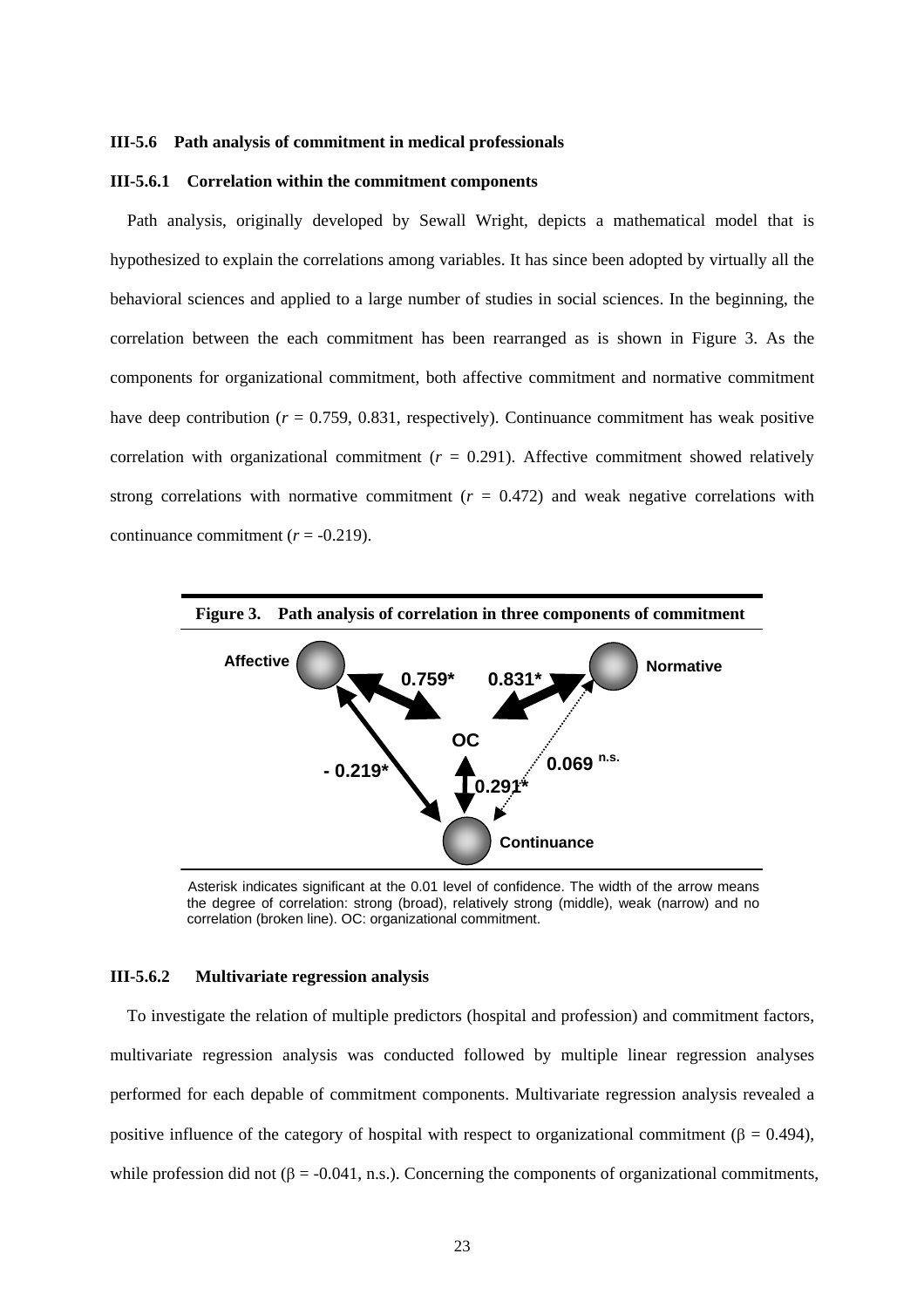the category of hospital shows positive effects on all three components of commitments (affective,  $\beta$  = 0.266; continuance,  $\beta = 0.221$ ; normative,  $\beta = 0.477$ ), while profession did not (affective,  $\beta = -0.048$ , n.s.; continuance,  $\beta = 0.082$ , n.s.; normative,  $\beta = -0.085$ , n.s.). Nevertheless, considering selfactualization, both the category of hospital and profession revealed little effects, indicating that selfactualization is to be independent to these two predictors ( $\beta$  = -0.157,  $\beta$  = -0.165, respectively). For systematic consideration of the results, path diagram applied to the triangular pyramid model has been constructed with two predictors of the categories of hospital and profession (Figure 4).



Statistical significance indicates as solid lines (\*\* p<0.01) and not significant (n.s.) as broken lines.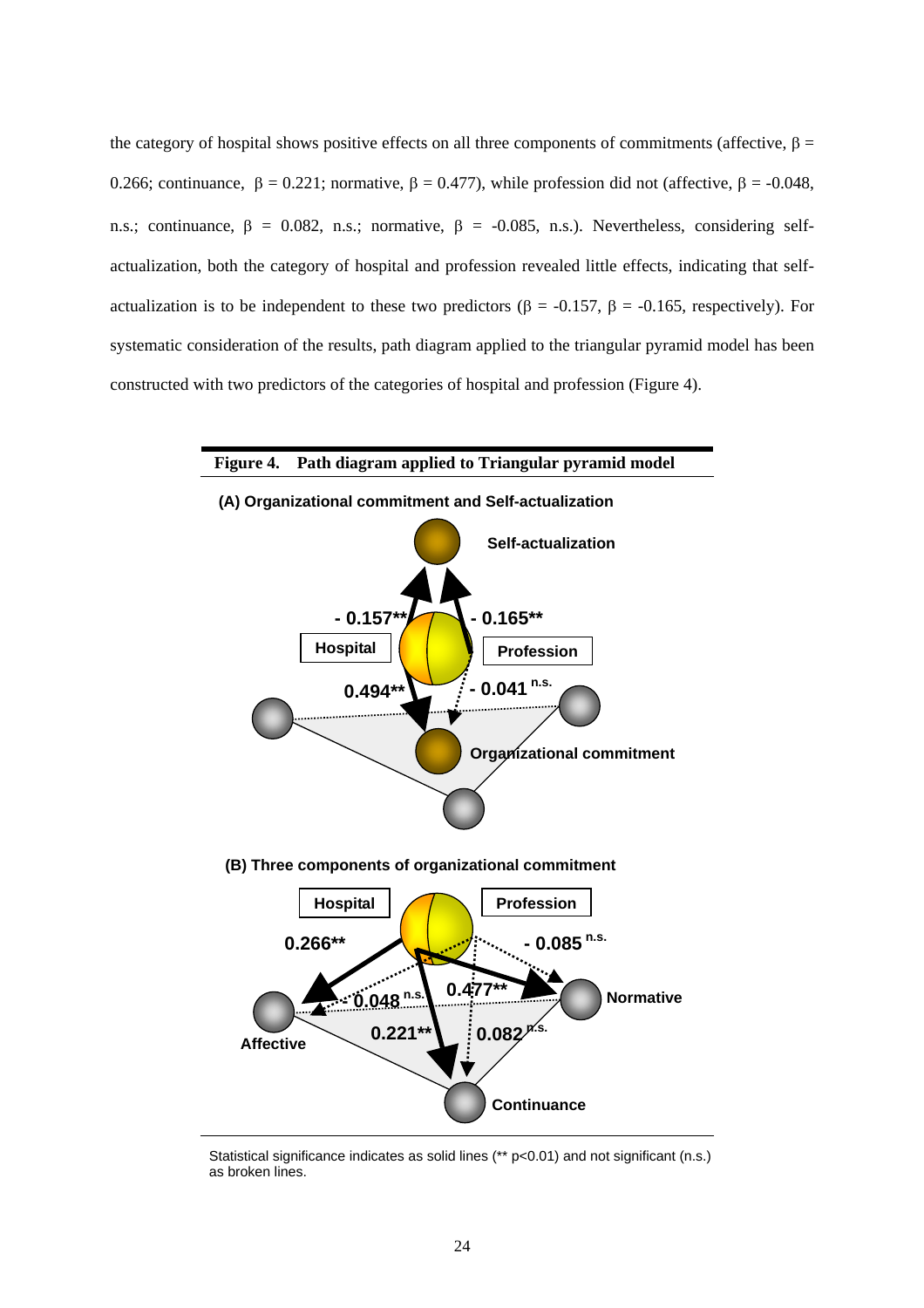#### **III-5.7 Findings of the analyses**

As independent variables, categorical variables of hospital, categorizing as University Hospital  $= 1$ , Public Hospital = 2, Private Hospital = 3, and their profession, as Doctor = 1, Nurse = 2, Others = 3, were defined to see the relation with the dependent variables of organizational commitment, and its components, affective commitment, continuance commitment, normative commitment and selfactualization.

Descriptive statistics implicates that organizational commitment is stronger in private hospital and low level of continuance commitment and high self-actualization have been identified in university hospital. As for the profession, affective commitment is strong in nurses and weak in doctors, and this tendency is more obvious in private hospital.

In the analysis of variance, all dependent variables have shown to be significant with controlling for the category of hospital. Multiple comparison has conducted to investigate the difference between the categories of hospital. Private hospital showed significantly strong organizational commitment than public hospital that is also significantly strong than university hospital. As to affective commitment, private hospital showed the significantly high to other two categories of hospital. Meanwhile, continuance commitment is significantly weaker than other two. In public hospital, normative commitment is significantly stronger than university hospital and significantly weaker than private hospital. The difference of self-actualization is significant in university hospital and private hospital.

In the aspect of profession, the difference in doctor and nurse has been investigated because the total number of others is relatively small in the category of profession. Two-sample *t*-test was conducted to compare doctor and nurse, revealing that doctors are significantly low continuance commitment and strong self-actualization than nurses.

To consider the all two predictors of hospital and profession simultaneously, multiple linear regression analysis was conducted. Using path analysis, multivariate regression analysis was conducted followed by multiple linear regression analyses performed for each dependent variable of commitment components to determine the relationship with dependent variables of organizational commitment and its three components and self-actualization. It showed that a positive influence of the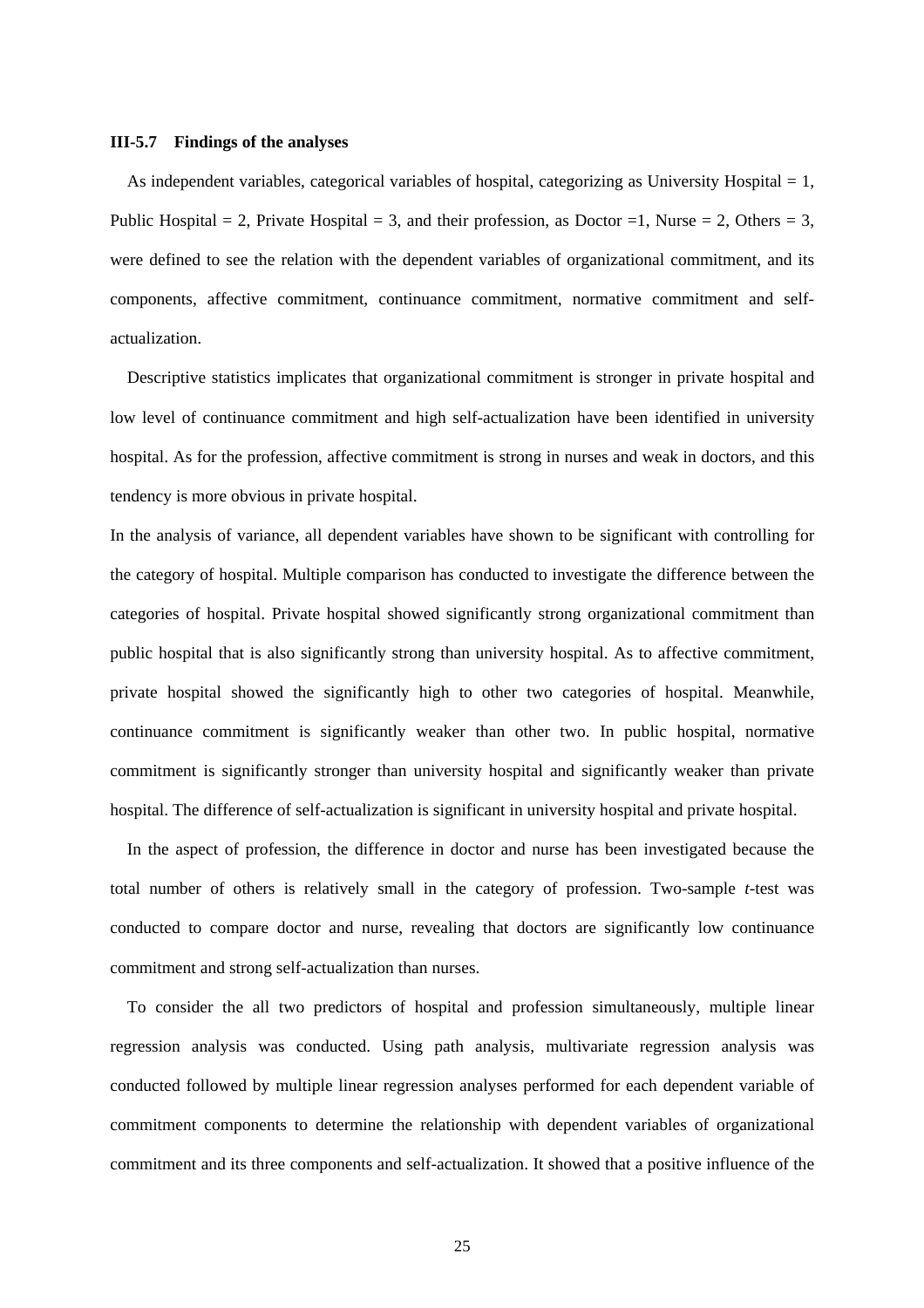category of hospital with respect to organizational commitment, while profession did not. Concerning the components of organizational commitments, the category of hospital shows positive effects on all three components of commitments, while profession did not. Both the category of hospital and profession revealed little effects on self-actualization, indicating that self-actualization is independent to these two predictors.

In path analysis, the triangular pyramid model with the plane base of organizational commitment (affective, continuance, normative) and apex of self-actualization.

#### **III-6 Verification of hypothesis**

In the present section, the hypotheses set up in chapter III-3 is verified based on the results of survey study.

- *# Hypothesis 1*: *The medical professionals in university hospitals would have strong selfactualization.* Partially approved. The difference of self-actualization is significant in university hospital and private hospital in multiple comparison. The medical professionals in university hospitals are not significantly stronger than that in public hospital.
- *# Hypothesis 2*: *The medical professionals in public hospitals would have both strong organizational commitment and self-actualization.* Totally refuted.
- *# Hypothesis 3*: *The medical professionals in private hospitals will have strong organizational commitment.* Approved. Private hospital showed significantly strong organizational commitment than public hospital and university hospital in analysis of variance.

#### **III-7 Practical implications and limitations**

The following is a discussion of how findings from the present survey study could be considered by the human resource manager in hospitals to enhance the medical professionals.

First, the relationship between organizational commitment and characteristics in category of hospital is investigated. As shown in Figure 4B using the triangular pyramid model, results from this study indicates that the category of hospital strongly affect all the components of organizational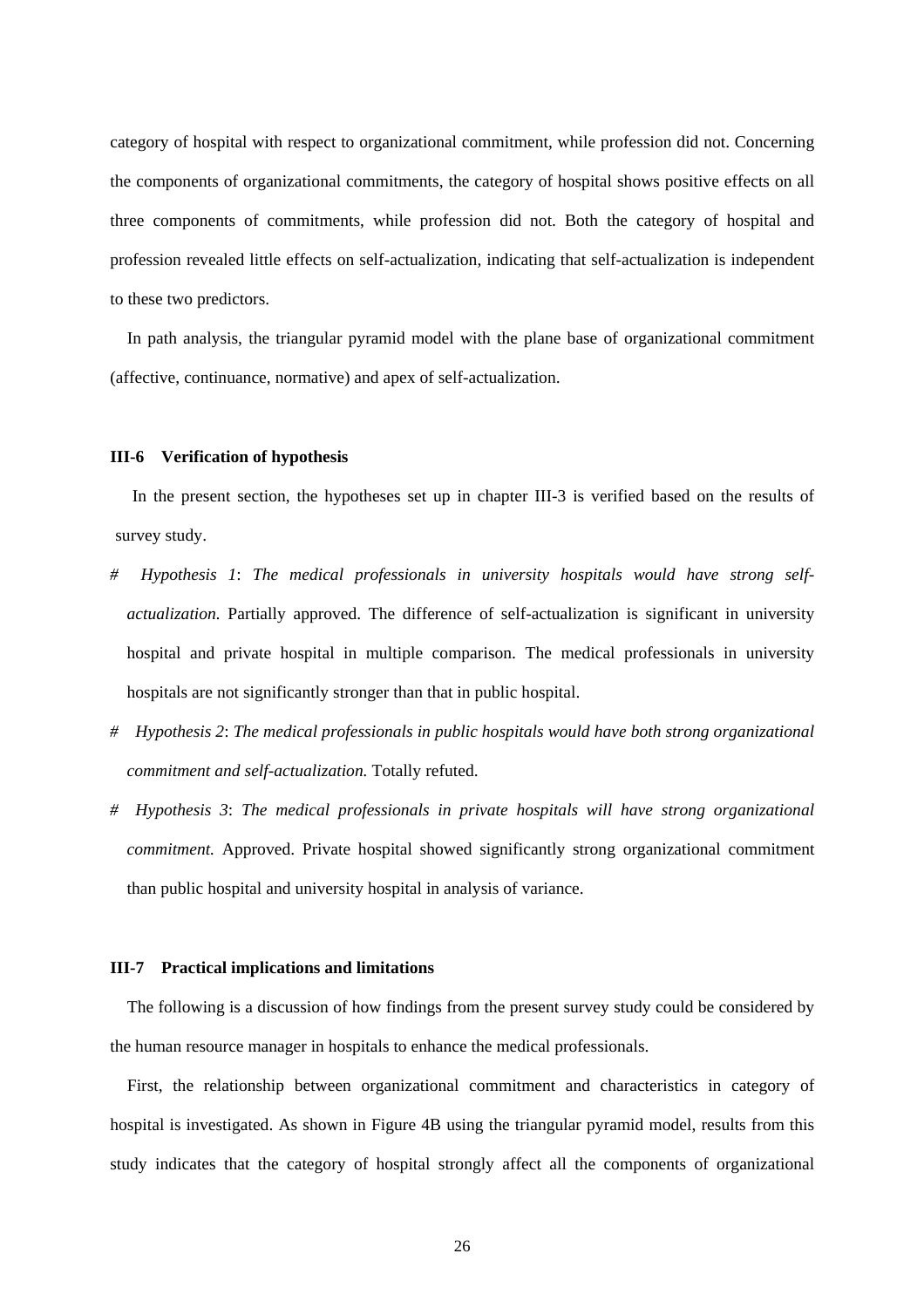commitment. Little continuance commitment among doctors might be related that they can open clinic. As nurses cannot become independent, they show strong commitment in the private hospitals.

Next, self-actualization is commonly high in medical professionals, with no involvement of the hospital category and profession. Although the profession has not significant importance of the relationship between organizational commitment and its components, it has significantly shown that no relation with self-actualization as the same as category of the hospital. This is a very interesting finding because the profession they choose is already the consequence of self-actualization, with high education and national license, after the long competition and keen selection. Thus, there is a characteristic features in medical professions, called medical professionalism. In order to manage them, it is inevitably necessary to understand this feature.

As to the limitations of the study, it might be controversial that the generalization using the samples of Hyogo prefecture (most of the hospitals) and Shizuoka (one hospital). Besides, the factor of age might be another important factor. In general, young nurses and doctors are common in university hospital compared to other category of hospital due to the hard work in advanced medication. Meanwhile, the age of the nurses in private hospitals varies. In the future study, the factor of age is to be involved for this kind of study.

Nevertheless, we can say that the classification of hospital is more important factor than profession overall in spite that there is significantly no relation with self-actualization. In the next chapter, this characteristic feature would be discussed from the perspective of medical professionalism, collating with the literature review in chapter II-5.

## **IV. Theoretical perspectives of medical professionalism**

As is shown in the previous chapter, self-actualization is strong in medical professionals regardless the category of the hospital and the profession. The professional education and the following professional training might breed this feature in medical professionals. The professional culture, that enhances strong self-actualization, is another important facets in medical professionals, commonly existed regardless of the organization. In the current chapter, the reason why the independency of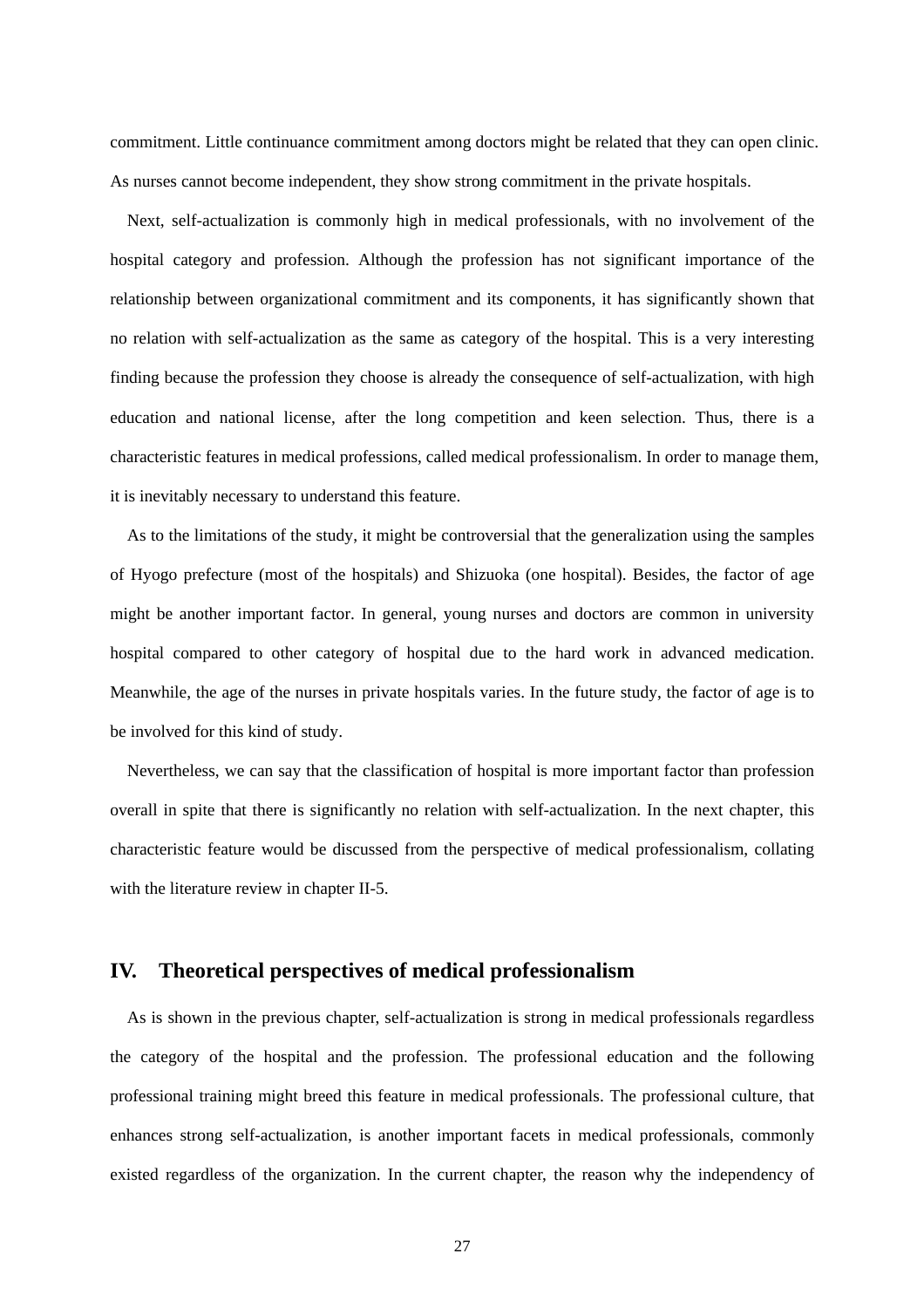self-actualization is fostered would be attempted with understanding the background of medical professionalism. After the historical and cultural consideration, the actual facets of medical professionalism are to be investigated, having interviews with two representative medical professionals, a doctor and a nurse.

#### **IV-1 Historical cultivation of medical professionalism**

#### **IV-1.1 History of medicine**

 $\overline{a}$ 

The Greeks were practicing medicine 1000 years before the birth of Christ. In the 'Iliad' by Homer, injured soldiers were treated by doctors and the Greek leader in the tale, Menelaus, was treated for an arrow wound by a doctor-in-arms, Machaon. However, not all Ancient Greeks turned to physicians when ill, many still turned to the gods. The god Apollo was consulted at a temple in Delphi and by the sixth century B.C., many turned to  $\mathcal{E}$ sclepius<sup>66</sup>, Greek god of healing and the son of Apollo, for help. Places called asclepeia were built for those in poor health, presumably old style of hospitals. These were like temples and here people came to bathe, sleep and meditate. The poor were also allowed to beg for money in these buildings.

Æsculapius, had many followers who used massage and exercise to treat patients. This god is also believed to have used the magical powers of a yellow, nonpoisonous serpent to lick the wounds of surgical patients. Æsculapius was often pictured holding the snake wrapped around his staff; this staff is now a symbol of medicine. Another medical symbol is the caduceus, the staff of the Roman god Mercury, shown as a winged staff with two serpents wrapped around it. When I have worked as a research fellow in Harvard Medical School in Boston, I often seen this symbol of caduceus and understand its meaning. Logo of Medical School in Kobe University also expresses the meaning of caduceus, forming the capital of "K" with a snake and pen (Figure 5).

This might be a certain kind of cultural effect from Greek though Western civilization. Around 400 B.C., Hippocrates (circa 460–380 B.C.) practiced medicine and set high behavioral standards for practicing physicians. He is called as the "Father of Medicine" and turned medicine into a science and

<span id="page-29-0"></span><sup>&</sup>lt;sup>66</sup> According to my knowledge obtained from the book read before, he was a man of doctor and later become God because of his excellent medical skills by the people.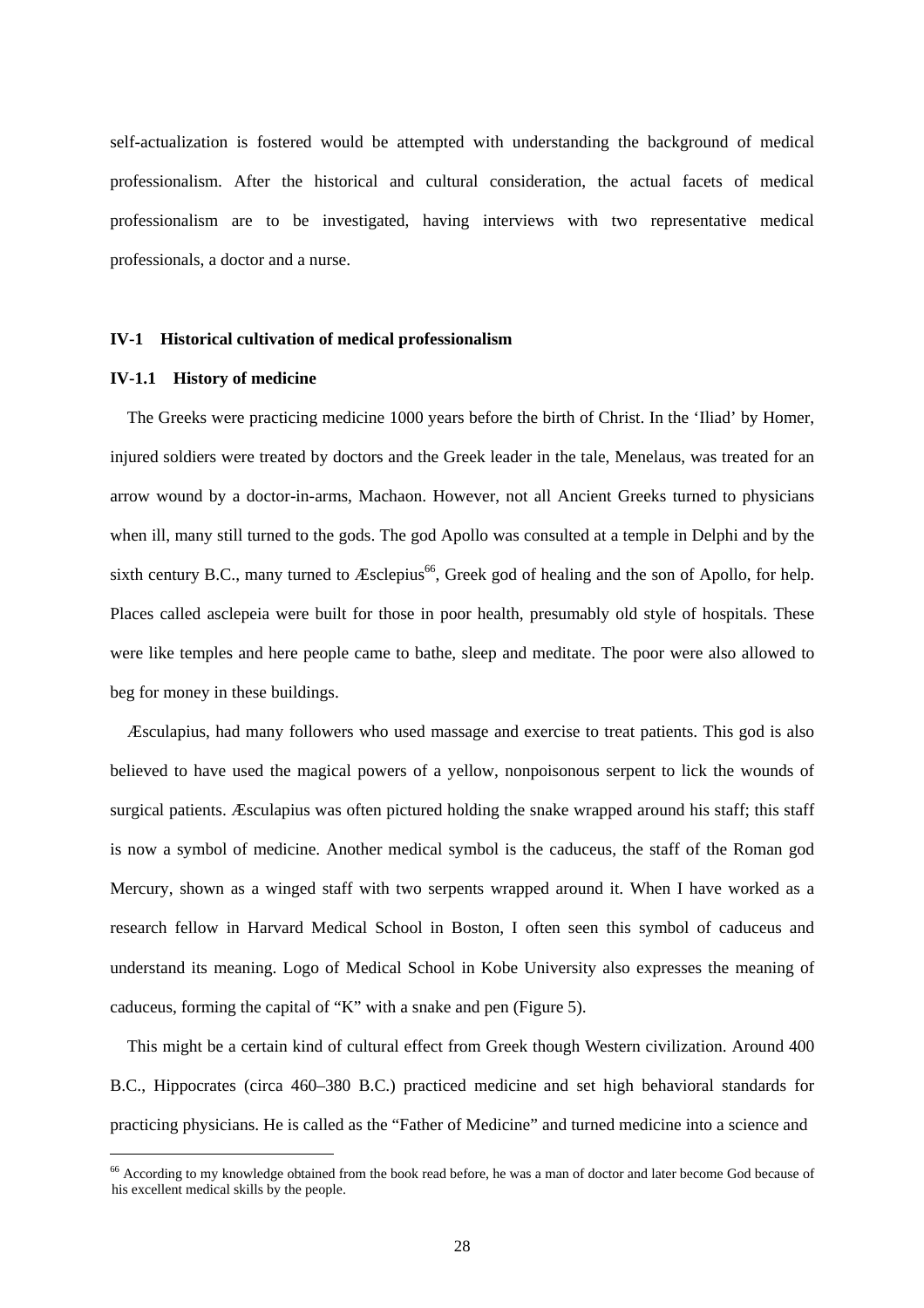erased the element of mysticism that it once held. He wrote the famous Hippocratic Oath, which is still part of medical school graduation ceremonies and in some hospitals.

In Greco-Roman period, the doctors are thought to be holly saints. They might not have a special common feeling as professionals. Following the Dark Ages and Middle Ages, the Renaissance was a period of enlightenment in all areas of art, science, and



(A) Original Staff of Æsculapius (B) Medical symbol of caduceus with staff of wing and snake. (C) Logo of medical school of Kobe University. Pen and snake form a letter "K", an initial of Kobe, put in the center of life saving float indicating that the marine city of Kobe.

education, and it fostered great advances in medicine. Italy was a center of medical science in this era. The advent of the printing press and the establishment of great universities made the practice of medicine more accessible to larger numbers of practitioners. Great minds collaborated to advance medical and scientific theories and perform experiments that led to discoveries of enormous benefit in the fight against disease. Thanks to the following advances in medical sciences, the awareness of medical professionalism is to be formed among the professionals, which would be linked self-actualization as seen today.

After Genpaku Sugita, the modern Japanese medicine has been started under the influence of European medicine (switched to German in Meiji era) and then American medicine after the World War II. The medical professionalism in Japan has been developed after the war, with established social status. Therefore, to think about the medical professionalism, the origin of medical professionalism in Western medicine would be discussed in the next section, with the historical perspective of the Hippocratic Oath, called "Father of medicine"

#### **IV-1. 2 Formation of medical professionals**

In the aspect of human resource management, this progress in medicine brought an increased population of medical staffs. Not only the total population, but the variety of allied health care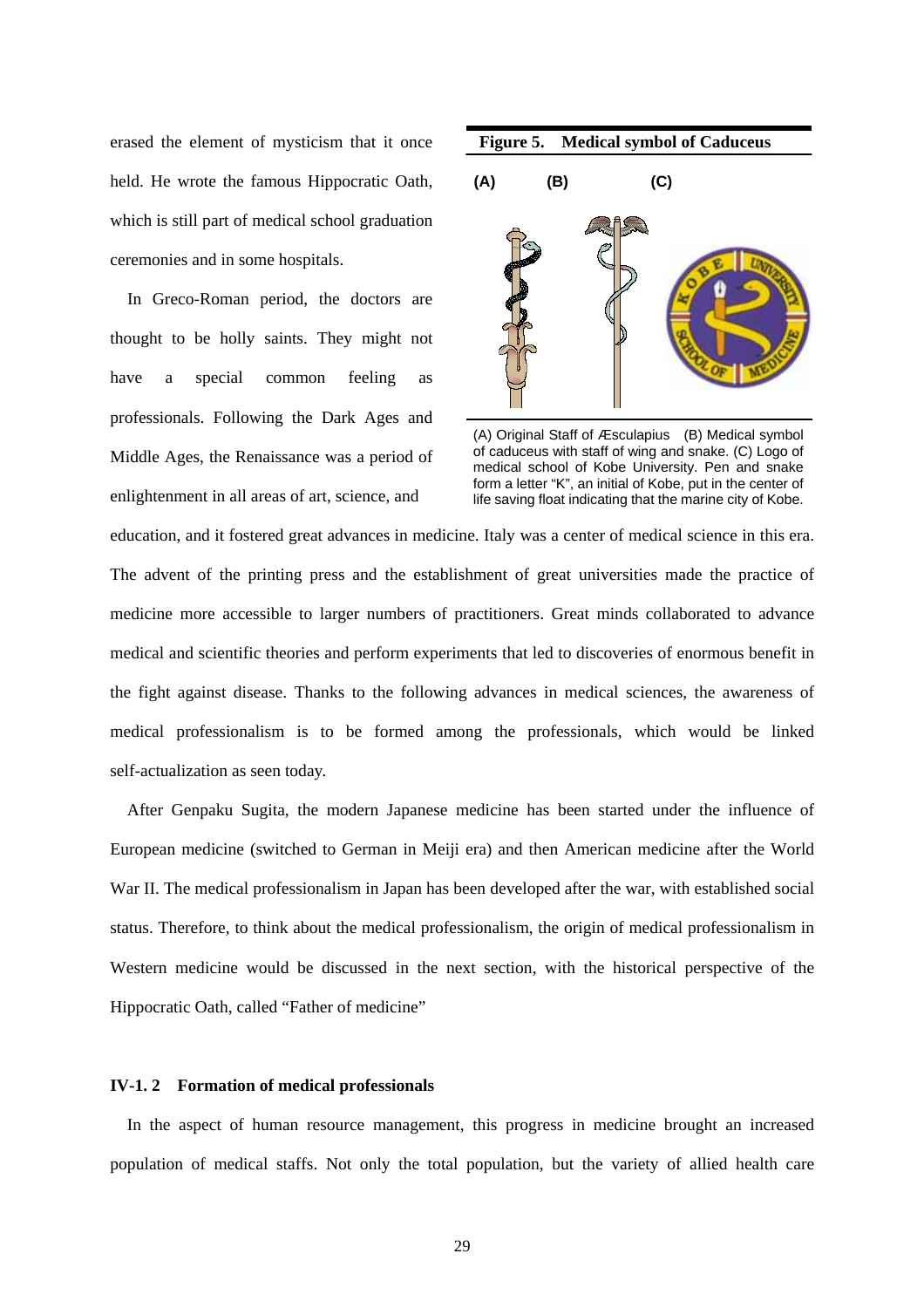professionals is also increased in addition to doctors and nurses, listed as follows: chiropractor, dietitian, electrocardiograph technician, electroencephalograph technician, emergency medical technician, histologist, infection control officer, laboratory technician, medical assistant, medical coder, medical office assistant, medical transcriptionist, nuclear medical technician, occupational therapist, paramedic, pharmacist, phlebotomist, physical therapist, psychologist, radiographer, respiratory therapist, risk manager, social worker, speech therapist, unit clerk.

Still in Japan, the allied professionals are not so much classified as in Unites States listed above. But soon after, it would be differentiated just as this two decades that I have been watching the process as a doctor. Meanwhile, it is needed to have some kind of ideology to regulate these tremendous medical professionals. Similar to the Declaration of Geneva introduced in Chapter II-5, a lot of carters are now made by many medical organizations and institutions. The reason might be related to the establishment of medical professionalism.

As seen in historical view of development in medicine, it gradually formed the stereotypes for the medical professionals. For the doctors, Hippocrates of Cos has become a model of medical ethics as and Florence Nightingale for the nurses as professionals. Thinking the difference between these two models, we can notify the interesting issue. That is, with the comparative aspect, the model for the doctors is a medical saint and that for nurses is a voluntary servant. This presumably support the current result of survey study that doctors and nurses have different degree in self-actualization.

#### **IV-2 Hippocratic Oath and medical professionalism**

#### **IV-2.1 Hippocratic Oath in medical history**

There is an evidence of the use of the Hippocratic Oath from its creation through the eighteenth century, though there is not extensive documentation of variations on the Oath. It is thought by some scholars that Galen, who lived at the end of the second century, brought Hippocrates' work to completion.<sup>[67](#page-31-0)</sup> There is also testimony that throughout the early Middle Ages there was mention of

<span id="page-31-0"></span><sup>67</sup> Dorman (1995)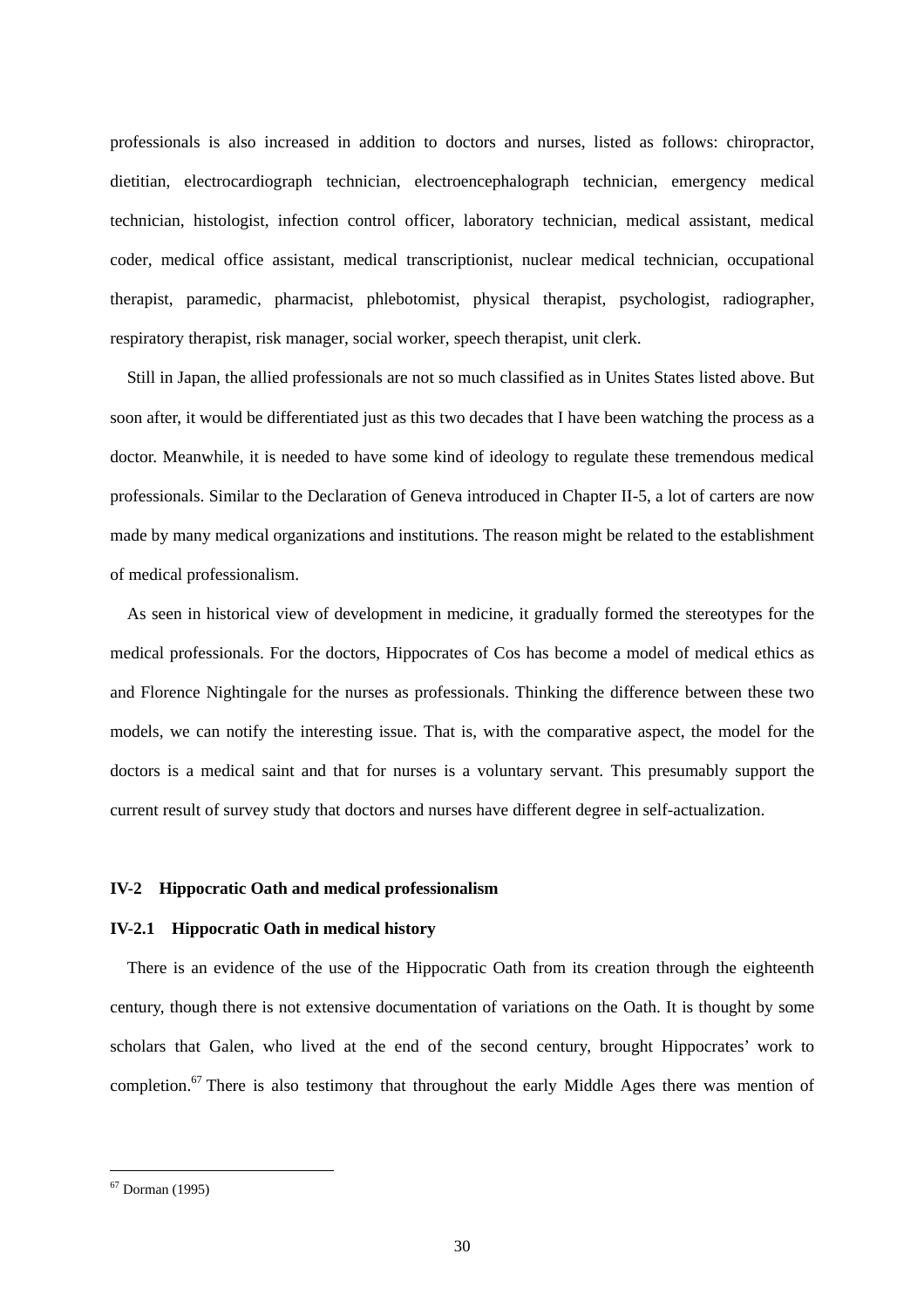medical oaths.<sup>[68](#page-32-0)</sup> Several ninth century manuscripts from Paris and Charters remind physicians to abide by the Hippocratic Oath. In the tenth and eleventh centuries, which saw the Christian oath take form, there are also manuscripts in Copenhagen pointing to the use of the Hippocratic Oath.<sup>69</sup> The twelfth century saw the creation of the Oath of Maimonides. "With the advent of the universities during the Middle Ages the Oath became a part of the curriculum of medical students. Since incorporation into the rituals of universities… oaths have never fallen into disuse."[70](#page-32-2) The first printing of the Oath occurred in Verona in the late fifteenth century. Subsequently, it was frequently printed in Elizabethan England, together with interpretations. To supplement the personal oath, several codes outlining standards of conduct within medical institutions were developed in Europe in the eighteenth century, when there was a growth in the number of physicians and hospitals.<sup>[71](#page-32-3)</sup>

In the early nineteenth century, there increased interest in the ethics of the medical profession expanding on the Hippocratic Oath. In 1803, Thomas Percival, a British physician, published "*Medical Ethics, or a Code of Institutes and Precepts, Adapted to the Professional Conduct of Physicians and Surgeons*.["72](#page-32-4) This book has outlined an ethics for the medical community and prescribing a set of duties and responsibilities for the individual doctor.<sup>73</sup>

In the early 1800's, there found a lot of medical professionals in the United States, including midwives, homeopaths, hydropaths, botanic healers, Indian healers, and also quacks. All of them offered their own services to the sick, but often of dubious benefit. Even among physicians there was a wide range of ability since there was a general lack of scientific knowledge. It was at this time in history, when doctors felt threatened by other "practitioners," when an overwhelming public distrust existed, and when conflict among even the allopathic physicians themselves occurred that American doctors organized into the American Medical Association (AMA) and adopted a professional code of ethics, expanding on the Hippocratic Oath. Dale  $Smith^{74}$  conveys well what took place during this time: He wrote in his book, "The medical profession of the mid-nineteenth century was under assault

<span id="page-32-0"></span><sup>68</sup> Crawshaw (1970)

<span id="page-32-2"></span><span id="page-32-1"></span>

 $^{69}$  Macer (1990)<br><sup>70</sup> Crawshaw op.cit.

<span id="page-32-3"></span><sup>&</sup>lt;sup>71</sup> Macer op.cit.<br><sup>72</sup> Percival (1803)

<span id="page-32-4"></span>

<span id="page-32-5"></span><sup>73</sup> Furst (2000)

<span id="page-32-6"></span><sup>&</sup>lt;sup>74</sup> He is a professor of department of medical history in Uniformed Services University of the Health Sciences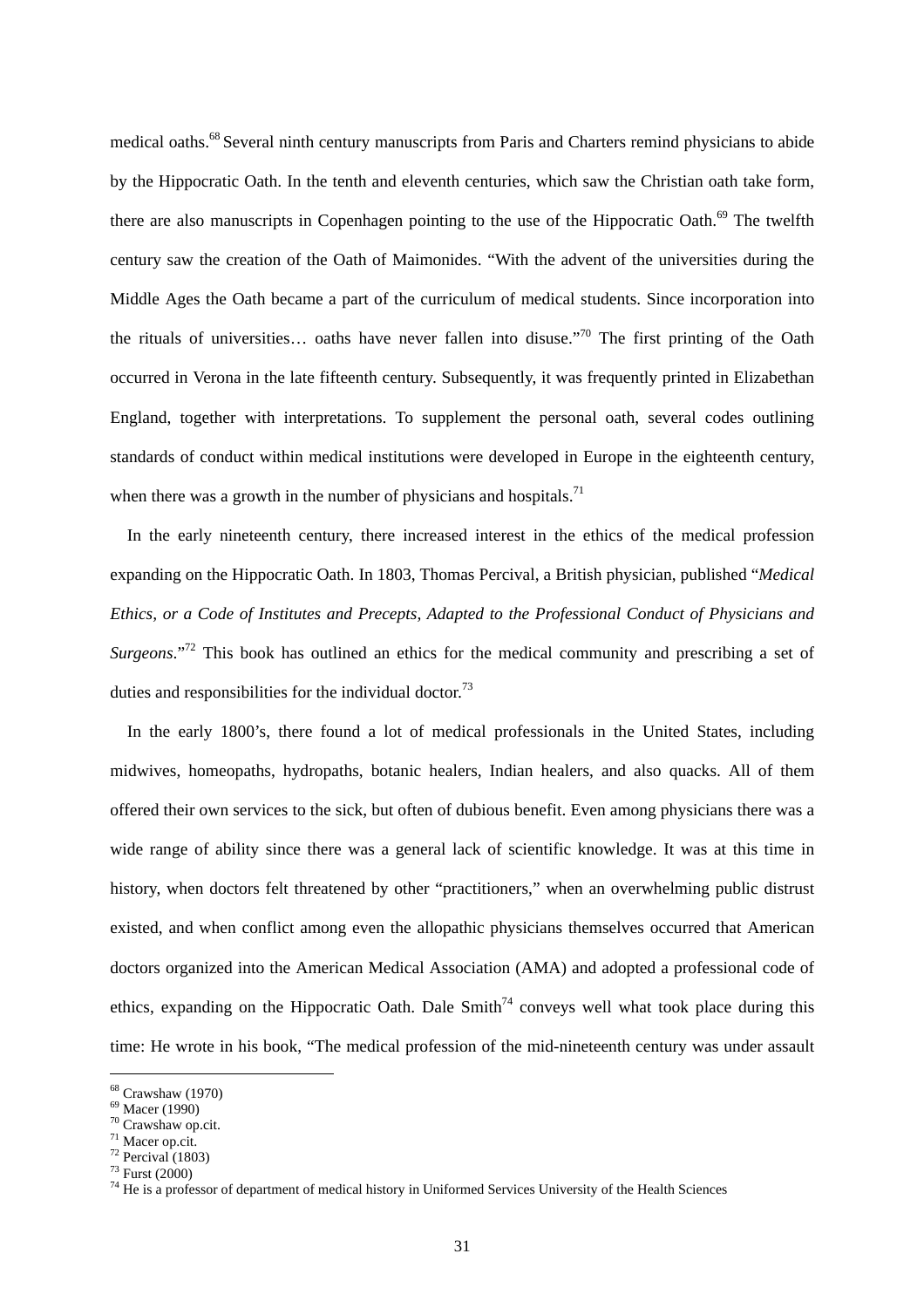by various social forces, and the AMA, its code of ethics, and perhaps the use of the Hippocratic Oath all served as tools for the defense of the profession."[75](#page-33-0) 

In the context of the necessity of the Hippocratic Oath, this consideration might hit the mark. After licensing and proper professional regulation were introduced in the 1870's and 1880's, the newly acquired scientific knowledge and other medical contributions slowly improved the public image of the medical profession.<sup>76</sup> During this growth of confidence, with the positive public sentiment of the medical field before the beginning of the 1900's, it seemed as though there was no need for Hippocrates.

However, the medical profession returned to the Hippocratic tradition in the twentieth century. There has been a steady increase in the use of some form of the Hippocratic Oath in the US medical school. In 1928, 19% of graduating medical students took the Hippocratic Oath, in 1959, 74% because of post World War II, in 1969, 92% with high jumping, in 1977, 94%, in 1993, 100% of medical schools in the United States administered the Oath at graduation.<sup>77</sup>

Unfortunately, the Hippocratic Oath is not so much popular in Japan as in the United States. I myself, has not been learned in medial school but studied after the graduation with some medical journals. Although the above numbers illustrate an increase of usage, it does not explain the reason why there was such an increase in the use of the Hippocratic Oath in the twentieth century.

#### **IV-2.2 Request of Hippocratic Oath in medical professionals**

As a background, it might correlate to some historical and social changes over the medical professionals. There could be summarized as two major reasons. One is related to a terrible human tragedy of the genocide that occurred in Nazi Germany. The Nuremberg Code was not the only document to be written in response to the medical atrocities committed during the Nazi regime. "The key contribution of Nuremberg was to merge both Hippocratic ethics and the protection of human

<span id="page-33-0"></span> $75$  Smith (1996)

<span id="page-33-1"></span> $76$  obid.

<span id="page-33-2"></span><sup>77</sup> Orr et al. (1997)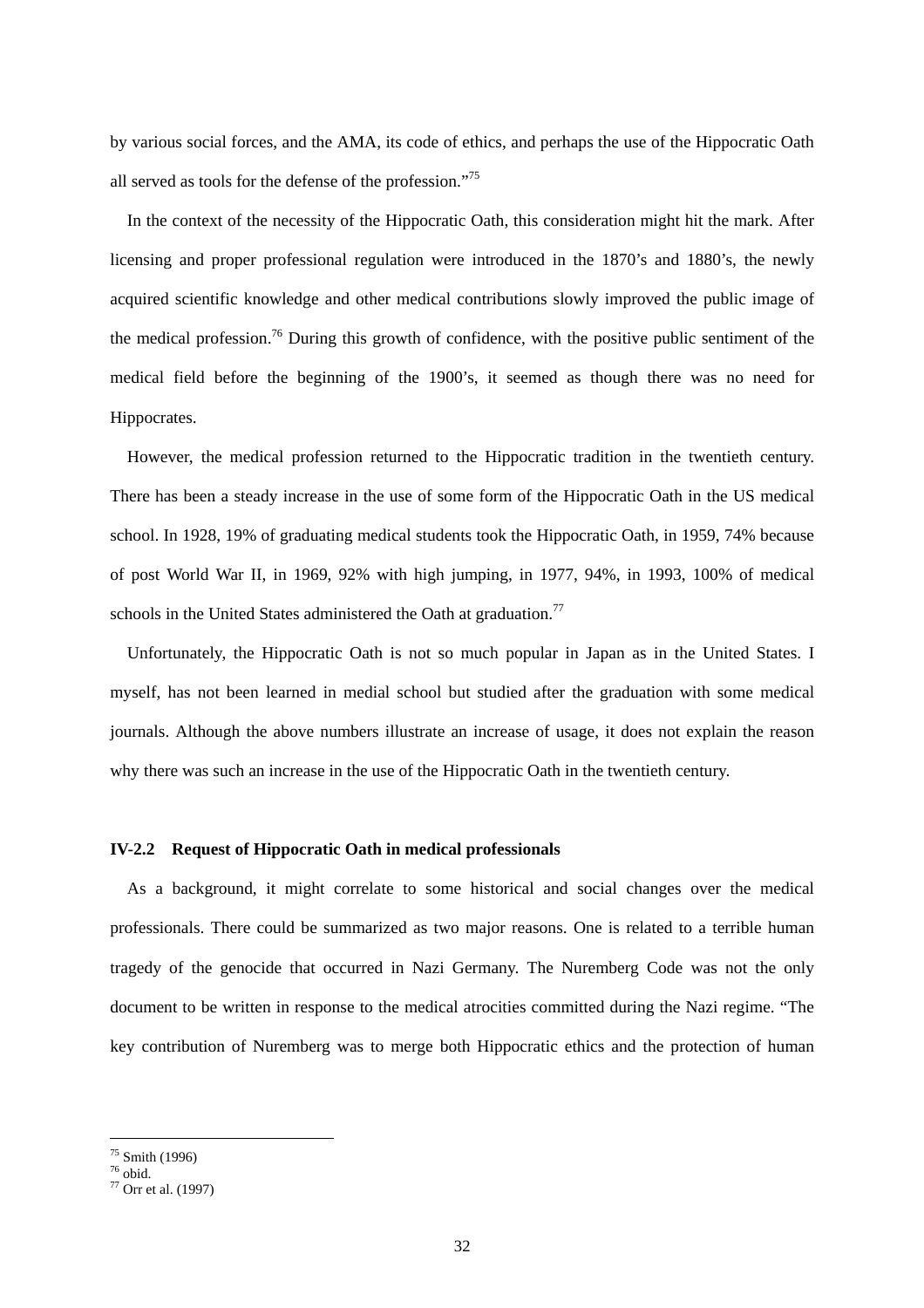rights into a single code."[78](#page-34-0) Thus, as shown in chapter II-5, the General Assembly of the World Medical Association adopted the Declaration of Geneva, which is another revision of the Hippocratic Oath. This declaration was a pledge to have the greatest respect for human life and not to use medical knowledge contrary to the laws of humanity. The word of "Humanity" is a very important to understand the medical professionalism. As for the nurses, Nightingale is also a symbolic model of humanity although there is some image of dedicative servant.

The other is the social request of a release of medical information, that is, "informed consent," which included patients in the decision-making process. Beginning in the 1960's, there was a general challenge to all established authority by mass media. Thus, the relationship between doctor and patient, as well as between medicine and society, has been altered. I have been thinking that this change of mind (so-called sense of values) would be deeply based on the Vietnam War (1961-1975). In Japan, it was brisk in student movements at that time.

The 1960's through 1970's were the times of cultural struggle with instability. The civil rights movement<sup>79</sup> including the women's rights movement, and the patient's rights movement, all threatened established society and medical society was not the exception to this cultural changes. The powerful scientific and socially established medical authority had been broken again as the same as the critical period of 1800s. Under such a circumstances, a certain kind of core principle for the doctors might be needed to maintain their dignity. Making ironical remarks, the Hippocratic Oath saved the doctors again.

The development of medical ethics in 1971 illustrates an intense acknowledgement of the ideals of Hippocrates. However, as the times were changing in the medical profession, a change in the Hippocratic ideal was needed. The major historical and societal changes would affect the revision of the Hippocratic ideal. These alterations and modifications can be explained by understanding the historical context. When there was self-confidence among the medical profession, the Hippocratic Oath would not be needed, but as social unrest reached to them, it is required that the use of the Hippocratic ideal for the medical professionals.

<span id="page-34-0"></span><sup>78</sup> Schuster (1998)

<span id="page-34-1"></span> $79$  Martin Luther King was shot dead in 1968.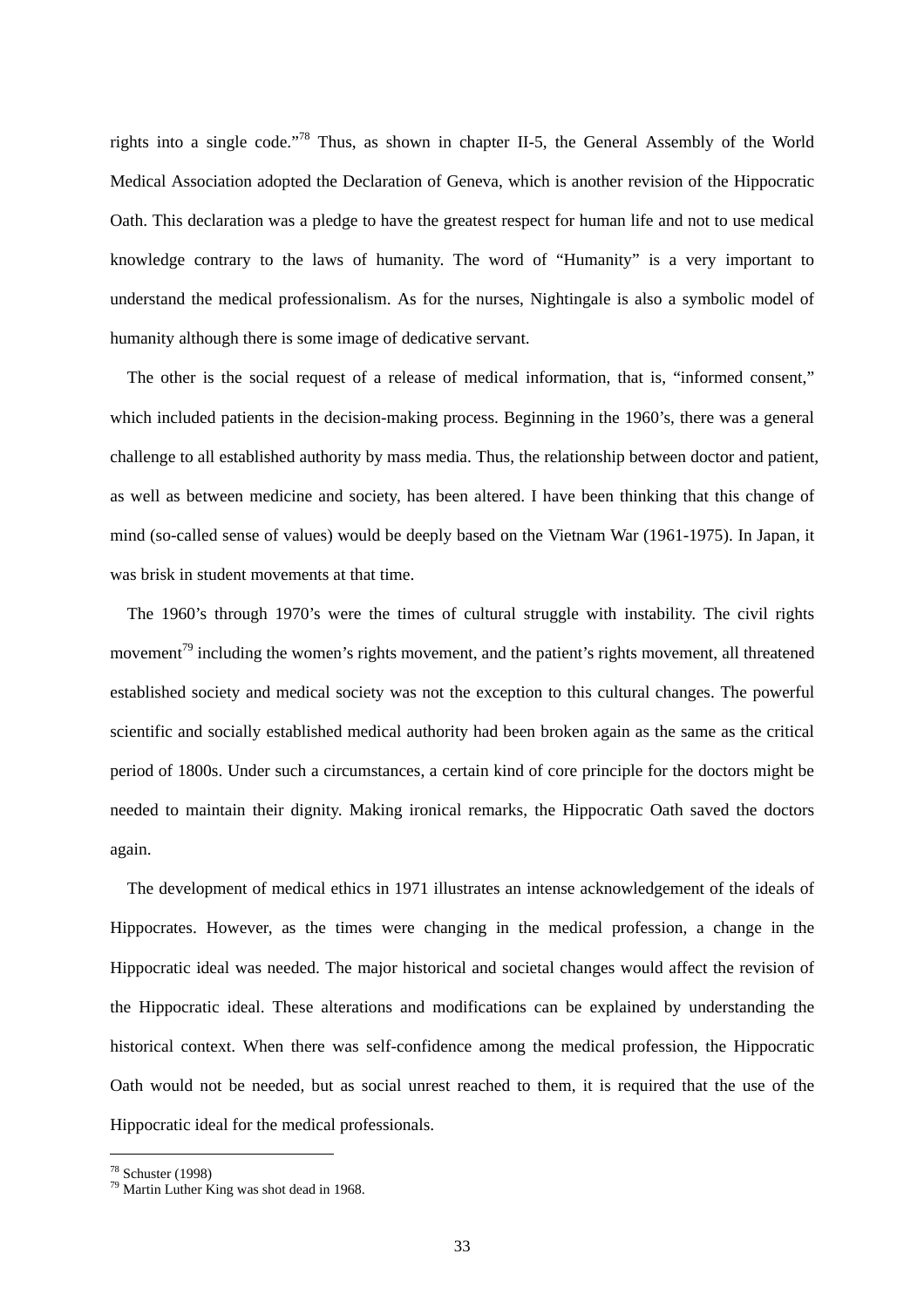As for the nurse, there is the Florence Nightingale Pledge that is most often recited at graduation/pinning ceremonies for nurses. This is a modified version of Hippocratic Oath, which was composed in 1893 by Mrs. Lystra E. Gretter and a Committee for the Farrand Training School for Nurses, Detroit, Michigan. It was named the Florence Nightingale Pledge in honor of the esteemed founder of modern nursing. The Pledge imprecates allegiance as well as the spirit of medical professionalism. For instance, there is a description in the pledge of the virtue to maintain and elevate the standard of profession.

We can see the essential of medical professionalism in both the Hippocratic Oath and the Florence Nightingale Pledge. During the medical education as professionals, we are unconsciously learned such an attitude of medical professionalism.

#### **IV-3 Insights through historical and cultural approach**

In the current section, the brief medical history and the realization of medical professionalism have been thought by historical and cultural studies, using the aspect of Hippocratic Oath and the Florence

Nightingale Pledge. Thinking about its application to medical professionals, the social background and the historical points of view are inevitably necessary for the profound understanding of medical professionalism. In general, ethic and visionary ideals are required at the time of crisis for the professionals. As the result, the professionals could keep their dignity and that would be contributed to maintain the self-actualization. In Japan, moral and discipline are now claimed to us, medical professionals. Soon in medical schools, ethics



The triangular pyramid model has applied to consider medical professionalism. Medical professionals are affected with its background of three facets (culture, historical view, and social request), forming medical professionalism among them, and contribute to composing self-actualization, as is shown at the apex.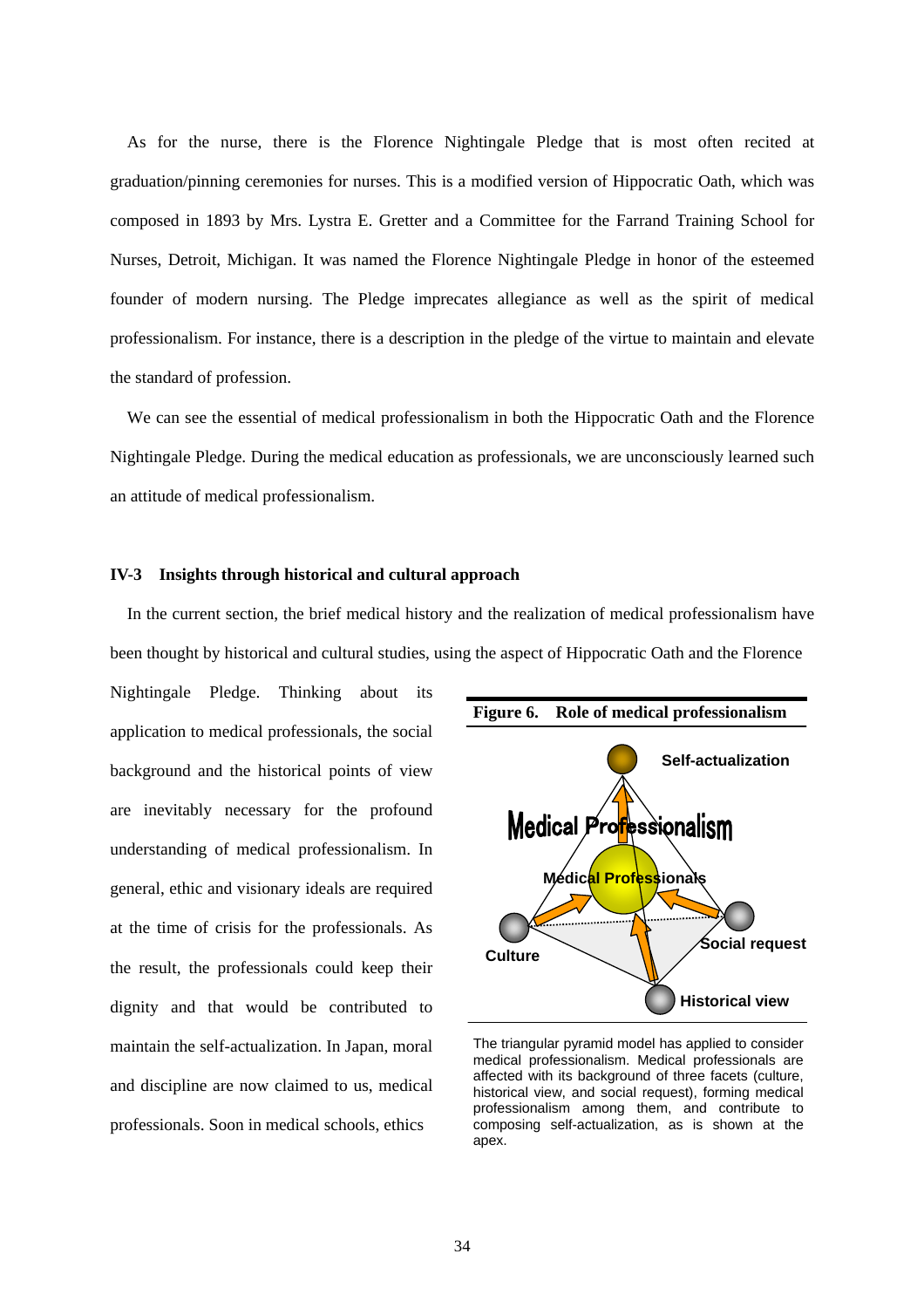such as Hippocratic Oath would be used during the process of the education as in U.S. The feature of self-actualization is to be based on this medical professionalism. This might be the reason of the current result in survey study that self-actualization is high with no involvement of the hospital category and the kind of profession. The relationship of these aspects is summarized using triangular pyramid model in Figure 6.

#### **IV-4 Theoretical perspectives**

As seen above discussion, education is the critical issue to foster the medical professionalism. Indeed we studied huge medical and scientific knowledge in medical school and attitude for the patients, but we have learned a lot of things through the senior doctors and other medical professionals. Most of them are, as it were, "hidden curriculum." Dr. Thomas S. Inui writes in his free paper<sup>80</sup> that, "*Since a shift in culture is required to substantially affect education for professionalism in medicine, then no stakeholder in the community of medicine can be uninvolved in the change.*" He also continues that, "*the present intensity of our discourse about professionalism in medicine represents both a flight from commercialism, on the one hand, and a corresponding need to reaffirm our deeper values and reclaim our authenticity as trusted healers, on the other.*" This point of view is quite important for embedding professionalism in medical education.

Meanwhile, Eliot Freidson<sup>81</sup> wrote in his book entitled as *Professionalism: The Third Logic*, that, *"The functional value of a body of specialized knowledge and skill is less central to the professional ideology than its attachment to a transcendent value that gives it meaning…"*

Thinking together, we have to realize that public and personal trust in the medical professionals is a necessary before caring and healing. In another word, those are responsibility and duty that is written in Hippocratic Oath. Nevertheless, based on the results of the survey study indicate that low level of normative commitment in doctors and nurses, especially in those in university and public hospitals. But first of all, we have to define the professionalism clearly. Otherwise, we will loose the public trust,

<span id="page-36-0"></span><sup>80</sup> Inui T.S. (2003) A Flag in the Wind: Educating for professionalism in Medicine, Association of American Medical Colleges.

<span id="page-36-1"></span> $81$  Freidson (2001)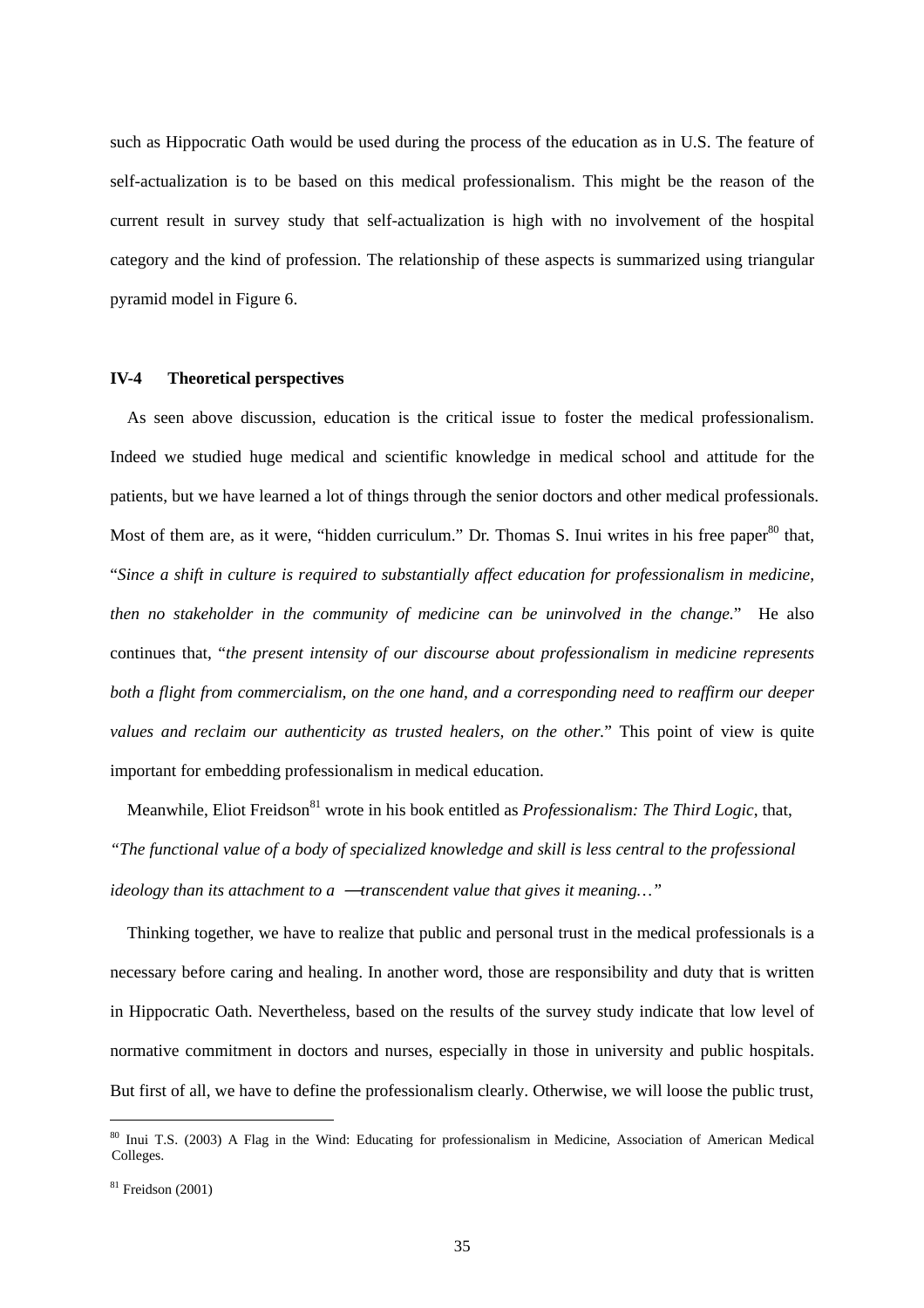

the most precious treasure as a professional. In the famous classic play of *"The Doctor's Dilemma,"* George Bernard Shaw<sup>82</sup> wrote with a cynical words that, "All professions are conspiracies against the *laity."*

In general, the organizational commitment is rather low in medical professionals overall, there is a need to manage them as a concept of human resource management. The proper culture of medical professionalism, as well as ethics, might be essential for the human resource management. As shown in Chapter I-2, there are sub-cultures among the medical professionals. But with utilization of medical professionalism, those would be unified under the splendid management. The conceptual schema is shown in Figure 7.

As for the management of organizational commitment, the current study indicates that the category of hospital is a significant issue. Thus, the difference of hospital should be taken into account. High self-actualization, the characteristic feature of medical professionals (especially in doctors), is mainly related to the medical professionalism. But as discussed in the current chapter, it might be thought with historical view and social request as well as the culture in hospitals.

Medical professionals are blessed with the opportunity of job-change, so called turnover. Therefore, the essential point of issue for the human resource management is to regulate them through medical professionalism. As seen the interviewee 1, to respect for their professional ability might be a key to

<span id="page-37-0"></span> $82$  The Doctor's Dilemma was first staged in 1906. Shaw is the only person ever to have won both a Nobel Prize (Literature in 1925) and an Academy Award (Best Screenplay for Pygmalion in 1938).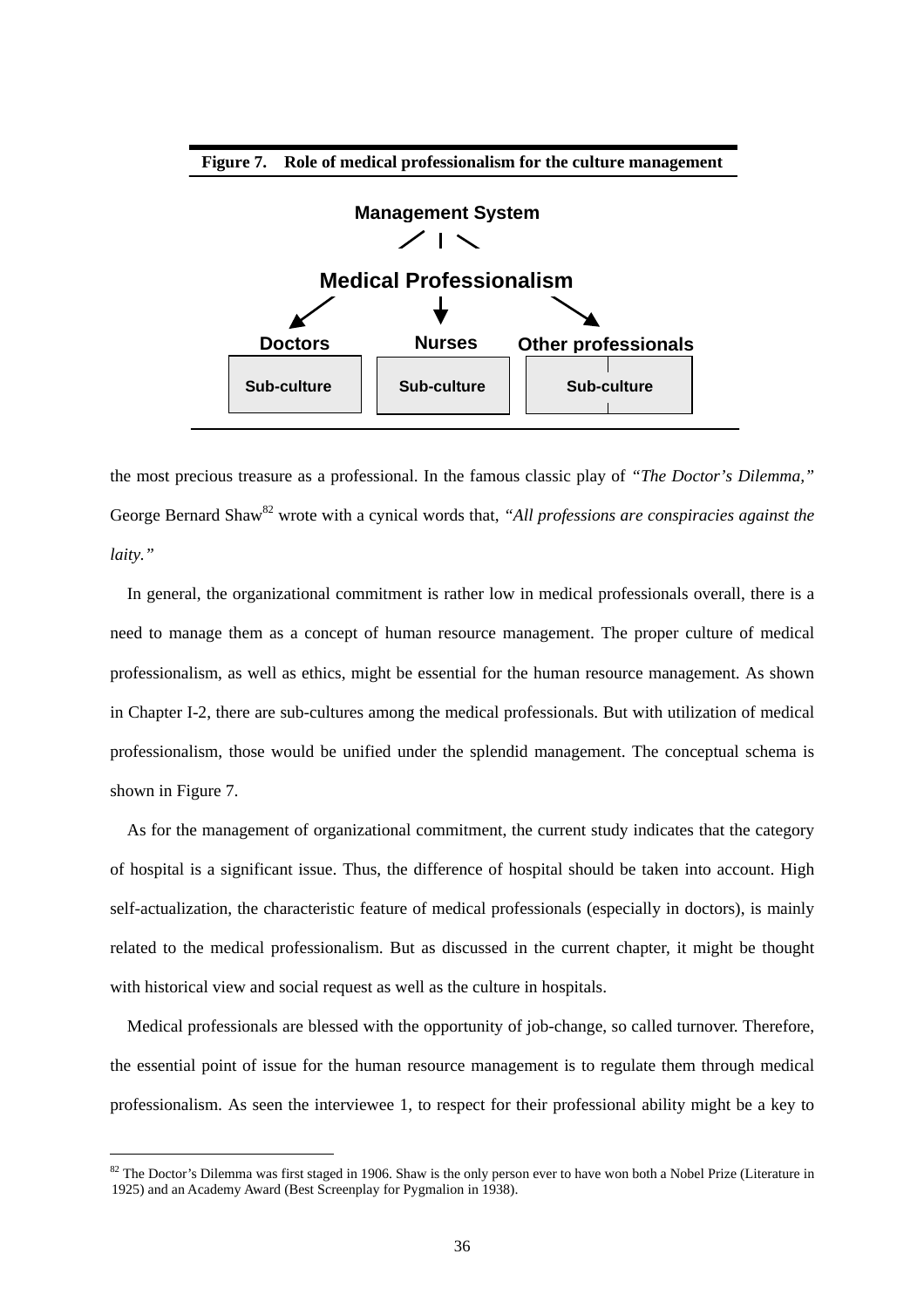increase the organizational commitment. As a lot of officers in the hospitals say unanimously, human resource management of medical professionals are rather difficult compared to another field because of the less commitment and easy access to turnover. The most important point would be proper evaluation and recognition as professionals, respecting their medical accountability.

The traditional theory of medical accountability is rooted in a professional model where health care is not a commodity, but a service. $83$  Therefore, authority and accountability are two sides of the medical professionalism. Medical professionals are accountable to the patient and also to their specialty. Although physicians are granted privileges by society, it is the medical profession itself that determines authority. Professional authority, in fact, is required for the successful practice of medicine. Medical professionals are charged to make correct medical decisions for the proper reasons, as they are granted the authority to do so.

Talcott Parsons constructed the first theoretical concept directly applicable to medical sociology, by utilizing the parameters of classical sociological theory, such as Max Weber's work. In Parsons' view, society worked best when each individual unit was fully functional. Because of the esoteric nature of the knowledge base in medicine, society was content to give the profession a self-regulating status that had high social and financial value for physicians. This concept might explain that medical professionalism contributes to form self-actualization within medical professionals.

#### **V. Concluding remarks**

In the current study, it has been investigated to understand medical professionals using various approaches, in order to contribute to their human resource management, which is hard to deal with. The findings with the survey study are quite important in the human resource management for medical professionals who can easily move to the new positions. The executive managers in the hospital have to recognize this fact to manage and satisfy their needs. Next, different from organizational commitment, medical professionals have high self-actualization regardless to the category of the hospitals. Thus, it has been shown with historical and cultural studies to investigate the reason of their

<span id="page-38-0"></span><sup>83</sup> Parsons (1951)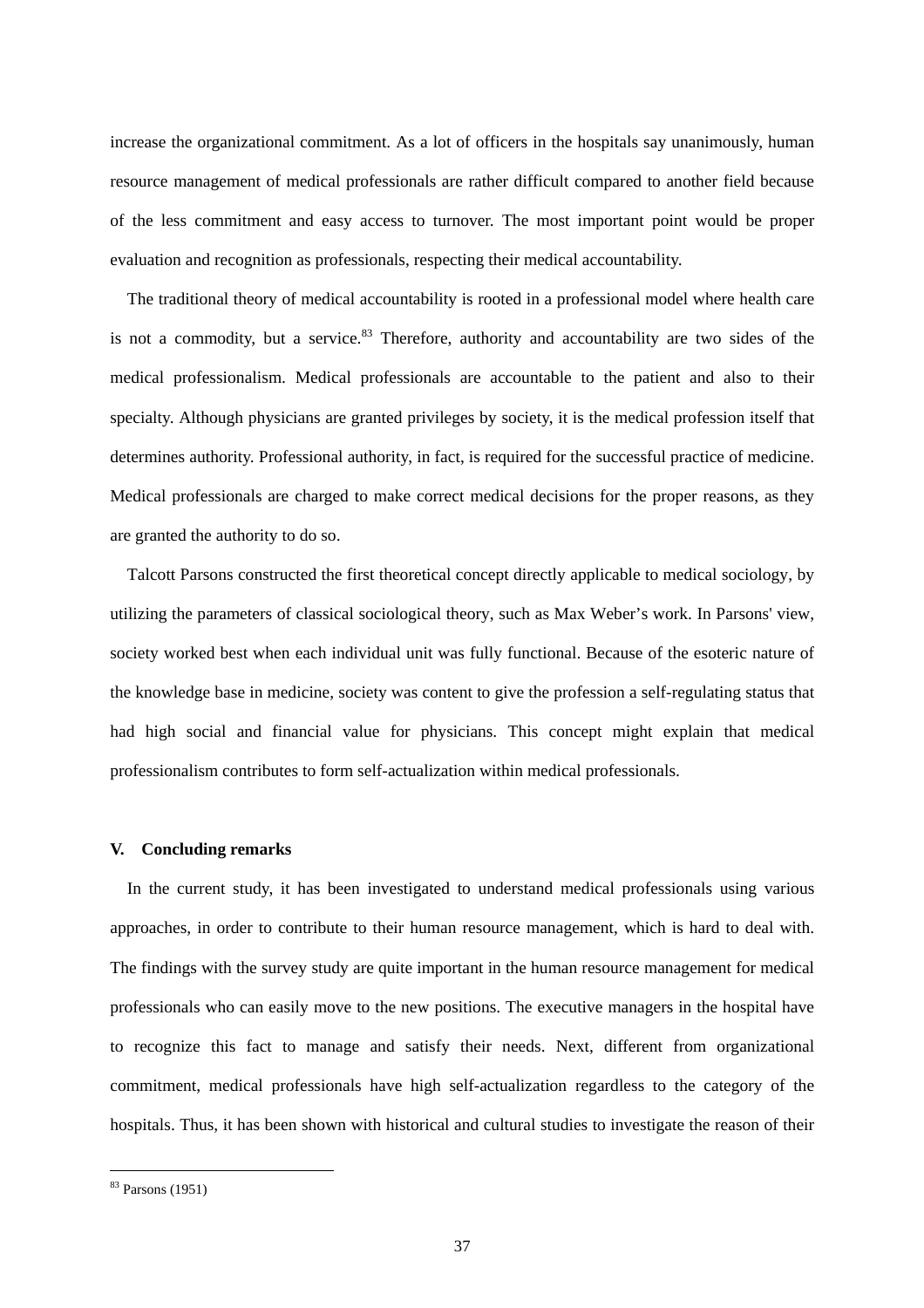high self-actualization, found that this characteristic feature of medical professionals is related to the education and crisis of the society. These results would provide the potential insights to understand the keys in the human resource management for medical professionals.

In addition to these meaningful findings, the importance of this study is to provide the viewpoints to understand medial professionals with two axes. One is organizational commitment consisted of three components, the other is self-actualization reflecting the medical professionalism. To make it easy to grasp the relationship between these factors, the triangular pyramid model has been considered, forming a base with organizational commitment (affective, continuance and normative) and an apex with self-actualization. Similarly, to understand the background of self-actualization, the triangular pyramid model has been applied forming a base of medical professionalism with culture, historical view and social request. This way of thinking is useful to understand the features of medical professionals. Thus, the current results and the triangular pyramid model would render the critical aspect to human resource management for medical professionals.

Profound understanding, using the triangular pyramid model, might be essential in the human resource management for medical professionals. Or it might end in failure to maintain the function of the hospital. Medical services in hospital are strongly depended on the medical professionals, that is, human resource management is the key to perform the efficient hospital management. The executive manager of hospital should be well versed in management skills as well as medical knowledge to provide better medical services for the public patients. Hoping that it would increase the number of researchers who are well versed in medical knowledge and management skill, I would like to contribute to furnish the splendid and better medical services for the public patients with the proper medical professionalism.

#### **REFERENCES**

Akutsu J. (1995) *ISEI, "Adeptus Medicus",* Tokyo: Fukushodo.

- Allen, N. J., and J. P. Meyer. (1990) The measurement and antecedents of affective, continuance and normative commitment to the organization, *Journal of Occupational Psychology,* Vol.63, No.1, pp.1-18.
- Barney, J. B. (1991) Firm Resources and Sustained Competitive Advantage, *Journal of Management*, Vol.17 No.1, pp.99-120.
- Collins J. C. and J. I. Porras. (1994) *Built to Last: Successful Habits of Visionary Companies*, New York, NY: Harper Collins Publishers, Inc.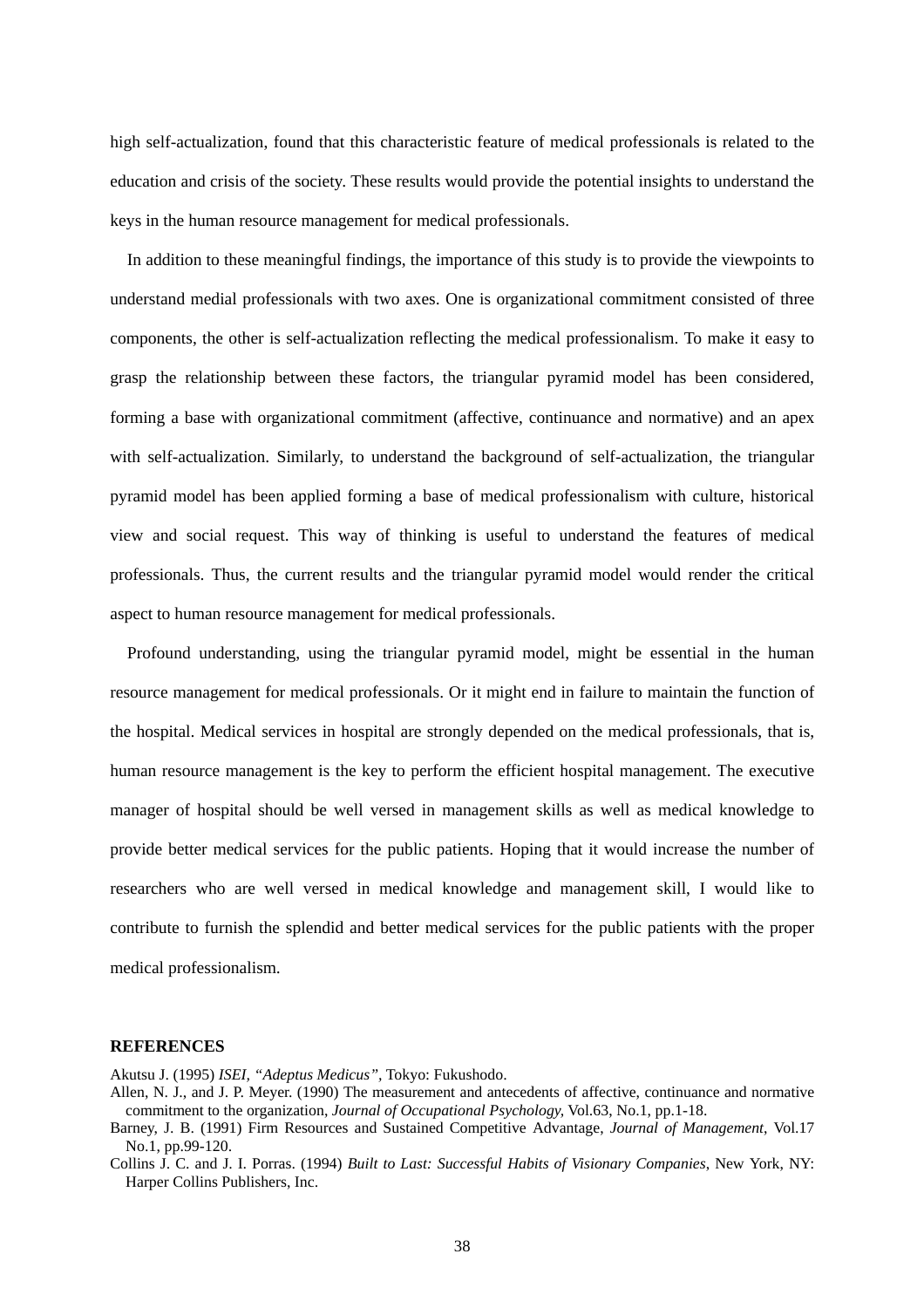- Crawshaw, R. S. (1970). The Contemporary Use of Medical Oaths. *Journal of Chronic Disease*, Vol.23, pp.145-150.
- Davis-Blake, A., and B. Uzzi. (1993) Determinants of Employment Externalization: A Study of Temporary Workers and Independent Contracting, *Administrative Science Quarterly*, Vol.38, No.2, pp.195-223.
- Dorman, J. (1995) The Hippocratic Oath. *Journal of American College Health*, Vol. 44, pp.84-89.
- Duff, P. (2002) Professionalism in Medicine: An A-Z Primer, *Obstetrics and Gynecology*, Vol.99, No.6, pp.1127-1128.
- Edelstein, L. (1943) *The Hippocratic Oath: Text, Translation, and Interpretation*. Baltimore, IN Temkin O. and C.L. Temkin (eds.), (1987) *Ancient Medicine: Selected Papers of Ludwig Edelstein*, Baltimore, ML Johns Hopkins University Press.
- Eisenberger, R., R. Huntington, S. Hutchison, and D. Sowa. (1986) Perceived organizational support. *Journal of Applied Psychology*, Vol.71, No.3, pp.500-507.
- Freidson E. (2001) Professionalism: The Third Logic. Chicago, IL: The University of Chicago Press.
- Furst, L. R. (2000) *Medical Progress and Social Reality*. State University of New York Press.
- George, A. L. (1979) Case studies and theory development: The method of structured, focused comparison. In P. G. Lauren (eds.), *Diplomacy: New approaches in history, theory, and policy*, pp. 43-68. New York, NY, Free Press.
- Grant, M. F. (1991) The resource-based Theory of Competitive Advantage: Implications for Strategy formulation, *California Management Review*, Vol.33, No.3, pp.114-135.
- Gross, E., and A. Etzioni. (1985) *Organizations in society*, Englewood Cliffs, NJ; Prentice-Hall.
- Hasenfield, Y. (1992) *Human Service Organizations*, 2nd edition, Englewood Cliffs, NJ: Prentice-Hall.
- Herzberg, F. (1966) *Work and the Nature of Man*, Cleveland, OH: World Pub. Co.
- Hindle, D., and A. M. Yazbeck. (2005) Clinical pathways in 17 European Union countries: a purposive survey, *Australian Health Review*, Vol.29, No.1, pp.94-104.
- Iaffaldano, M. T. and P. M. Muchinsky. (1985) Job satisfaction and job performance: A meta-analysis. *Psycho*logical Bulletin, Vol.97, No.2, pp.251-273.
- Inui TS. (1992) The social contract and the medical school's responsibilities. In White KL, Connelly JE, ed. The Medical School's Mission and the Population's Health: Medical Education in Canada, the United Kingdom, the United States, and Australia. New York, NY: Springer-Verlag, pp.23-52.
- Jones, A. and R. Crandell. (1986) Validation of a short index of self-actualization. *Personality and Social Psychology Bulletin*, Vol.12, No.1, pp.63-73.
- Kamien, M. (1998) Staying in or leaving rural practice: 1996 outcomes of rural doctors' 1986 intentions, *Medical Journal of Australia*, Vol.169, No.6, pp.318-321.
- Kennedy, S. M. (2001) *Treatment responsivity: reducing recidivism by enhancing treatment effectiveness*. In
- Motiuk, L. L. and R. C. Serin (Eds.), *Compendium 2000 on Effective Correctional Programming* , vol. 1.

Ministry of Supply and Services, Canada.

- Lepak, D. P., and S. A. Snell. (1999) The Human Resource Architecture: Toward a Theory of Human Capital Allocation and Development, *Academy of Management Review*, Vol.24, No.1, pp.31-48.
- Long, S. O. (1984) The sociocultural context of nursing in Japan, *Cult Med Psychiatry,* Vol.8, No.2, pp.141-163.
- Macer, D. R. J. (1990). Shaping Genes: Ethics, Law and Science of Using New Genetic Technology in Medicine and Agriculture. *Eubios Ethics Institute*, pp. 1-17.
- Maslow, A. H. (1970 second edition [1954 first edition]) *Motivation and Personality*, New York, NY: Harper and Row.
- Mathieu, I., and D. Zajac. (1990). A review and meta-analysis of the antecedents, correlates, and consequences of organizational commitment, *Psychological Bulletin*, Vol.108, No.2, pp.171-194.
- McClelland, D. C. (1975) *Power: The inner experience,* New York, NY: Irvington Publishers, Inc.
- McClelland, D. C., and D. H. Burnham. (1976) Power is the great motivator, *Harvard Business Review,* Vol.54, No.2, pp.100-110.
- Medical Professionalism Project. (2002) Medical professionalism in the new millennium: a physicians' charter. *Medical Journal of Australia*, Vol.177, No. 5, p263-265.
- Meyer, J. P., and N. J. Allen. (1984) Testing the 'side-bet theory' of organizational commitment: Some methodological considerations. *Journal of Applied Psychology*, Vol.69, No.3, pp.372-378.
- Meyer, J. P., and N. J. Allen. (1988) Links between work experiences and organizational commitment during the first year of employment: A longitudinal analysis. *Journal of Occupational Psychology*, Vol.61, No. , pp.195-210.
- Meyer, J. P., N. J. Allen, and C. A. Smith. (1993) Commitment to organizations and occupations: Extension and test of a three-component conceptualization, *Journal of Applied Psychology*, Vol.78, No.4. pp.538-551.
- Ministry of Health, Labor and Welfare (1999) Annual Reports on Health and Welfare 1998-1999 Social Security and National Life Volume 2 II Outline of the Systems and Basic Statistics.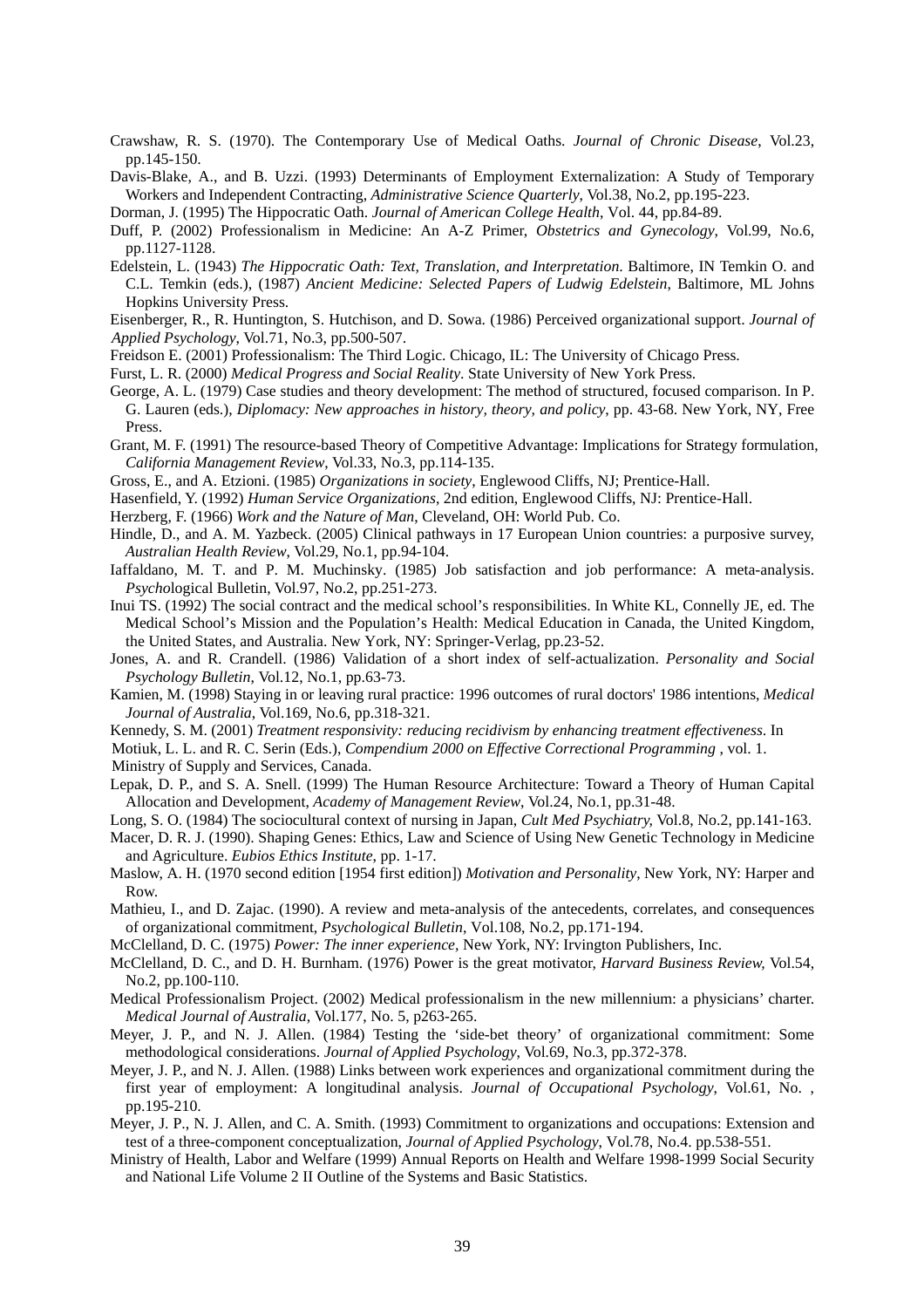- Moore, F. D. (1995) *A miracle and a privilege recounting a half century of surgical advance*. Washington D.C.: Joseph Henry Press.
- Mowday, R. T., L. W. Porter, and R. M. Steers. (1982) Employee-organization linkages, in Warr, P. ed., *Organizational and occupational psychology*, New York, NY; Academic Press.
- Mowday, R. T., R. M. Steers, and L. W. Porter. (1979) The measurement of organizational commitment. *Journal of Vocational Behavior*, Vol.14, 224-247.
- Orr, R. D., N. Pang, E. D. Pellegrino, and M. Siegler. (1997) The Use of the Hippocratic Oath: A Review of Twentieth Century Practice and a Content Analysis of Oaths Administered in Medical Schools in the U.S. and Canada in 1993. *Journal of Clinical Ethics*, Vol. 8, pp. 377-388.
- Parsons T. (1951) *The Social System*. New York, NY, Free Press pp.428-479.
- Percival T. (1803) *Medical Ethics or a Code of Institutes and Precepts Adapted to the Professional Conduct of Physicians and Surgeons*. Manchester, S. Russell.
- Porter, L. W., R. M. Steers, R. T. Mowday, and P.V. Boulian. (1974) Organizational commitment, job satisfaction, and turnover among psychiatric technicians, *Journal of Applied Psychology*, Vol.59, No.5, pp.603-609.
- Savage, Y. (2004) Is that really my job? A guide to job profiling, *British Journal of Community Nurses*. Vol.9, No.10, pp.426-428.
- Schneider, B. (1985) Organizational Behavior. *Annual Review of Psychology*, Vol.36, pp.573-611.
- Schuler, R., and I. MacMillan. (1984) Gaining Competitive advantage through Human Resource Practices, *Human Resource Management*, Vol.23, No.3, pp.241-255.
- Schuster, E. (1998) The Nuremberg Code: Hippocratic ethics and human rights. *Lancet*, Vol.351, No.9107, pp. 974-978.
- Schwab, D. P. and Cummings, L. L. (1970) Theories of performance and satisfaction: A review. *Industrial Relations*, Vol.9, pp.408-430.
- Shostrom, E. L. (1964) An inventory for the measurement of self-actualization. *Educational and Psychological Measurement*, Vol.24, No.2, pp.207-218.
- Smith, D. C. (1996) The Hippocratic Oath and modern medicine. *Journal of the History of Medicine and Allied Sciences*, Vol. 51, No. 4, pp. 484-500.
- Stebbing, J., S. Mandalia, S. Portsmouth, P. Leonard, J. Crane, M. Bower, H. Earl, and L. Quine. (2005) A questionnaire survey of stress and bullying in doctors undertaking research, *Postgraduate Medical Journal*, Vol.80, No.940, pp.93-96.
- Steers, R. M. (1977) Antecedents and outcomes of organizational commitment, *Administrative Science Quarterly*, Vol.22, No.1, pp.46-56.
- Tao, M., H. Takagi. , M. Ishida, and K. Masuda. (1998) A study of antecedents of organizational commitment. *Japanese Psychological Research*, Vol.40, No.4, pp.198-205.
- Teece, D. J., G. Pisano, and A. Shuen. (1997) Dynamic Capabilities and Strategic Management, *Strategic Management Journal*, Vol.18, No.7, pp.509-533.
- Temkin O. (1966) *In Memory of Ludwig Edelstein*, Bulletin of the History of Medicine, No. 40, pp. 1-42.
- Thomas K. (2001) *The Oxford Book of Work*, Oxford, UK: Oxford University Press.
- Thorpe. K., and R. Loo. (2003) Balancing professional and personal satisfaction of nurse managers: current and future perspectives in a changing health care system, *Journal of Nursing Management*, Vol.11, No.5, pp.321-330.
- Ulrich, D., and D. Lake. (1990) *Organizational Capability: Competing from the Inside Out*, New York, NY: John Wiley and Sons.
- Ulrich D. (1996). *Human Resource Champions: The Next Agenda for Adding Value and Delivering Results*, Cambridge, MA: Harvard Business Press.
- Vickers, M. D. (1981) Medical manpower and the career structure: a new approach, *British Medical Journal (Clinical Research Edition)*. Vol.282, No.6279, pp.1854-1857.
- Wernerfelt, B. (1984) A Resource-Based View of the Firm, *Strategic Management Journal*, Vol.5, No.2, pp.171-180.
- Williams, J. R. (2005) Principal features of medical ethics, in, Ethics Unit of World Medical Association, ed, *WMA Medical Ethics Manual*, Ferney-Voltaire Cedex, France: World Health Communication Associates.
- Wright, P. M., and G. C. McMahan. (1992) Theoretical Perspectives for Strategic Human Resource Management, *Journal of Management*, Vol.18, No.2, pp.295-320.
- Wynia M. K., S. R. Latham, A. C. Kao, J. W. Berg, and L. L. Emanuel. (1999) Medical Professionalism in Society, New England Journal of Medicine, Vol.341, No.21, pp.1612-1616.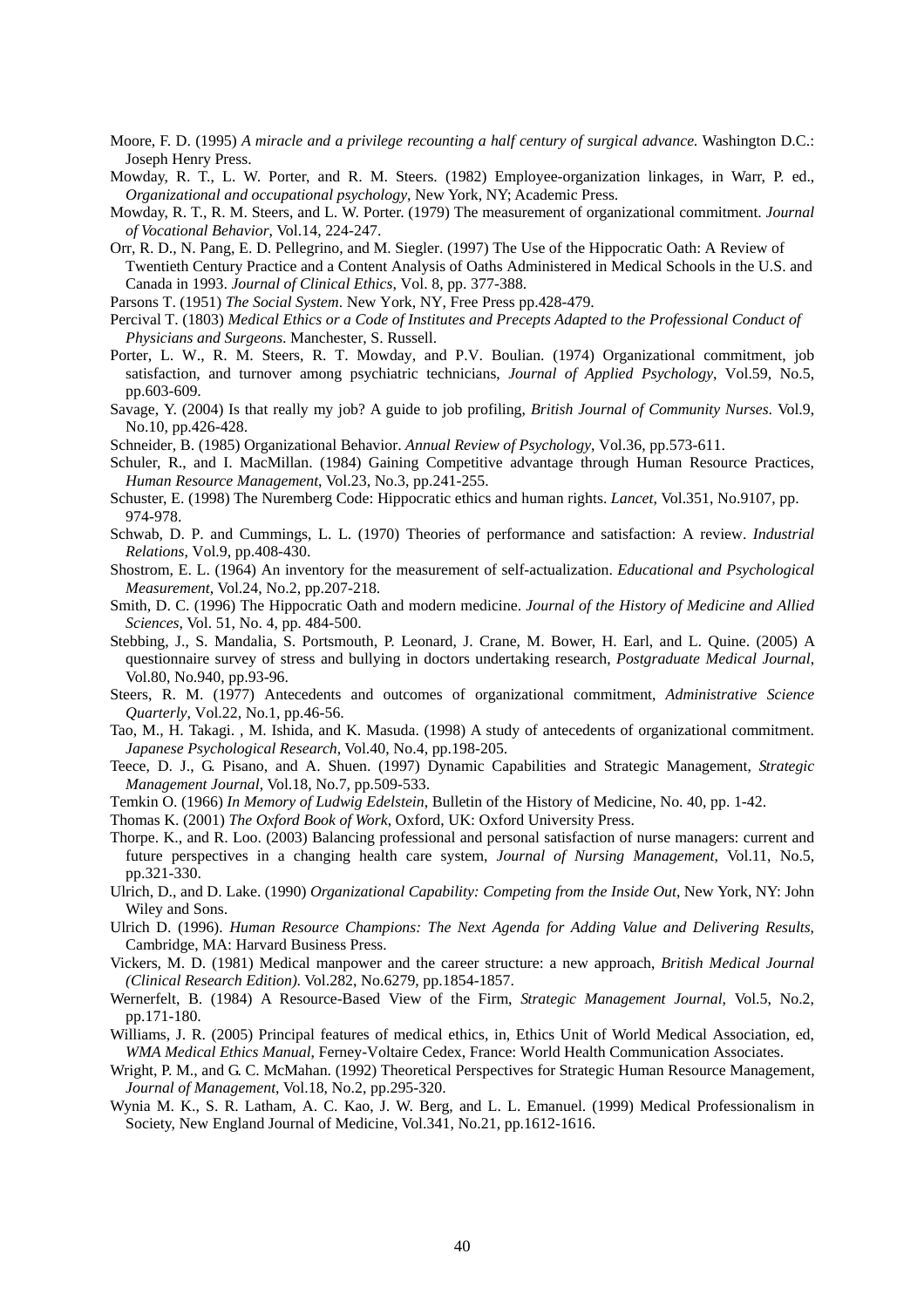## **Appendix A Lists of Questionnaire for the Survey**

## **A-1 Items from the Organizational Commitment Scales**\*

## **Affective Organizational Commitment**

- 1.\* I do not feel like part of a family at (name of hospital).
- 2. I feel emotionally attached to (name of hospital).
- 3. Working at (name of hospital) has a great deal of personal meaning for me.
- 4. I feel a strong sense of belonging to (name of hospital).
- 5.\* (Name of hospital) does not deserve my loyalty.
- 6. I am proud to tell others that I work at (name of hospital).
- 7. I would be happy to work at (name of hospital) until I retire.
- 8. I really feel that any problems faced by (name of hospital) are also my problems.
- 9. I enjoy discussing (name of hospital) with people outside of it.

## **Continuance Organizational Commitment**

- 1. I am not concerned about what might happen if I left (name of hospital) without having another position lined up.
- 2. It would be very hard for me to leave (name of hospital) right now, even if I wanted to.
- 3. Too much in my life would be disrupted if I decided I wanted to leave (name of hospital) now.
- 4. It wouldn't be too costly for me to leave (name of hospital) now.<br>5.\* Right now, staying with (name of hospital) is a matter of necessity
- 5.\* Right now, staying with (name of hospital) is a matter of necessity as much as desire.
- 6. One of the few, serious consequences of leaving (name of hospital) would be the scarcity of available alternatives.
- 7. One of the reasons I continue to work for (name of hospital) is that leaving would require considerable sacrifice–another organization may not match the overall benefits I have here.

## **Normative Organizational Commitment**

- 1.\* I do not feel any obligation to remain with (name of hospital).
- 2. Even if it were to my advantage, I do not feel it would be right to leave (name of hospital) now.
- 3. I would feel guilty if I left (name of hospital) now.
- 4. (Name of hospital) deserves my loyalty.
- 5. It would be wrong to leave (name of hospital) right now because of my obligation to the people in it.
- 6. I owe a great deal to (name of hospital).

Responses to each item are measured on a 7-point scale with scale point anchors labeled: strongly disagree, moderately disagree, slightly disagree, neither disagree nor agree, slightly agree, moderately agree, and strongly agree. An asterisk (\*) denotes a negatively phrased and reverse scored item.

Source: Questionnaire from "Commitment and perceived organizational support" by LaMastro.

## **A-2 Short Index of Self-Actualization (SISA)**

- 1. I do not feel ashamed of any of my emotions.<br> $2 *$  I feel I must do what others expect me to do.
- I feel I must do what others expect me to do.
- 3. I believe that people are essentially good and can be trusted.
- 4. I feel free to be angry at those I love.
- 5.\* It is always necessary that others approve of what I do.
- 6.\* I don't accept my own weaknesses.
- 7. I can like people without having to approve of them.
- 8.\* I fear failure.
- 9.\* I avoid attempts to analyze and simplify complex domains.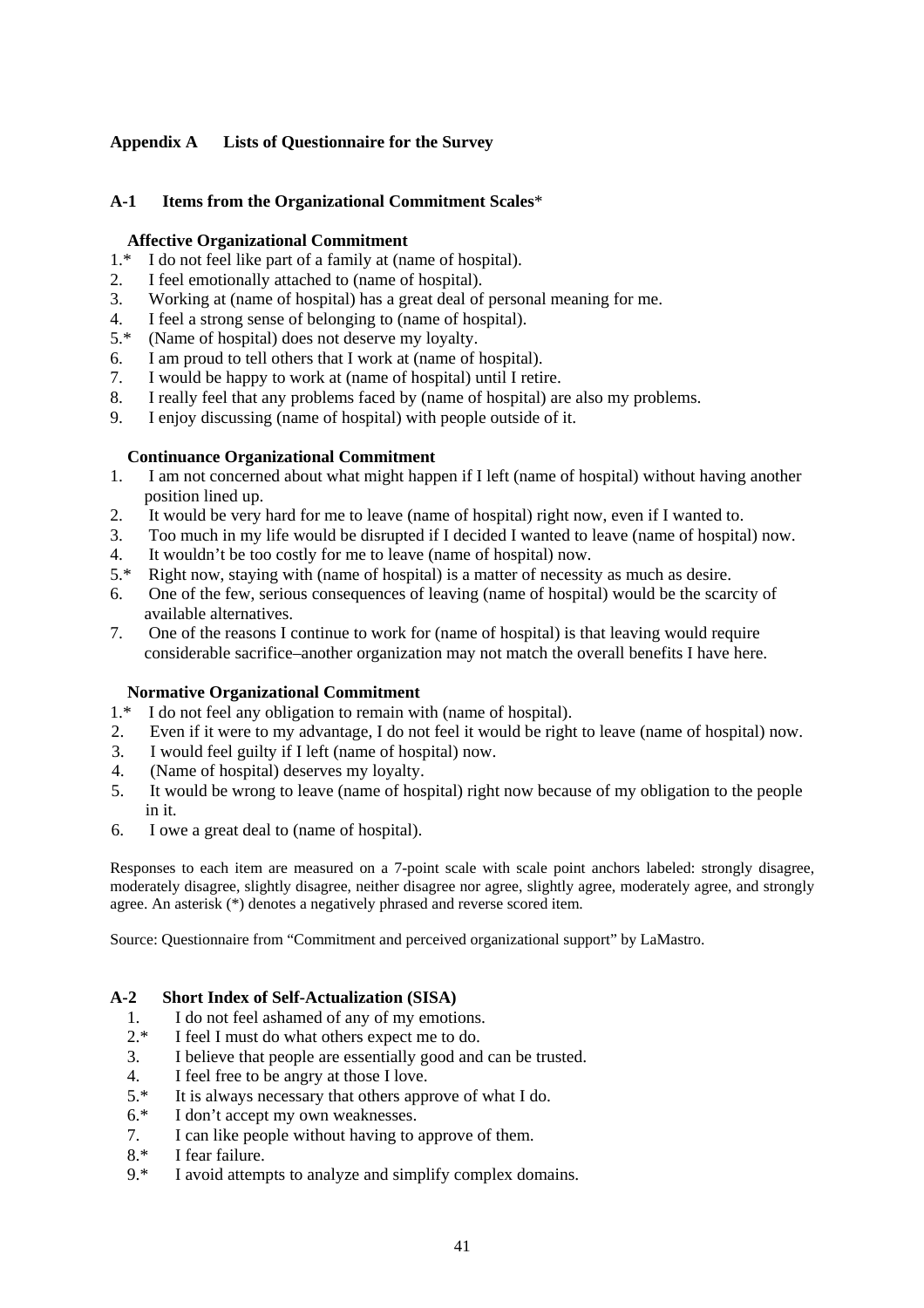- 10. It is better to be yourself than to be popular.
- 11.\* I have no mission in life to which I feel especially dedicated.
- 12. I can express my feelings even when they may result in undesirable consequences.
- 13.\* I do not feel responsible to help anybody.
- 14.\* I am bothered by fears of being inadequate.
- 15. I am loved because I give love.

\* Results for these questions are reverse-scored so that more self-actualizing responses produce higher scores.

Source: Jones, A. and R. Crandall (1986) Short index of self actualization IN: Lester P, E. and L. K. Bishop (2001) Handbook of tests and measurement in education and the social sciences. 2nd ed. Lancaster, PA: Technomic Publishing Co. pp. 280-281. Original publication has been listed in the references.

#### **Appendix B Statistical data of the survey study**

#### **B-1 Cross-tabulation of the samples**

|                     | Doctor | <b>Nurse</b> | <b>Others</b> | Total |
|---------------------|--------|--------------|---------------|-------|
| University Hospital | 22     | 63           | $\Omega$      | 85    |
| Public Hospital     | 21     | 50           | 7             | 78    |
| Private Hospital    | 6      | 71           | 14            | 91    |
| Total               | 49     | 184          | 21            | 254   |

#### **B-2. Descriptive statistics of whole samples**

|           | number | minimum  | maximum | mean     | Standard deviation |
|-----------|--------|----------|---------|----------|--------------------|
| <b>OC</b> | 251    | $-26.00$ | 29.00   | 0.048    | 10.056             |
| AC        | 251    | $-20.00$ | 17.00   | 0.339    | 6.001              |
| CC        | 251    | $-9.00$  | 11.00   | 1.367    | 3.874              |
| NC        | 251    | $-17.00$ | 12.00   | $-1.657$ | 5.261              |
| <b>SA</b> | 253    | $-10.00$ | 10.00   | 0.968    | 3.524              |

OC: organizational commitment, AC: affective commitment, CC: continuance commitment,

NC: normative commitment, SA: self-actualization.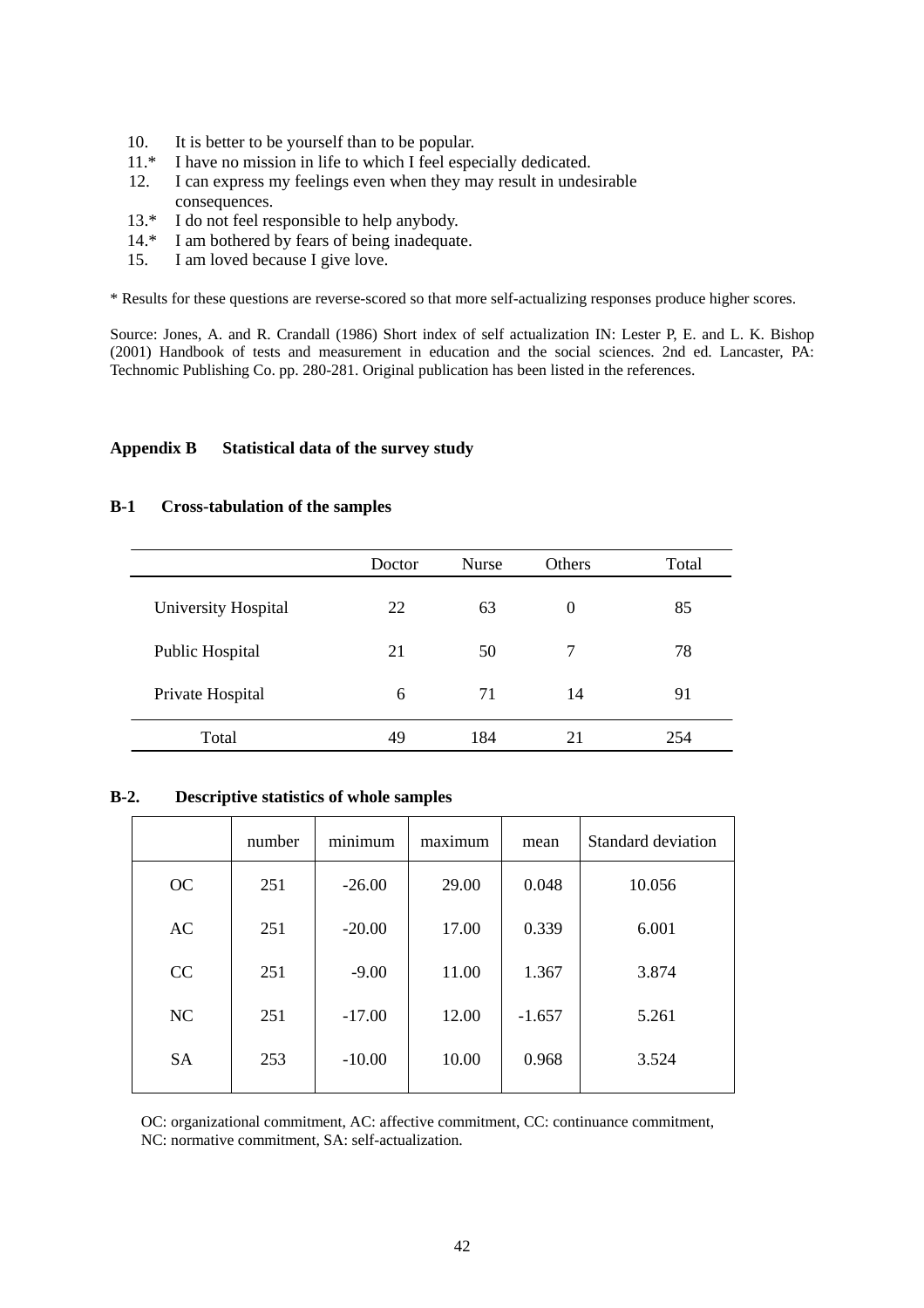

## **B-3 Frequency distribution of Organizational Commitment Scales**

The mean values are indicated as solid lines. Broken lines indicate  $\pm$  1SD and short broken lines  $\pm$  2SD. The asterisks indicate outliers that are over three times of standard deviation  $(\pm 3SD)$ .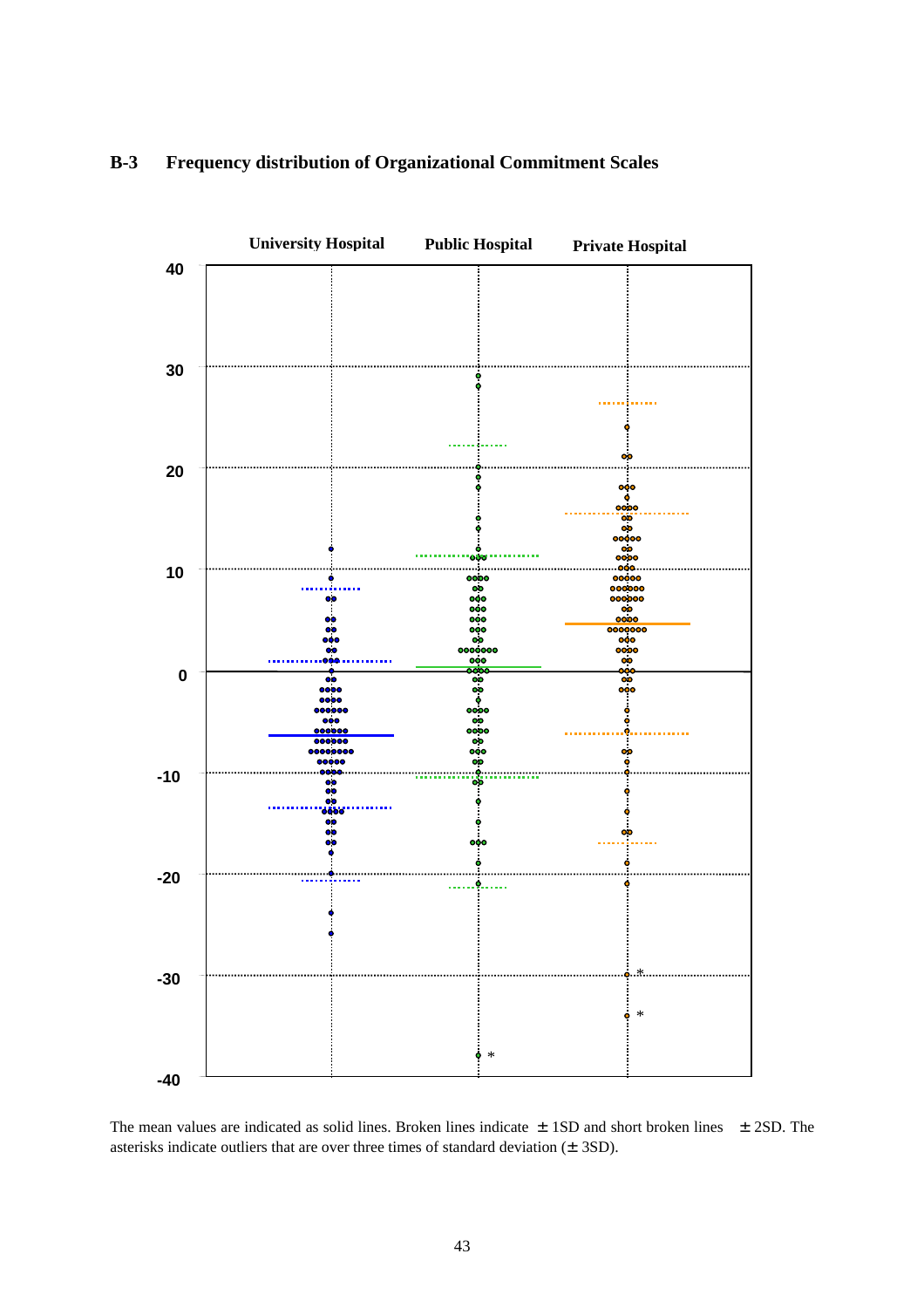

## **B-4 Frequency distribution of Short Index of Self-Actualization**

The mean values are indicated as solid lines. Broken lines indicate  $\pm$  1SD and short broken lines  $\pm$  2SD. The asterisks indicate outliers that are over three times of standard deviation  $(\pm 3SD)$ .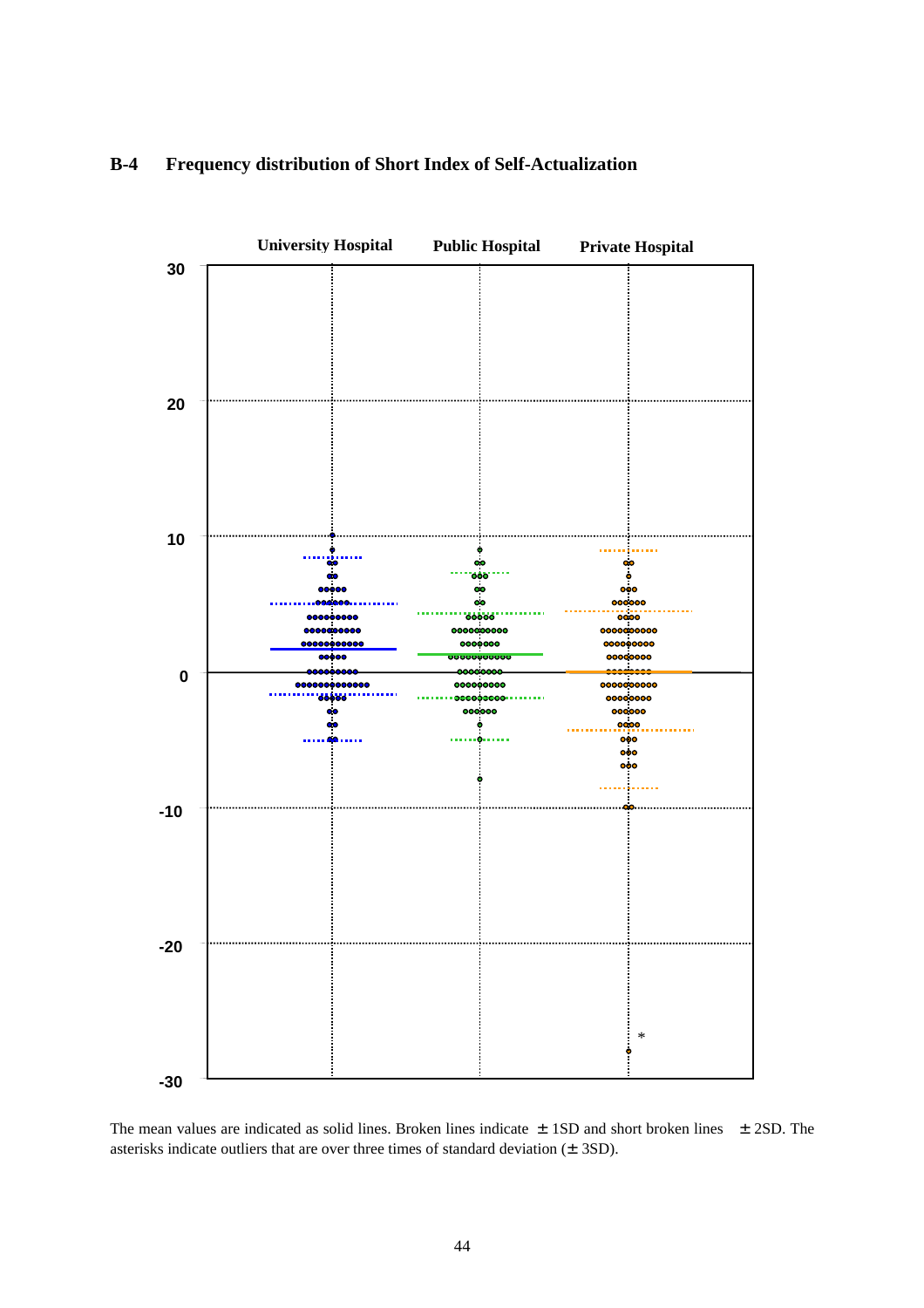## **B-5 Descriptive statistics of each score**

#### **(A) Organizational commitment (OCS)**

|              | <b>University Hospital</b> |         |      | <b>Public Hospital</b> |         |       | <b>Private Hospital</b> |      |       |
|--------------|----------------------------|---------|------|------------------------|---------|-------|-------------------------|------|-------|
|              | N                          | mean    | SD   | N                      | mean    | SD    | N                       | mean | SD    |
| Doctor       | 22                         | $-3.50$ | 7.29 | 21                     | 1.76    | 11.34 | b                       | 2.83 | 11.23 |
| Nurse        | 63                         | $-7.21$ | 6.96 | 50                     | $-0.14$ | 8.78  | 71                      | 5.70 | 8.77  |
| Others       |                            | N/A     | N/A  |                        | 4.71    | 13.88 | 14                      | 5.00 | 10.63 |
| <b>Total</b> | 85                         | $-6.25$ | 7.19 | 77                     | 0.82    | 10.00 | 89                      | 5.39 | 9.16  |

#### **Affective commitment**

|              | <b>University Hospital</b> |         |      | <b>Public Hospital</b> |         |           | <b>Private Hospital</b> |         |           |
|--------------|----------------------------|---------|------|------------------------|---------|-----------|-------------------------|---------|-----------|
|              | N                          | mean    | SD   | N                      | mean    | <b>SD</b> | N                       | mean    | <b>SD</b> |
| Doctor       | 22                         | 2.59    | 6.90 | 21                     | 1.33    | 6.73      | h                       | $-0.83$ | 9.45      |
| <b>Nurse</b> | 63                         | $-2.57$ | 4.79 | 49                     | $-1.63$ | 4.63      | 69                      | 2.25    | 4.63      |
| Others       |                            | N/A     | N/A  | ⇁                      | 4.14    | 9.08      | 14                      | 4.50    | 7.76      |
| <b>Total</b> | 85                         | .24     | 5.83 | 77                     | $-0.30$ | 5.97      | 89                      | 2.39    | 5.66      |

## **Continuance commitment**

|              | <b>University Hospital</b> |         |           | <b>Public Hospital</b> |         |           | <b>Private Hospital</b> |      |           |
|--------------|----------------------------|---------|-----------|------------------------|---------|-----------|-------------------------|------|-----------|
|              | N                          | mean    | <b>SD</b> | N                      | mean    | <b>SD</b> | N                       | mean | <b>SD</b> |
| Doctor       | 22                         | $-2.41$ | 3.59      | 21                     | $-0.86$ | 3.61      | h                       | 4.33 | 3.72      |
| Nurse        | 63                         | 0.62    | 3.09      | 49                     | 4.12    | 2.90      | 69                      | 2.29 | 3.47      |
| Others       |                            | N/A     | N/A       |                        | $-2.29$ | 3.45      | 14                      | 0.36 | 4.13      |
| <b>Total</b> | 85                         | $-0.16$ | 3.47      | 77                     | 2.18    | 4.06      | 89                      | 2.12 | 3.67      |

## **Normative commitment**

|              | <b>University Hospital</b> |         |           | <b>Public Hospital</b> |         |           | <b>Private Hospital</b> |         |      |
|--------------|----------------------------|---------|-----------|------------------------|---------|-----------|-------------------------|---------|------|
|              | N                          | mean    | <b>SD</b> | N                      | mean    | <b>SD</b> | N                       | mean    | SD   |
| Doctor       | 22                         | $-3.68$ | 5.12      | 21                     | 1.29    | 4.36      |                         | $-0.67$ | 5.05 |
| Nurse        | 63                         | $-5.25$ | 3.85      | 49                     | $-2.63$ | 5.75      | 69                      | .16     | 3.93 |
| Others       |                            | N/A     | N/A       | −                      | 2.86    | 5.49      | 14                      | 0.14    | 4.38 |
| <b>Total</b> | 85                         | -4.85   | 4.24      | 77                     | $-1.06$ | 5.73      | 89                      | 0.88    | 4.07 |

## **(B) Self-actualization (SISA)**

|              | <b>University Hospital</b> |      |           | <b>Public Hospital</b> |      |           | <b>Private Hospital</b> |         |           |
|--------------|----------------------------|------|-----------|------------------------|------|-----------|-------------------------|---------|-----------|
|              | N                          | mean | <b>SD</b> | N                      | mean | <b>SD</b> | N                       | mean    | <b>SD</b> |
| Doctor       | 22                         | 2.77 | 4.34      | 21                     | '.86 | 2.89      | h                       | 2.17    | 2.04      |
| <b>Nurse</b> | 63                         | .49  | 2.69      | 50                     | 0.78 | 3.42      | 70                      | 0.13    | 3.60      |
| Others       |                            | N/A  | N/A       | −                      | 0.43 | 2.95      | 14                      | $-0.93$ | 5.30      |
| Total        | 85                         | 1,82 | 3.22      | 78                     | 1.04 | 3.24      | 90                      | 0.10    | 3.85      |

The sample number (N), the means and standard deviation (SD) in each category of the hospitals are shown according the medical professionals. In University hospitals, the samples were collected from doctors and nurses and not available (N/A) from other categories of professionals.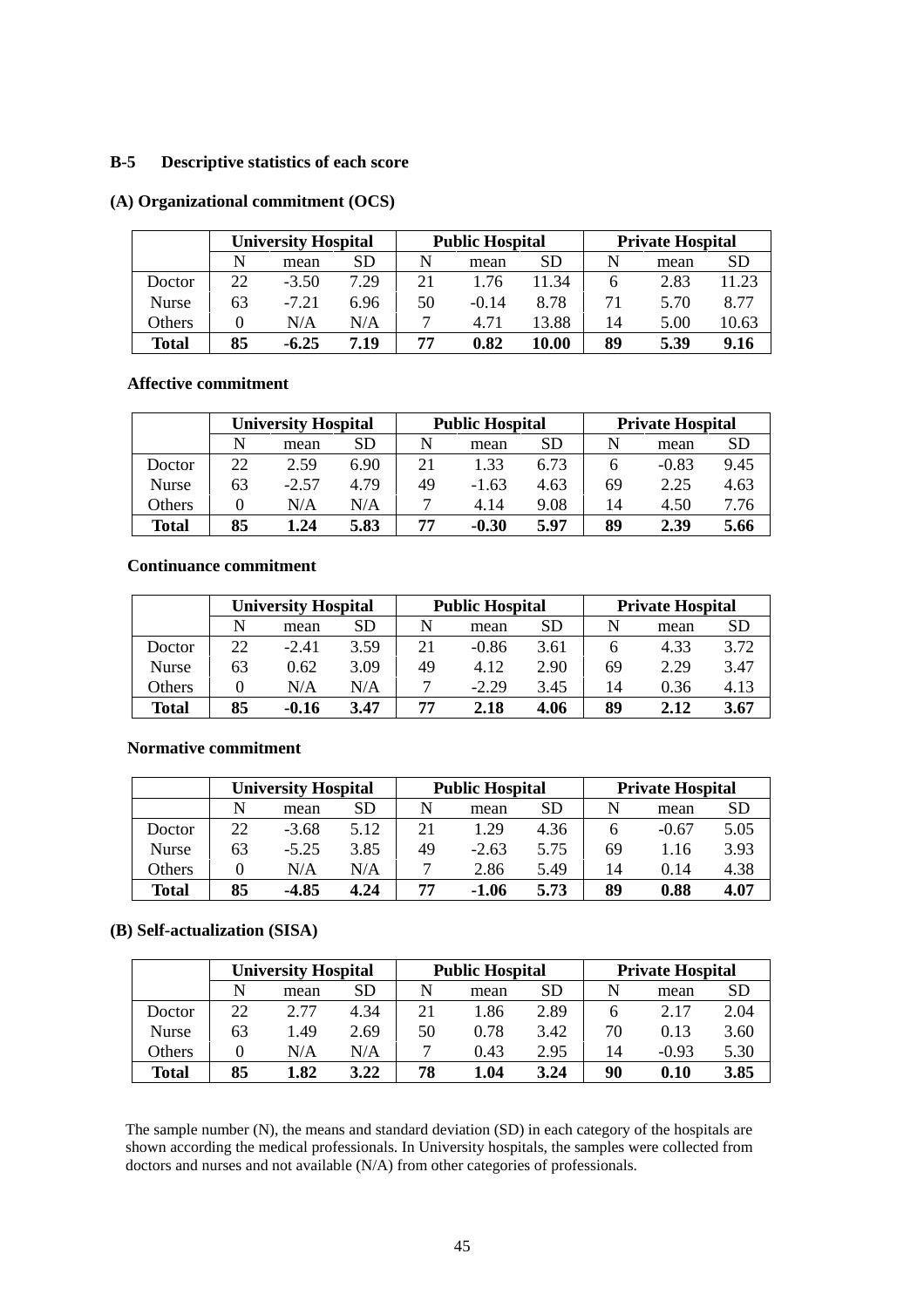|           |   | OC                   | AC                   | CC                    | NC                   | <b>SA</b>             |
|-----------|---|----------------------|----------------------|-----------------------|----------------------|-----------------------|
|           | r | $\mathbf{I}$         | $0.759^{*}$          | $0.291$ <sup>*</sup>  | $0.831$ <sup>*</sup> | $-0.123$              |
| OC        | p |                      | 0.000                | 0.000                 | 0.000                | 0.053                 |
|           | N | 251                  | 251                  | 251                   | 251                  | 250                   |
|           | r | $0.759$ <sup>*</sup> | 1                    | $-0.219$ <sup>*</sup> | $0.472$ <sup>*</sup> | $-0.013$              |
| AC        | p | 0.000                |                      | 0.000                 | 0.000                | 0.834                 |
|           | N | 251                  | 251                  | 251                   | 251                  | 250                   |
|           | r | $0.291^{*}$          | $-0.219*$            |                       | 0.069                | $-0.168$ <sup>*</sup> |
| CC        | p | 0.000                | 0.000                |                       | 0.279                | 0.008                 |
|           | N | 251                  | 251                  | 251                   | 251                  | 250                   |
|           | r | $0.831$ <sup>*</sup> | $0.472$ <sup>*</sup> | 0.069                 | 1                    | $-0.094$              |
| NC        | p | 0.000                | 0.00                 | 0.279                 |                      | 0.136                 |
|           | N | 251                  | 251                  | 251                   | 251                  | 250                   |
|           | r | $-0.123$             | $-0.013$             | $-0.168$ <sup>*</sup> | $-0.094$             | 1                     |
| <b>SA</b> | p | 0.053                | 0.834                | 0.008                 | 0.136                |                       |
|           | N | 250                  | 250                  | 250                   | 250                  | 253                   |

## **B-6 Pearson correlation coefficients matrix**

\* Correlation is significant at the 0.01 level (two-tailed).

|           | Df             | <b>SS</b> | <b>MS</b> | $\mathbf{F}$ | p     |
|-----------|----------------|-----------|-----------|--------------|-------|
|           |                |           |           |              |       |
| OC        | $\overline{2}$ | 5956.924  | 2978.462  | 38.224       | 0.000 |
| Error     | 248            | 19324.502 | 77.921    |              |       |
| Total     | 250            | 25281.426 |           |              |       |
| AC        | $\overline{2}$ | 617.555   | 308.778   | 9.131        | 0.000 |
| Error     | 248            | 8386.660  | 33.817    |              |       |
| Total     | 250            | 9004.215  |           |              |       |
| CC        | $\overline{2}$ | 301.490   | 150.745   | 10.834       | 0.000 |
| Error     | 248            | 3450.789  | 13.914    |              |       |
| Total     | 250            | 3752.279  |           |              |       |
| <b>NC</b> | $\overline{2}$ | 1463.206  | 731.603   | 33.259       | 0.000 |
| Error     | 248            | 5455.328  | 21.997    |              |       |
| Total     | 250            | 6918.534  |           |              |       |
| <b>SA</b> | $\overline{2}$ | 130.409   | 65.205    | 5.435        | 0.005 |
| Error     | 250            | 2999.338  | 11.997    |              |       |
| Total     | 252            | 3129.747  |           |              |       |

## **B-7 Analysis of variance table (Controlling for the category of hospitals)**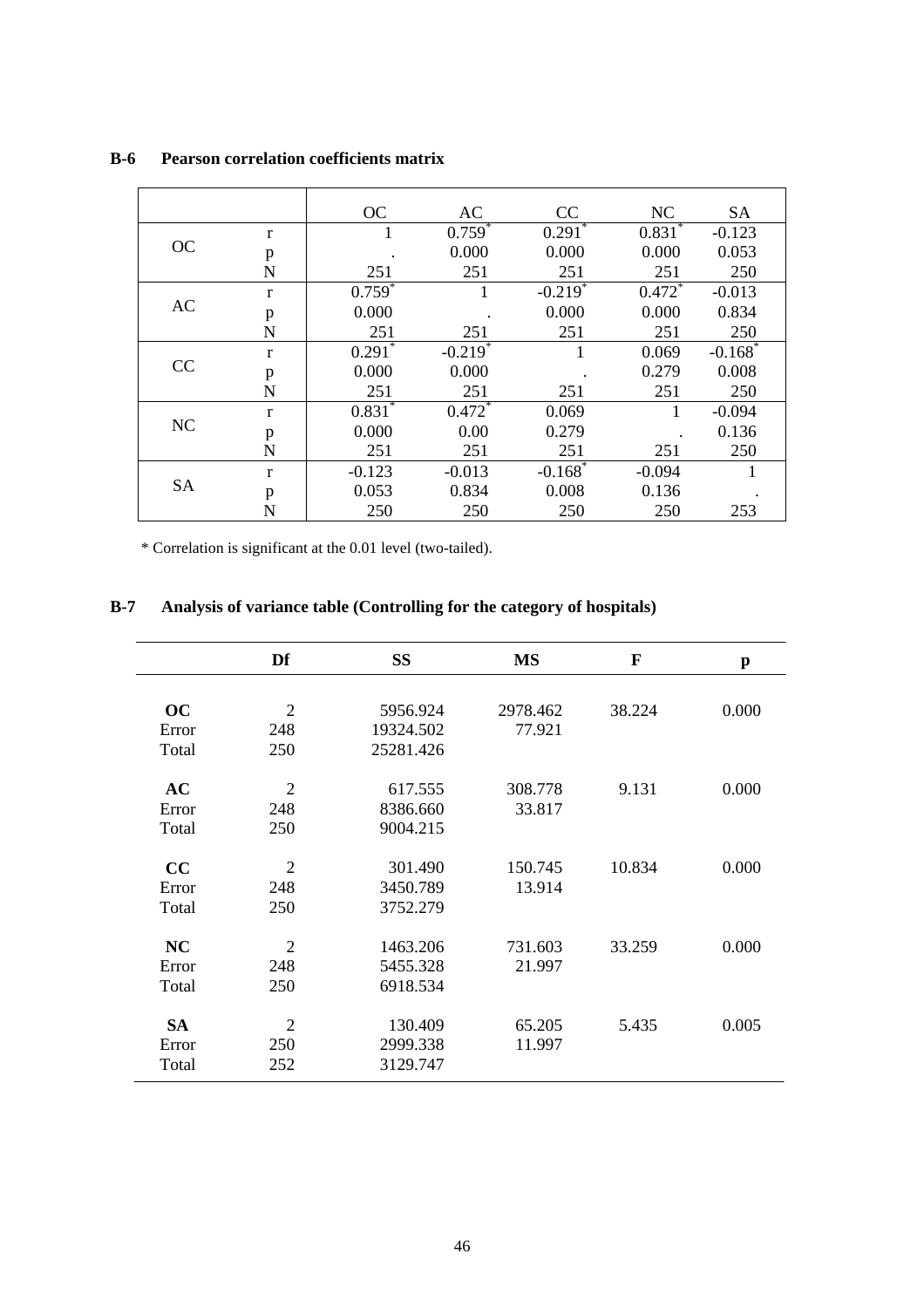## **B-8 Multiple comparison: Tukey honestly significant difference**

|           |                |                |            |           |              | 95% Confidence Interval |          |
|-----------|----------------|----------------|------------|-----------|--------------|-------------------------|----------|
| Variables | (I)            | (J)            | $DM (I-J)$ | <b>SE</b> | $\mathbf{p}$ | Lower                   | Upper    |
|           | $\mathbf{1}$   | $\overline{2}$ | $-7.065*$  | 1.389     | 0.000        | $-10.340$               | $-3.791$ |
|           |                | 3              | $-11.640*$ | 1.339     | 0.000        | $-14.797$               | $-8.484$ |
|           | $\overline{2}$ | $\mathbf{1}$   | 7.065*     | 1.389     | 0.000        | 3.791                   | 10.340   |
| <b>OC</b> |                | 3              | $-4.575*$  | 1.374     | 0.003        | $-7.815$                | $-1.336$ |
|           | 3              | $\mathbf{1}$   | 11.640*    | 1.339     | 0.000        | 8.484                   | 14.797   |
|           |                | $\overline{c}$ | 4.575*     | 1.374     | 0.003        | 1.336                   | 7.815    |
|           | $\mathbf{1}$   | $\overline{2}$ | $-0.937$   | 0.915     | 0.563        | $-3.094$                | 1.221    |
|           |                | 3              | $-3.629*$  | 0.882     | 0.000        | $-5.708$                | $-1.549$ |
|           | $\overline{2}$ | $\mathbf{1}$   | 0.937      | 0.915     | 0.563        | $-1.221$                | 3.094    |
| AC        |                | 3              | $-2.692*$  | 0.905     | 0.009        | $-4.826$                | $-0.558$ |
|           | 3              | $\mathbf{1}$   | $3.629*$   | 0.882     | 0.000        | 1.549                   | 5.708    |
|           |                | $\overline{c}$ | $2.692*$   | 0.905     | 0.009        | 0.558                   | 4.826    |
|           | $\mathbf{1}$   | $\overline{2}$ | $-2.347*$  | 0.587     | 0.000        | $-3.730$                | $-0.963$ |
|           |                | 3              | $-2.288*$  | 0.566     | 0.000        | $-3.622$                | $-0.954$ |
|           | $\overline{2}$ | $\mathbf{1}$   | 2.347*     | 0.587     | 0.000        | 0.963                   | 3.730    |
| CC        |                | 3              | 0.058      | 0.581     | 0.994        | $-1.311$                | 1.427    |
|           | 3              | $\mathbf{1}$   | 2.288*     | 0.566     | 0.000        | 0.954                   | 3.622    |
|           |                | $\overline{2}$ | $-0.058$   | 0.581     | 0.994        | $-1.427$                | 1.311    |
|           | $\mathbf{1}$   | $\overline{2}$ | $-3.782*$  | 0.738     | 0.000        | $-5.522$                | $-2.042$ |
|           |                | 3              | $-5.724*$  | 0.711     | 0.000        | $-7.401$                | $-4.046$ |
|           | $\overline{2}$ | $\mathbf{1}$   | 3.782*     | 0.738     | 0.000        | 2.042                   | 5.522    |
| NC        |                | 3              | $-1.941*$  | 0.723     | 0.023        | $-3.663$                | $-0.220$ |
|           | 3              | $\mathbf{1}$   | 5.724*     | 0.711     | 0.000        | 4.046                   | 7.401    |
|           |                | $\overline{2}$ | 1.941*     | 0.730     | 0.023        | 0.220                   | 3.663    |
|           | $\mathbf{1}$   | $\overline{2}$ | 0.785      | 0.543     | 0.319        | $-0.495$                | 2.066    |
|           |                | 3              | 1.724*     | 0.524     | 0.003        | 0.488                   | 2.959    |
|           | $\overline{2}$ | $\mathbf 1$    | $-0.785$   | 0.543     | 0.319        | $-2.066$                | 0.495    |
| <b>SA</b> |                | 3              | 0.939      | 0.536     | 0.188        | $-0.325$                | 2.202    |
|           | 3              | $\mathbf{1}$   | $-1.724*$  | 0.524     | 0.003        | $-2.959$                | $-0.488$ |
|           |                | $\overline{2}$ | $-0.939$   | 0.536     | 0.188        | $-2.202$                | 0.325    |

**Controlling for the category of hospitals** 

Hospitals are categorized as university hospitals (1), public hospitals (2) and private hospitals (3). DM: difference of mean, SE: standard error, p: significance probability

\* The mean difference is significant at the 0.05 level.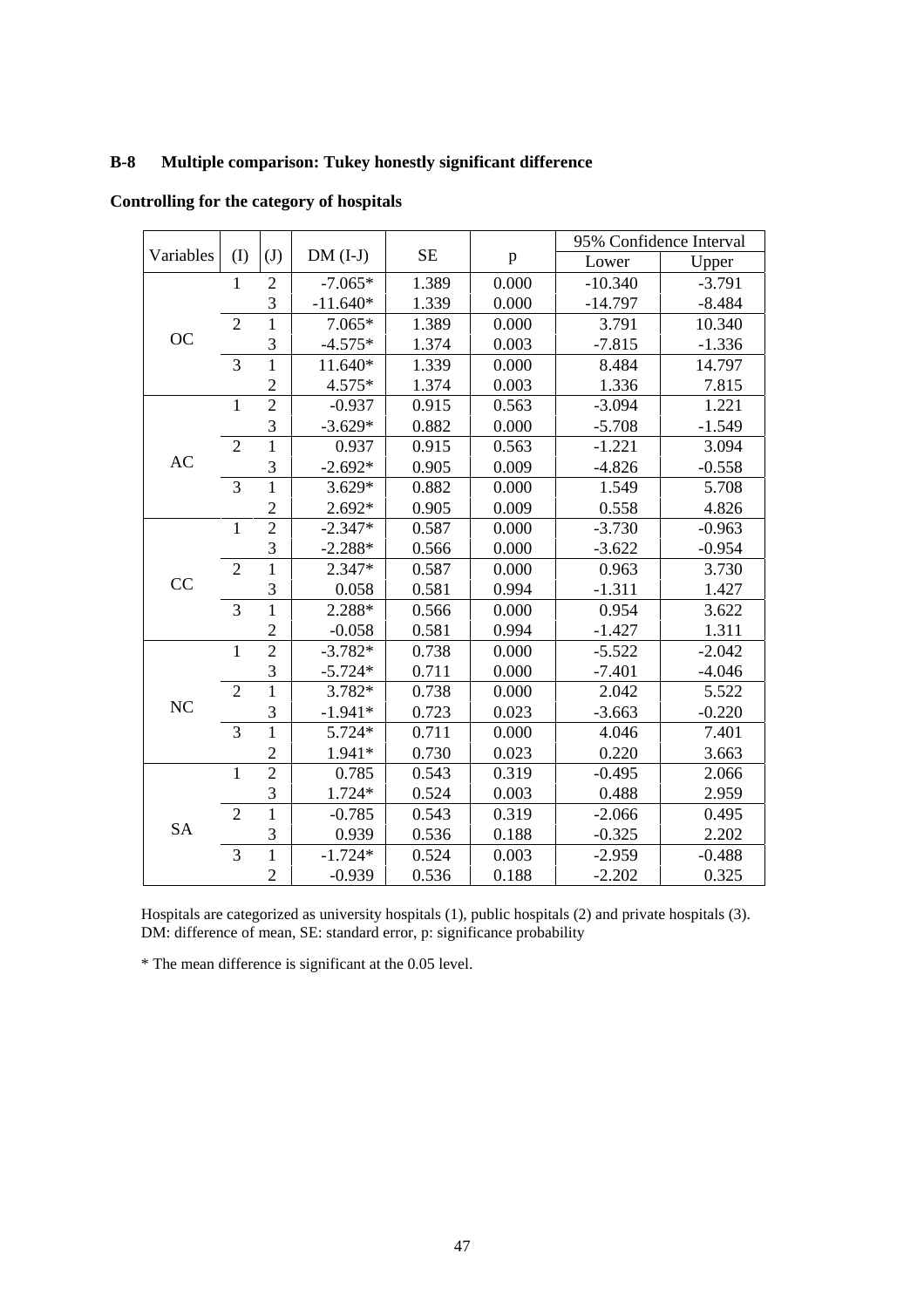## **B-9 Comparison between doctor and nurse**

## **(A) Descriptive statistics**

|                           | Profession     | N   | mean     | <b>SD</b> | <b>SEM</b> |
|---------------------------|----------------|-----|----------|-----------|------------|
| Organizational commitment |                | 49  | $-0.469$ | 9.891     | 1.413      |
|                           | 2              | 181 | $-0.376$ | 9.838     | 0.731      |
| Affective commitment      |                | 49  | 1.633    | 7.091     | 1.013      |
|                           | $\overline{2}$ | 181 | $-0.481$ | 5.145     | 0.382      |
| Continuance commitment    |                | 49  | $-0.918$ | 4.122     | 0.589      |
|                           | 2              | 181 | 2.204    | 3.459     | 0.257      |
| Normative commitment      |                | 49  | $-1.184$ | 5.255     | 0.751      |
|                           | $\overline{c}$ | 181 | $-2.099$ | 5.232     | 0.389      |
| Self-actualization        |                | 49  | 2.306    | 3.513     | 0.502      |
|                           | $\mathcal{D}$  | 183 | 0.776    | 3.298     | 0.244      |

Profession 1: medical doctor, 2: nurse.

N: number, SD: Standard deviation, SEM: standard error of the mean

## **(B) Independent sample test between doctor and nurse**

|           |           |                 | Levene's test |          | Test of difference of two population means |       |          |           |          |          |
|-----------|-----------|-----------------|---------------|----------|--------------------------------------------|-------|----------|-----------|----------|----------|
|           |           |                 |               |          |                                            |       |          |           | 95% CI   |          |
|           | <b>HV</b> | F               | p             | t        | Df                                         | p     | DM       | <b>SE</b> | Lower    | Upper    |
| OC.       |           | yes 0.515 0.474 |               | $-0.059$ | 228                                        | 0.953 | $-0.094$ | 1.586     | $-3.219$ | 3.032    |
|           | no        |                 |               | $-0.059$ | 75.703                                     | 0.953 | $-0.094$ | 1.591     | $-3.263$ | 3.075    |
| AC        | yes       |                 | 6.102 0.014   | 2.339    | 228                                        | 0.020 | 2.113    | 0.904     | 0.333    | 3.894    |
|           | no        |                 |               | 1.952    | 62.321                                     | 0.055 | 2.113    | 1.083     | $-0.051$ | 4.277    |
| CC        | yes       | 2.608           | 0.108         | $-5.374$ | 228                                        | 0.000 | $-3.123$ | 0.581     | $-4.268$ | $-1.978$ |
|           | no        |                 |               | $-4.860$ | 67.388                                     | 0.000 | $-3.123$ | 0.646     | $-4.405$ | $-1.840$ |
| NC        | ves       | 0.001           | 0.977         | 1.086    | 228                                        | 0.279 | 0.916    | 0.843     | $-0.746$ | 2.576    |
|           | no        |                 |               | 1.083    | 75.773                                     | 0.282 | 0.916    | 0.845     | $-0.768$ | 2.600    |
| <b>SA</b> | yes       | 0.454           | 0.501         | 2.845    | 230                                        | 0.005 | 1.530    | 0.538     | 0.470    | 2.590    |
|           | no        |                 |               | 2.742    | 72.268                                     | 0.008 | 1.530    | 0.558     | 0.418    | 2.642    |

HV: homogeneity of variance, p: significance probability, Df: degree of freedom, DM: difference of mean, SE: standard error, CI: confidence interval of the difference.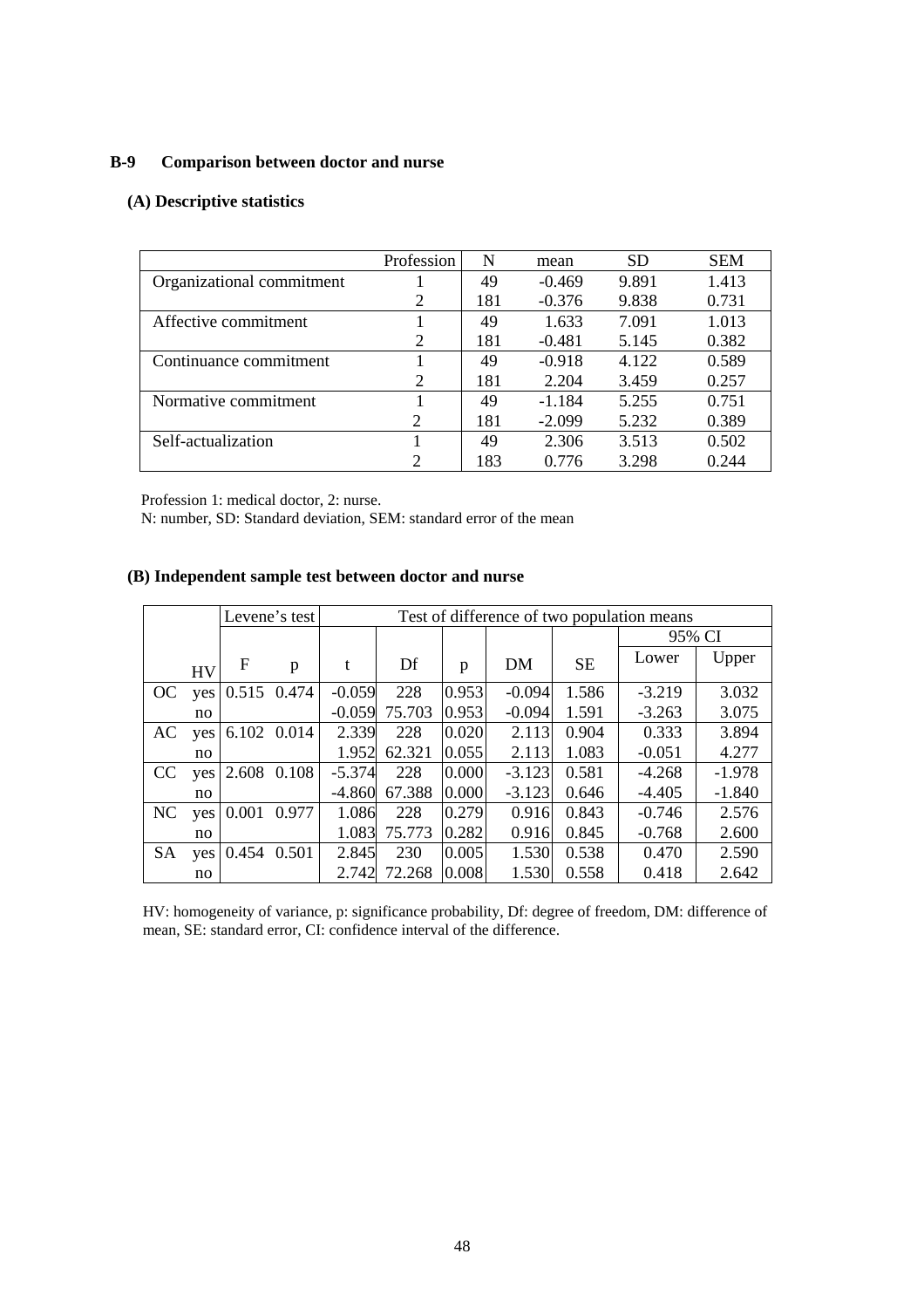#### **B-10 Results of multiple regression analyses**

## **(A) Category of hospital and profession predicting organizational commitment**

|            |          |          | t-ratio        |           |                         |
|------------|----------|----------|----------------|-----------|-------------------------|
| Hospital   | 5.952    | 0.494    | ० ८११<br>0.JZZ | $0.000\,$ | $R^2 = 23.4\%$          |
| Profession | $-0.806$ | $-0.041$ | $-0.715$       | 0.475     | adjusted $R^2 = 22.8\%$ |

## **Category of hospital and profession predicting affective commitment**

|            |          |          | t-ratio  |           |                        |
|------------|----------|----------|----------|-----------|------------------------|
| Hospital   | 1.917    | 0.266    | 4.165    | $0.000\,$ | $R^2 = 6.6\%$          |
| Profession | $-0.552$ | $-0.048$ | $-0.743$ | 0.458     | adjusted $R^2 = 5.9\%$ |

## **Category of hospital and profession predicting continuance commitment**

|            |       |                 | t-ratio |           |                        |
|------------|-------|-----------------|---------|-----------|------------------------|
| Hospital   | 1.028 | ∩ วว 1<br>9.221 | 3.461   | $0.001\,$ | $R^2 = 6.6\%$          |
| Profession | ).612 | $\rm 0.082$     | 278. ا  | 0.203     | adjusted $R^2 = 5.8\%$ |

## **Category of hospital and profession predicting normative commitment**

|            | B        |          | t-ratio  |       |                        |
|------------|----------|----------|----------|-------|------------------------|
| Hospital   | 3.007    | ).477    |          | 0.000 | $R^2 = 6.6\%$          |
| Profession | $-0.867$ | $-0.085$ | $-1.450$ | 0.148 | adjusted $R^2 = 5.9\%$ |

#### **(B) Category of hospital and profession predicting self-actualization**

|            |          |          | t-ratio  |       |                |
|------------|----------|----------|----------|-------|----------------|
| Hospital   | $-0.665$ | $-0.157$ | $-2.469$ | 0.014 | $\mathbf{D}^2$ |
| Profession | $-1.129$ | $-0.165$ | $-2.593$ | 0.010 | adjusted $R^2$ |

|                        | $R^2 = 6.7\%$ |
|------------------------|---------------|
| adjusted $R^2 = 5.9\%$ |               |

B = Unstandardized Coefficients,  $β$  = Standardized Coefficients.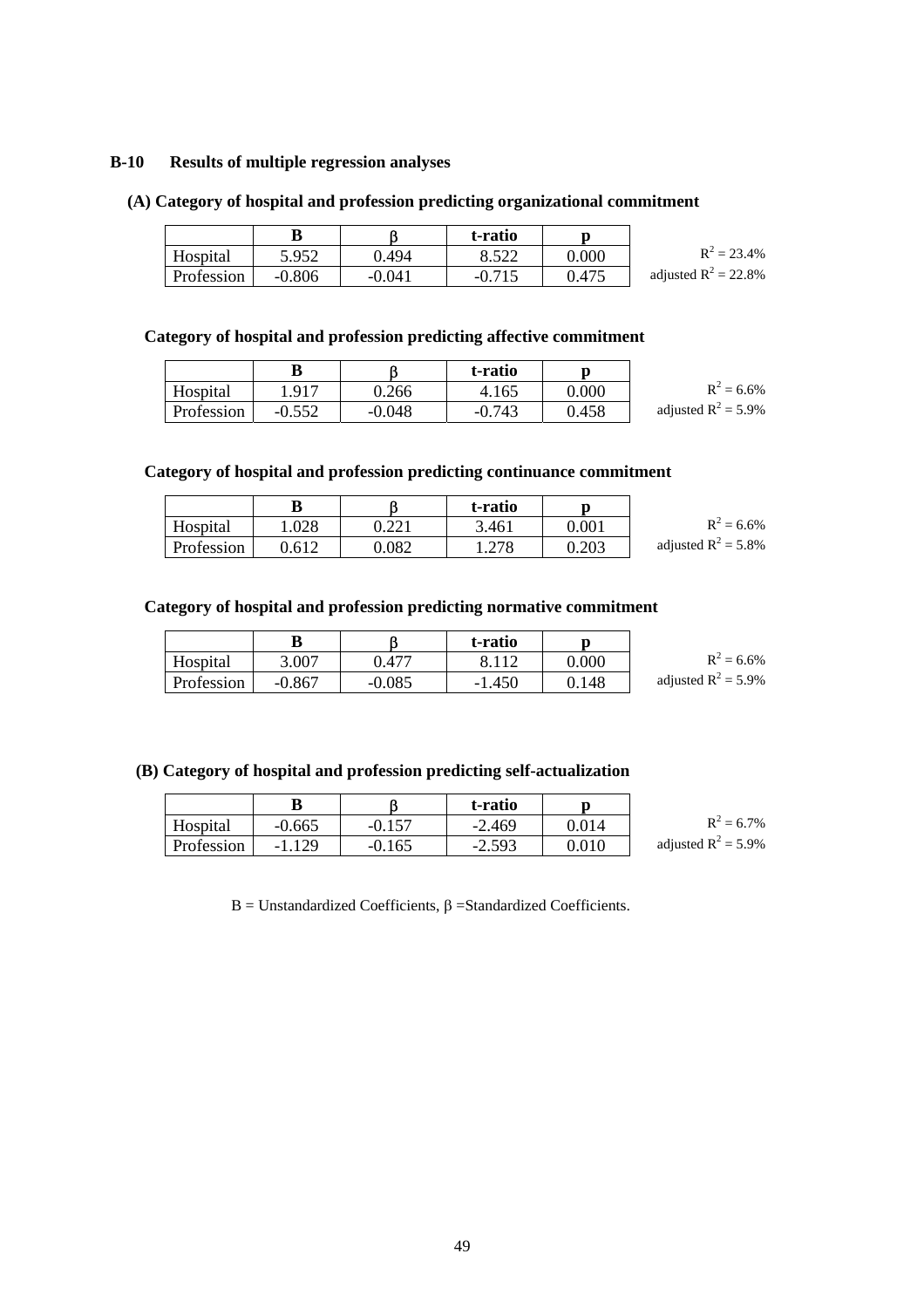## ワーキングペーパー出版目録

| 番号             | 著者 |     | 論文名                                                        | 出版年    |
|----------------|----|-----|------------------------------------------------------------|--------|
| $2004 \cdot 1$ | 村木 | 美紀子 | ベンチャー企業の新規株式公開における企業価値評価について                               | 9/2004 |
|                | 澤田 | 明宏  | ―アンジェス・エムジー株式会社をモデルとして―                                    |        |
|                | 藤田 | 清文  |                                                            |        |
|                | 池田 | 周之  |                                                            |        |
|                | 中井 | 雅章  |                                                            |        |
| $2004 \cdot 2$ | 澤田 | 明宏  | 不確実性下の発電設備の価値評価                                            | 3/2005 |
| $2004 \cdot 3$ | 河合 | 伸   | 情報システム導入時に発生する混乱の実態と解決の方向性<br>-ERPに代表される業務パッケージの導入に着目した研究- | 3/2005 |
| $2004 \cdot 4$ | 矢崎 | 和彦  | 持続的競争優位源泉としての経営理念とデザインシステム                                 | 3/2005 |
|                |    |     | -志と顧客価値を結ぶ文化技術-                                            |        |
| $2004 \cdot 5$ | 柴原 | 啓司  | 東証マザーズ上場企業の財務パフォーマンスと資金調達ーベン                               | 3/2005 |
|                |    |     | チャー・ファイナンス市場の活性化のためにー                                      |        |
| $2004 \cdot 6$ | 宮入 | 康   | 飲料メーカーのチャネル対策としてのブランド変更の意味につ                               | 3/2005 |
|                |    |     | いて                                                         |        |